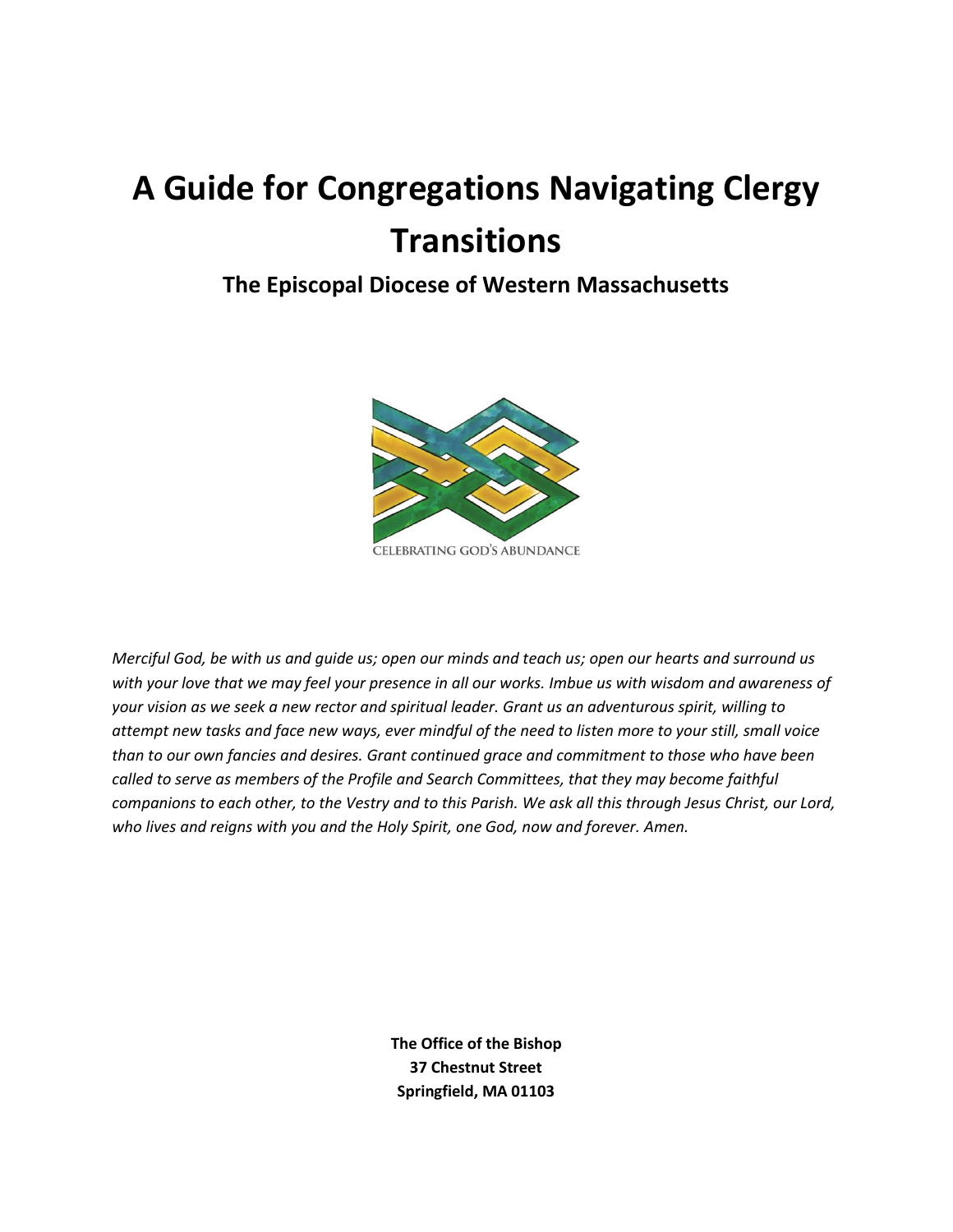# **Table of Contents**

| Diocesan Requirements for Conducting a Clergy Search Process 14  |  |
|------------------------------------------------------------------|--|
|                                                                  |  |
| PHASE III: SELECTING AND COMMISSIONING THE PROFILE AND SEARCH    |  |
|                                                                  |  |
|                                                                  |  |
|                                                                  |  |
|                                                                  |  |
| PHASE IV: SELF-STUDY AND THE DEVELOPMENT OF A PARISH PROFILE  17 |  |
|                                                                  |  |
|                                                                  |  |
|                                                                  |  |
|                                                                  |  |
|                                                                  |  |
|                                                                  |  |
|                                                                  |  |
|                                                                  |  |
|                                                                  |  |
|                                                                  |  |
|                                                                  |  |
|                                                                  |  |
|                                                                  |  |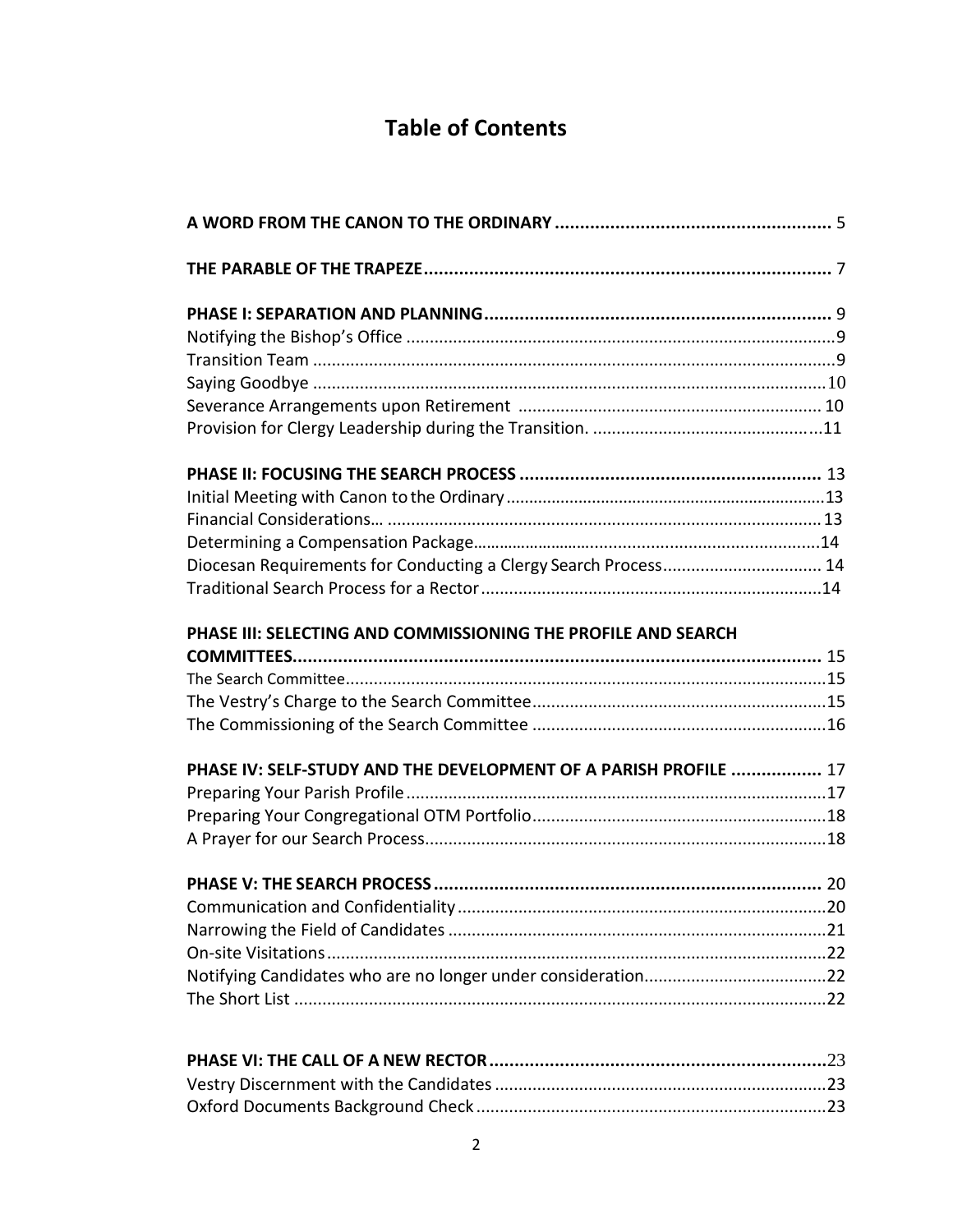#### **INDEX OF APPENDICES**

| <b>APPENDIX A</b> |                                                                        |  |
|-------------------|------------------------------------------------------------------------|--|
| <b>APPENDIX B</b> |                                                                        |  |
| <b>APPENDIX C</b> | Exit interview with the Bishop and Canon to the Ordinary  34           |  |
| <b>APPENDIX D</b> |                                                                        |  |
| <b>APPENDIXE</b>  |                                                                        |  |
| <b>APPENDIX F</b> | Interim Priest Program in the Diocese of Western Mass41                |  |
| <b>APPENDIX G</b> | Priest-In-Charge Option in the Diocese of Western Mass 44              |  |
| <b>APPENDIX H</b> | Sample Job Descriptions for Profile & Search Committee Members47       |  |
| <b>APPENDIX I</b> |                                                                        |  |
| <b>APPENDIX J</b> | Sample Charge from the Vestry to the Search Committee 50               |  |
| <b>APPENDIXK</b>  | Sample Liturgy for Commissioning of the Profile & Search Committees.51 |  |
| <b>APPENDIX L</b> |                                                                        |  |
| <b>APPENDIX M</b> |                                                                        |  |
| <b>APPENDIX N</b> |                                                                        |  |
| <b>APPENDIX O</b> |                                                                        |  |
| <b>APPENDIXP</b>  |                                                                        |  |
| <b>APPENDIX Q</b> | Sample Hand off Memo from Search Committee to Vestry 64                |  |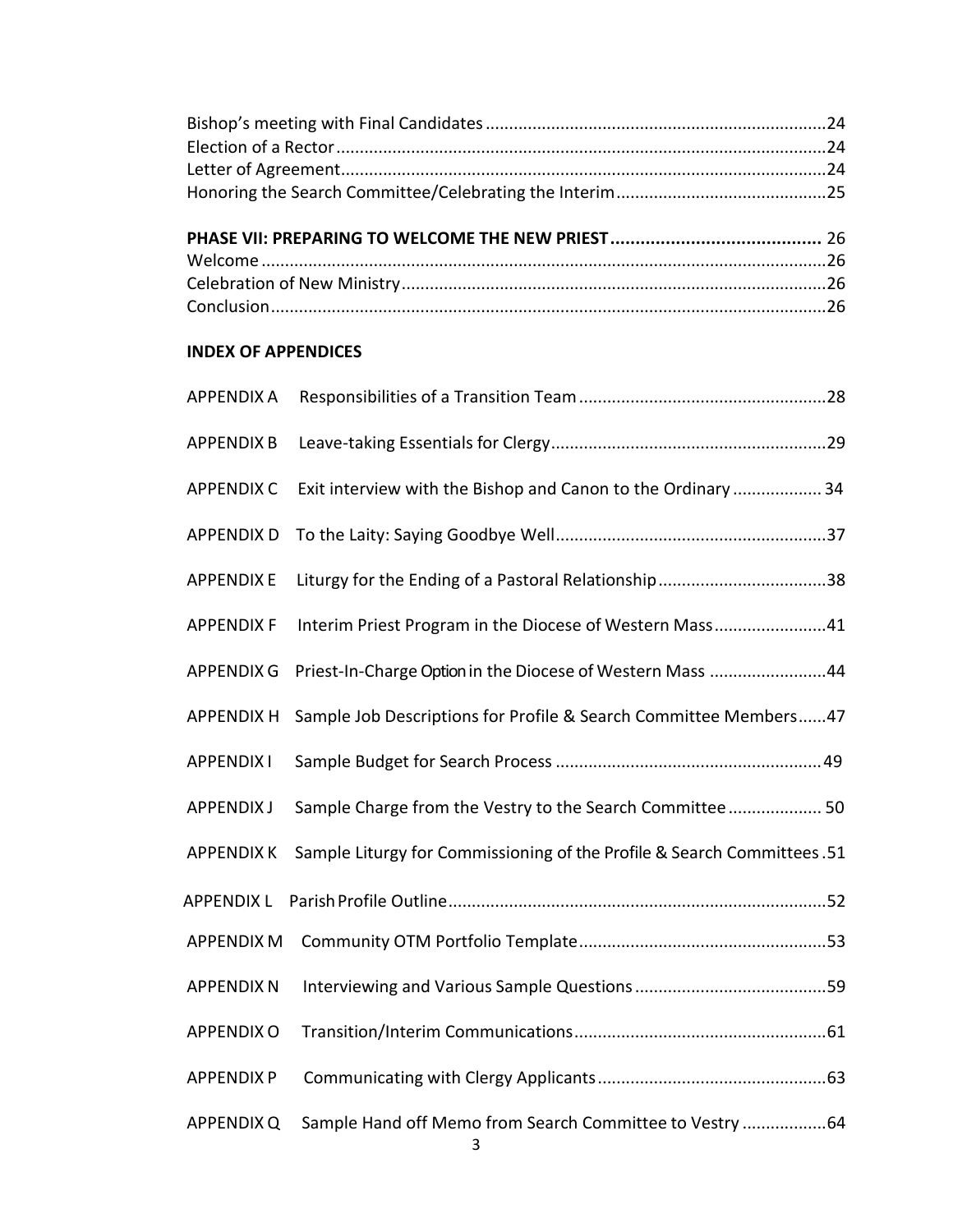| APPENDIX U Some Thoughts as the Search Committee Winds Down 71 |  |
|----------------------------------------------------------------|--|
|                                                                |  |
|                                                                |  |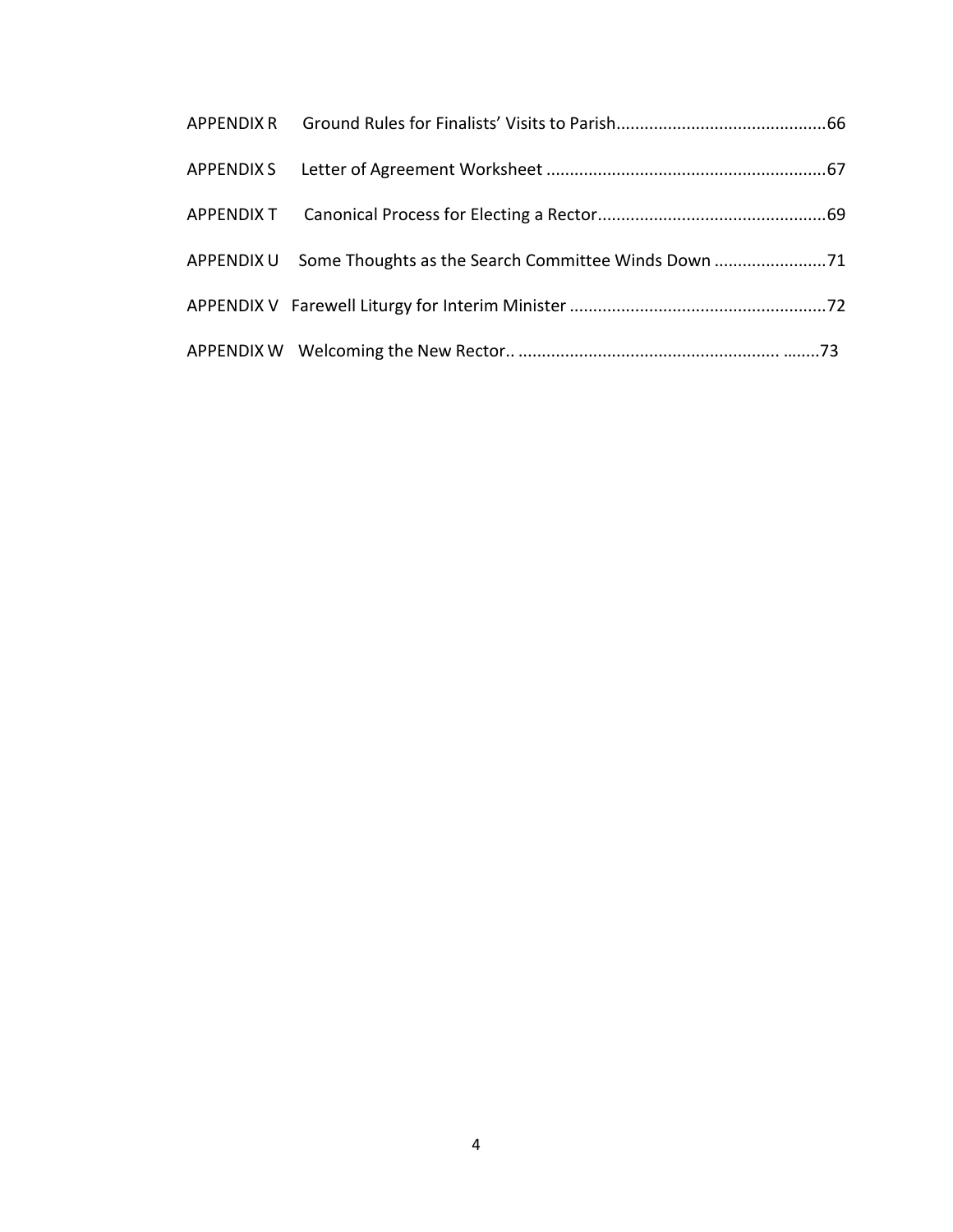#### **A Word from the Canon to the Ordinary**

It is my great joy to work with congregations in the midst of clergy transitions. This manual serves as a guide through that process. Since context is important, each parish will work with me to provide the best way through the adaptive work of this transition. This is not a cookbook; it is more like a road map, with various routes possible to the final destination.

Our lives are filled with transitions large and small: the first day of school or a new job, the daily commute from home to work, a move to a new town, the moment when we bid farewell to a beloved friend. To be alive in God's good creation is to experience transition. No created thing is exempt from the joys and struggles of transition; it takes us to the very heart of life itself.

**It is by faith that we dare to make the claim that God is in the midst of all of these transitions, leading us from the wilderness of hope to the joy of the Promised Land.** In the midst of our transitions God provides us with "food enough" by giving us everything we need and more. At the heart of the Biblical narrative, the story of the Exodus is about the surprising gifts of manna each day, and water from the flinty rock.

Christian Communities, as outward and visible manifestations of the living Body of Christ, are not exempt from transition. Congregations are continually transitioning from Sunday to Sunday and from season to season. Your congregation is now in the midst of a significant transition as you begin the process that leads to the call of a new rector. **Please remember that God is in your midst as you enter this transition, and will provide you "food enough" and all that you need to faithfully enter this process.** Along the way you may discover surprising new gifts. Please stop telling those old light bulb jokes about Episcopalians hating change! We worship a living God who is always doing new things.

Your Bishop and I are with you on this journey, to provide you with the support, encouragement and guidance you need at this time. I pledge to provide you with my prayers, consultation and the resources needed to transition successfully into the next stage of your congregation's life. **Honest and open communication between the congregation, clergy, and the Bishop's Office is an essential ingredient of a successful search**.

This document is a step-by-step guide. Each congregational situation is unique and should be treated as such. Nevertheless, it is my hope and prayer that these materials will serve as a resource to help guide you in the months ahead.

There is always a measure of uncertainty and even trepidation when a congregation is in transition. However, be assured, this is a time of great grace and promise. Parish communities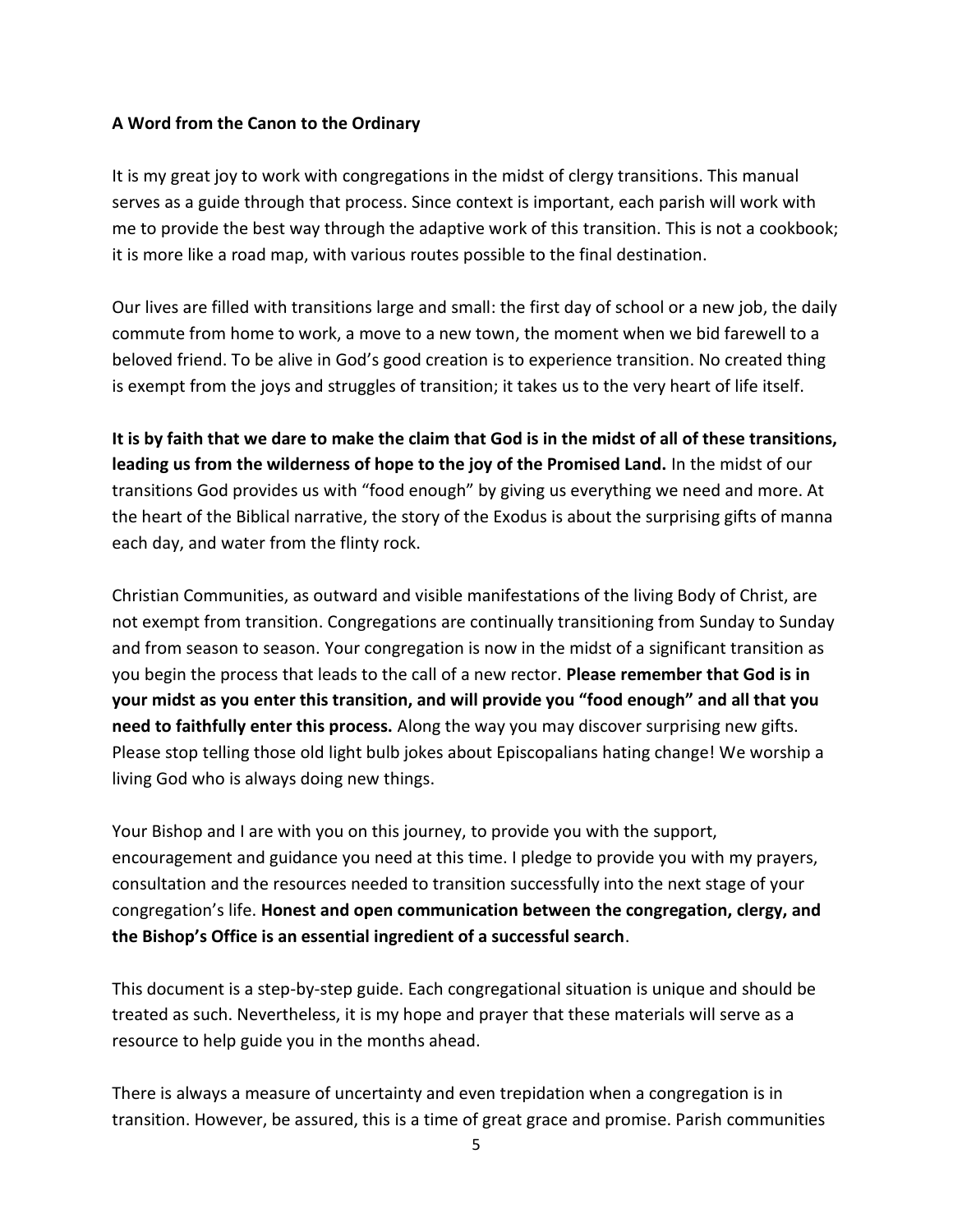often discover in transition that they have a capacity for faithfulness, creativity, humor, and spiritual maturity that they did not know before. My hope and prayer is that you will discover new joys and opportunities to be light and salt for the world as you embark on this journey.

My thanks to the Diocese of Newark and the Diocese of Long Island for sharing their respective Guides for Congregations in Transition. Many of the best practices found here are attributable to their very good work and I am grateful for their willingness to share that work for the building up of God's reign of mercy, compassion, and hope. I also want to thank Ms. Karen Warren for her faithful work in editing of this document, and the Reverends Libby Wade and Judith Lee for their faithful, comprehensive review and input to this document. This is now in its third edition in our diocese—with changes made along the way based on experience.

In Christ,

Rich

**The Rev. Canon Rich Simpson, Transition Ministry Officer rsimpson@diocesewma.org**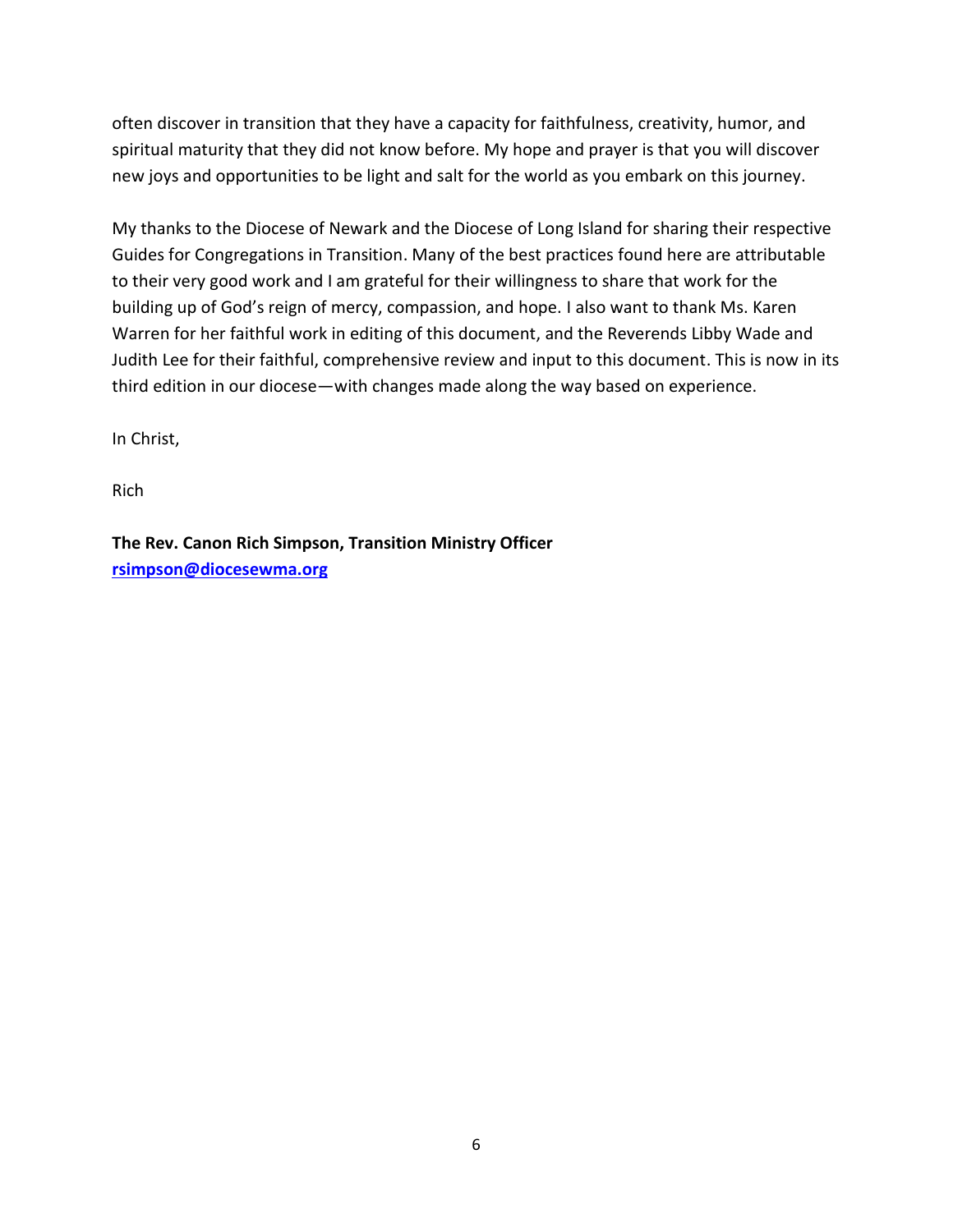# **A Reflection on Transitions: The Parable of the Trapeze Turning the Fear of Transformation into the Transformation of Fear**

Sometimes I feel that my life is a series of trapeze swings. I'm either hanging on to a trapeze bar swinging along or, for a few moments in my life, I'm hurtling across space in between trapeze bars.

Most of the time, I spend my life hanging on for dear life to my trapeze-bar-of-the-moment. It carries me along at a certain steady rate of swing and I have the feeling that I'm in control of my life.

I know most of the right questions and even some of the answers.

But every once in a while as I'm merrily (or even not-so-merrily) swinging along, I look out ahead of me into the distance and what do I see? I see another trapeze bar swinging toward me. It's empty and I know (in that place in me that knows) that this new trapeze bar has my name on it. It is my next step, my growth, my aliveness coming to get me. In my heart of hearts I know that, for me to grow, I must release my grip on this present, well-known bar and move to the new one.

Each time it happens to me I hope (no, I pray) that I won't have to let go of my old bar completely before I grab the new one. But in my knowing place, I know that I must totally release my grasp on my old bar and, for some moment in time, I must hurtle across space before I can grab onto the new bar.

Each time, I am filled with terror. It doesn't matter that in all my previous hurtles across the void of unknowing I have always made it. I am each time afraid that I will miss, that I will be crushed on unseen rocks in the bottomless chasm between bars. I do it anyway. Perhaps this is the essence of what the mystics call the faith experience. No guarantees, no net, no insurance policy, but you do it anyway because somehow to keep hanging on to that old bar is no longer on the list of alternatives. So, for an eternity that can last a microsecond or a thousand lifetimes, I soar across the dark void of "the past is gone, the future is not yet here."

It's called "transition." I have come to believe that this transition is the only place that real change occurs. I mean real change, not the pseudo-change that only lasts until the next time my old buttons get punched.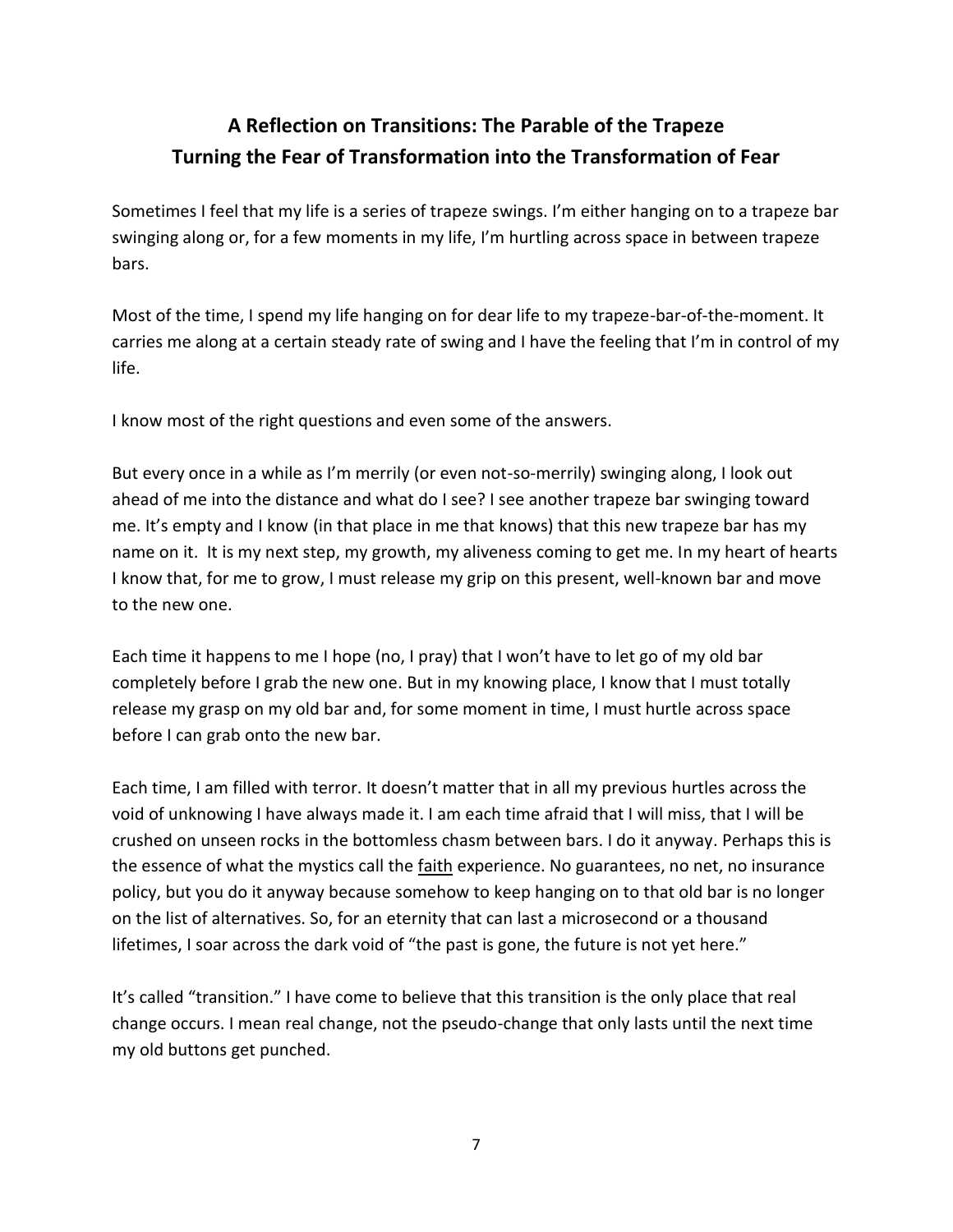I have noticed that, in our culture, this transition zone is looked upon as a "no-thing," a no place between places. Sure, the old trapeze bar was real, and that new one coming toward me, I hope that's real, too. But the void in between? Is that just a scary, confusing, disorienting nowhere that must be gotten through as fast and as unconsciously as possible?

NO! What a wasted opportunity that would be. I have a sneaking suspicion that the transition zone is the only real thing and the bars are illusions we dream up to avoid the void where the real change, the real growth, occurs for us. Whether or not my hunch is true, it remains that the transition zones in our lives are incredibly rich places. They should be honored, even savored. Yes, with all the pain and fear and feelings of being out of control that can (but not necessarily) accompany transitions, they are still the most alive, most growth-filled, passionate, expansive moments in our lives.

#### *We cannot discover new oceans unless we have the courage to lose sight of the shore. (Anonymous)*

So, transformation of fear may have nothing to do with making fear go away, but rather with giving ourselves permission to "hang out" in the transition between trapezes. Transforming our need to grab that new bar, any bar, is allowing ourselves to dwell in the only place where change really happens. It can be terrifying. It can also be enlightening in the true sense of the word. Hurtling through the void, we just may learn how to fly.

#### From the book *Warriors of the Heart* by Danaan Parry www.earthstewards.org

#### Questions for Reflection:

- 1. As you reflect on this parable, what are your initial thoughts and feelings? Are you exhilarated by that space between the bars, or terrified? (or both?)
- 2. Why do you think our culture (and sometimes church cultures) looks at this zone as a "no-thing" place?
- 3. What "real change (and) real growth" do you yearn for in your congregation in the time ahead?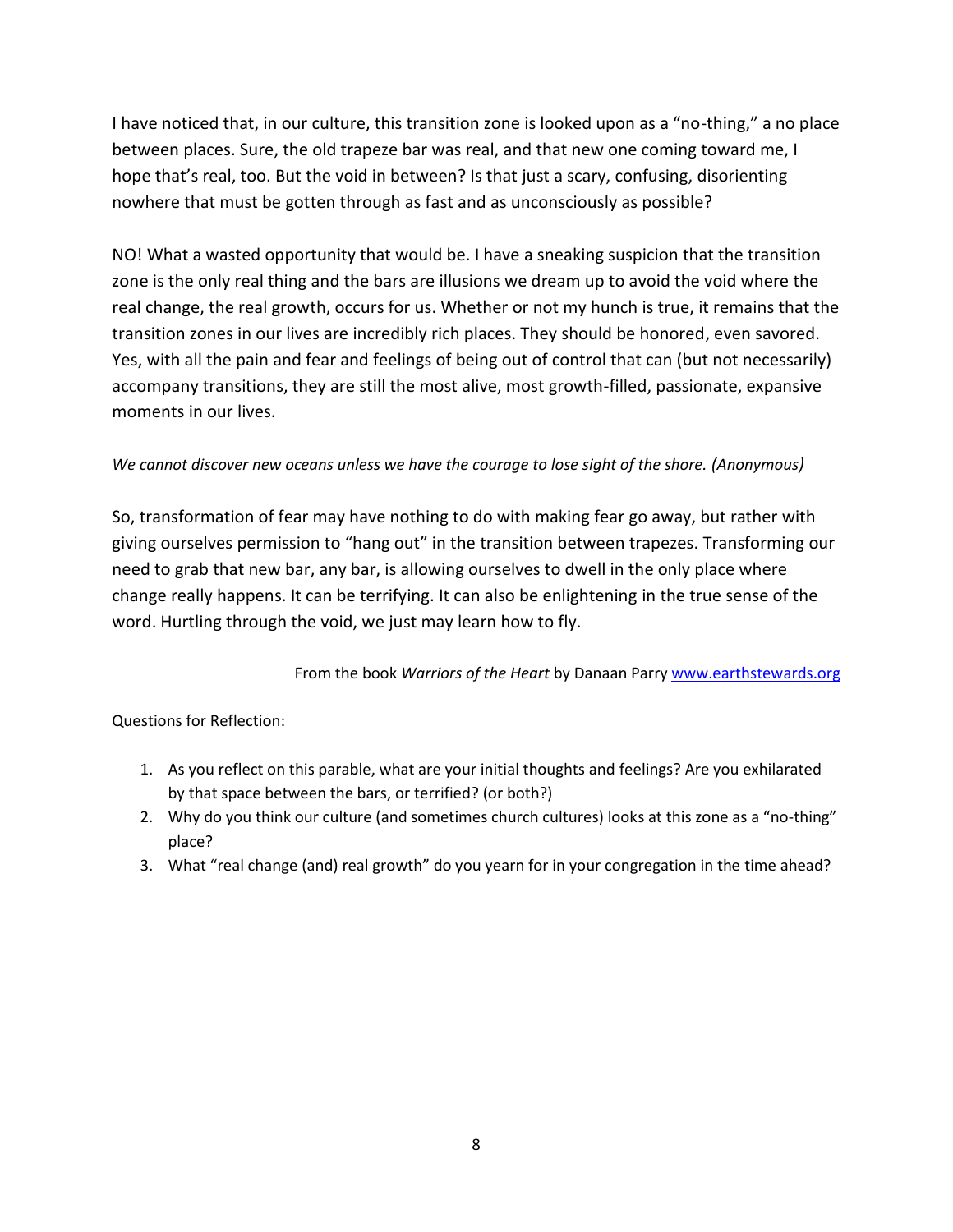## **PHASE I: Separation and Planning**

#### ❖❖**Notifying the Bishop's Office**

It is important that the Bishop's Office be a part of the transition process from the very beginning. The transition process begins when the departing priest meets with the Bishop and they determine together when the announcement to the Vestry and congregation will be made. Generally, about 60 days' notice should be given. In the case of a retirement, however, a greater span of time may be appropriate (6 months or so) so a thoughtful transition plan may be developed. The clergy and wardens will jointly determine how the congregation will be informed of the priest's departure.

As soon as the priest announces to the wardens his or her intention to leave a congregation, the wardens will make an appointment with the Canon to the Ordinary to discuss the state of the congregation, as well as their options in the upcoming transition period. At this meeting, the wardens report generally on the congregation and are briefed in turn on what typically lies ahead for a congregation in transition.

**The wardens and vestry are the formal and canonical leadership of the congregation during the interim period.** As such, they hold the responsibility of choosing a course of action best suited to their particular congregation and situation. With the help of the Bishop's Office, the wardens must make arrangements for the conduct of worship and pastoral care until an interim priest is in place. When there is a gap in official ministries, the wardens can secure names of supply clergy on our diocesan website (https://www.diocesewma.org/parish-clergyresources/supply-clergy/) for Sundays as needed, or make arrangements for training lay leaders who can lead Morning Prayer.

After this initial meeting, a visit from the Canon to the Ordinary to the congregation may take the form of a meeting with the vestry and/or the full congregation, as soon after the departure of the priest as possible. The Canon to the Ordinary will explain the various search options and share with the vestry (and/or congregation) an overview of the search process as well. The Canon to the Ordinary will then discuss what the parish can expect during the interim period so that an interim ministry plan can be made.

#### ❖❖ **Transition Team**

The period immediately following the announcement of a priest's departure can be a time of anxiety for a congregation. Strong communication and clear systems for working together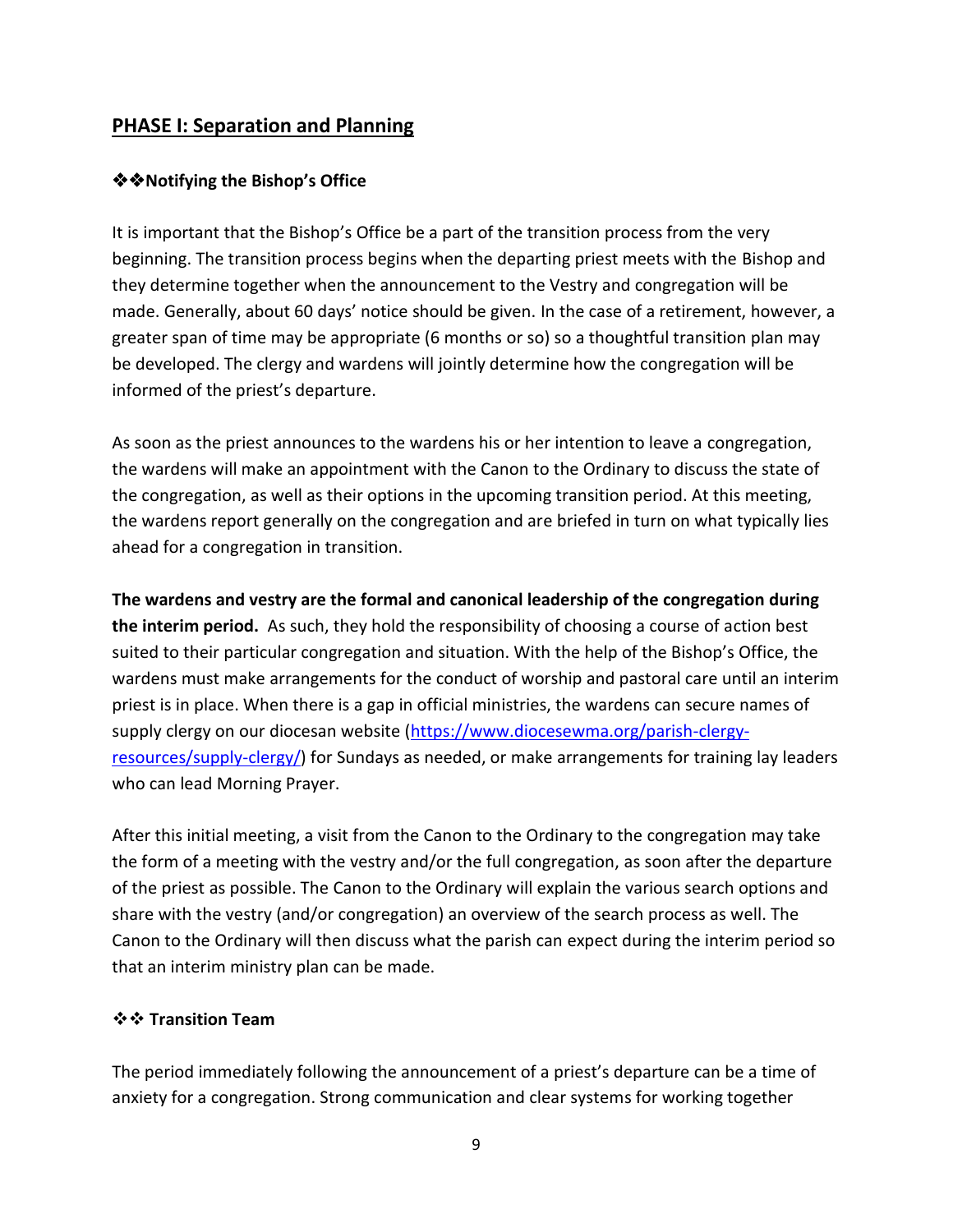generally reduce anxiety and increase the chances for an effective transition. There is much speculation about "What will happen next?" and "How and when will we get our next priest?" As the canonical leadership during the interim period, the wardens and the vestry will be tasked with the significant responsibility of providing a clergy presence and of maintaining and supporting programs and ministry, a considerable undertaking. It is for that reason that a Transition Team can be an excellent pastoral resource for the congregation. This may include chairs of Profile and Search committees, the two wardens and perhaps one or two ad hoc members. The function of the Transition Team is to point the congregation forward in order to embrace a new vision and possibilities for itself. In the absence of a Transition Team, this work can be done by a subcommittee of the Vestry. **See: "Responsibilities of a Transition Team" (Appendix A).**

#### ❖❖ **Saying Good-bye**

The vestry, congregation, and clergy together should plan and carry out the farewell and celebration of the priest's ministry, generally before any formal work on the search begins (e.g., before commissioning a search committee). Whether the priest is leaving because of retirement, a call to another parish, or even because of differences with the parish, the elements of the separation process remain the same. *Much of the energy of the parish during this time should be devoted to saying "good-bye" in the best possible way.* The key to a successful search begins with a good goodbye.

Clergy and wardens should be mindful that parishioners are often expressing grief and anxiety at the loss of their priest. Therefore, particular attention should be paid to openly discussing appropriate boundaries for pastoral relationships with the congregation before the clergy departs. **See, "Leave-taking Essentials" (Appendix B).**

Clergy will be invited to an exit interview with the Bishop and Canon and are strongly encouraged to set up an exit interview with their wardens and/or executive team to ensure a solid transition. **See "Clergy Exit Interviews" (Appendix C).** Until the cleric leaves, the primary tasks of the vestry and clergy are to arrange an exit interview, plan the current priest's departure (including an appropriate farewell service) and provide opportunities for people to say good-bye in a celebratory manner. **See also: "To the Laity: Saying Goodbye Well" (Appendix D) and "Liturgy for the Ending of a Pastoral Relationship." (Appendix E)**

#### ❖❖ **Severance Arrangements upon Retirement**

From time to time a cleric announces his or her retirement, sets an end-date and works out an arrangement in which the parish extends his or her salary and benefits beyond the actual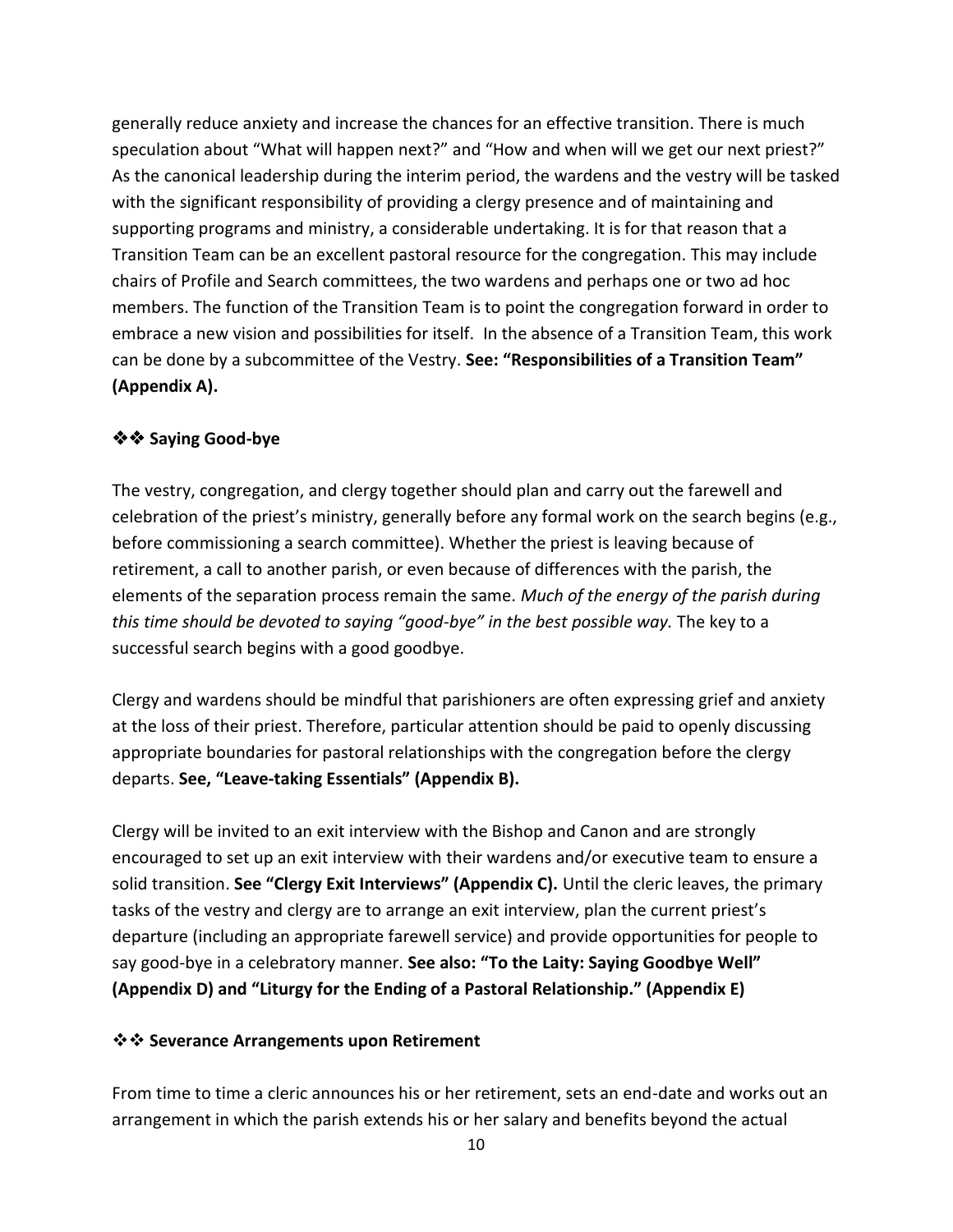retirement date. While such arrangements are permissible, it is important that vestries and clergy be aware of the rules and procedures governing such arrangements.

It should be said at the outset that the term "terminal sabbatical" is a misnomer and is not used in our Diocese. A sabbatical is a time of renewal or study for an active cleric who intends to return to the ministry of the congregation having been restored. The term "sabbatical" should not be applied to a priest who is ending a ministry. When a congregation has agreed to extend salary and benefits of a cleric upon his or her departure, they are agreeing to a friendly severance arrangement with their clergy. The relationship has ended (severed) but an arrangement for additional salary and benefits for a short period may be granted.

On the rare occasion that a vestry agrees to a friendly severance arrangement, the following Diocesan guidelines must be abided. 1) The cleric, the vestry and the parish must be clear that a severance arrangement does not extend the tenure of the rector. A rector retires, turns in keys, and severs canonical and fiduciary obligations and no longer associates with the parish prior to receiving severance benefits. 2) The arrangement is never to exceed three (3) months. 3) Vestries must be able to show evidence that providing severance benefits will not adversely affect the ability of the congregation to move forward in mission.

#### ❖❖ **Provision for Clergy Leadership During the Transition**

Pursuant to the canons of The Episcopal Church, the Bishop, in conversation with the vestry, appoints a priest to provide clerical leadership. Depending on the particular needs and circumstances of the congregation, the Bishop will generally appoint an interim priest with some training and/or experience in interim ministry. The goal is to help the parish to address any systemic issues and to shape a call process for the parish moving forward. An interim is a particular ministry, not a holding pattern (see **Appendix F**).

The appointment of a Priest-in-Charge is an alternative approach, in certain circumstances, especially when the parish is less than full-time. This process is entered into after conversation with the Canon and Bishop. There are two approaches to this ministry, generally set for a period of two to three years. One is that the Priest-in-Charge has a clearly defined "term"—like an extended interim period, where the cleric is not eligible to be called as Rector. Alternatively, the Letter of Agreement can be set up so that the Priest-in-Charge *may* be called as Rector after three years. (*Under no circumstances is a full search process begun with a Priest-in-Charge in place who then becomes one of several candidates for the position of Rector.)* **See "The Interim Priest Program in the Diocese of Western Massachusetts" (Appendix F) and "The Priest-in-Charge Option of the Diocese of Western Massachusetts." (Appendix G).**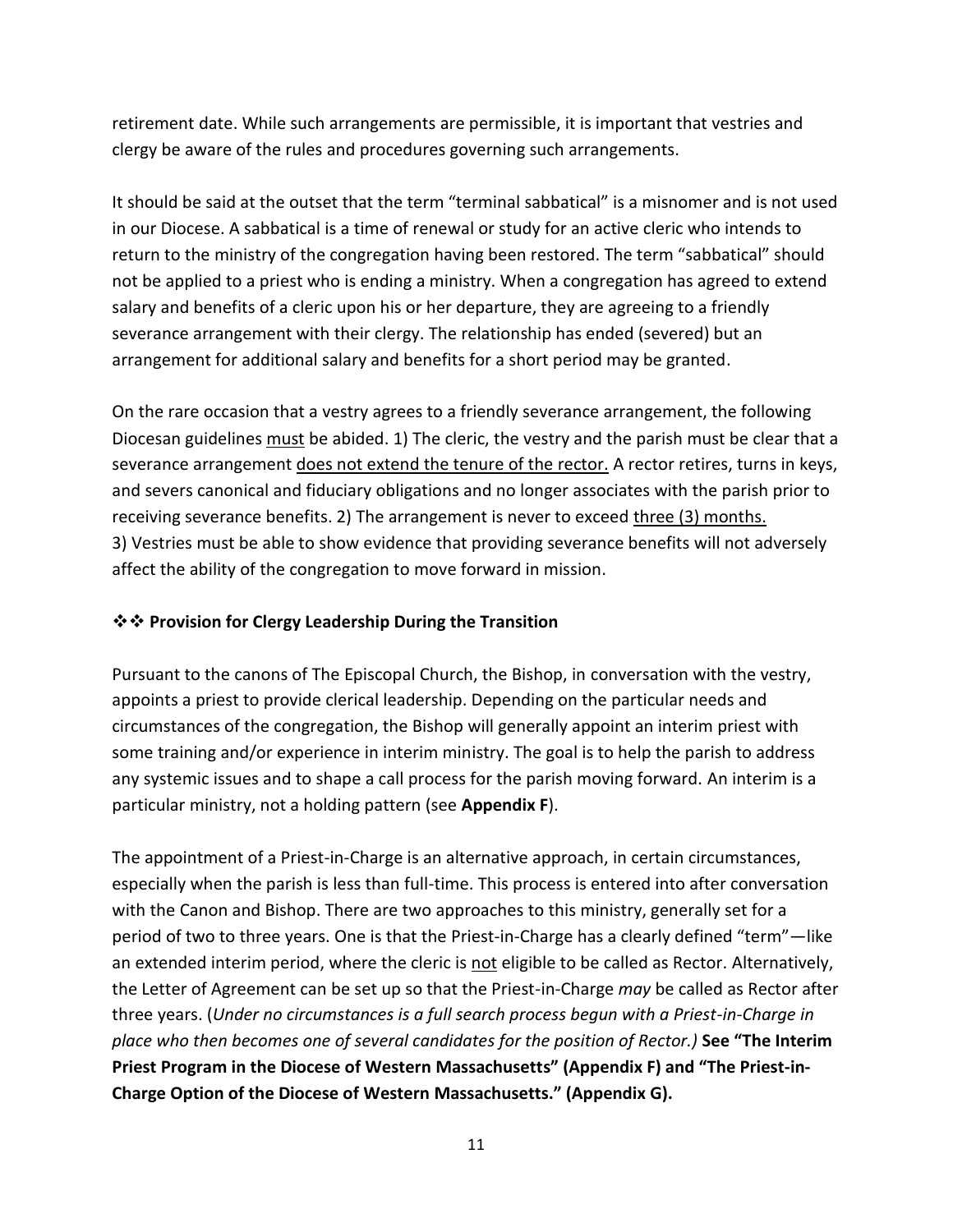Calling new clergy is a process of mutual discernment, engaged in by the congregation and the clergy candidates, in partnership with the Bishop and the Bishop's Office. This exciting time of seeking the best clergy match for a congregation should be carried out prayerfully and with faith. Each step of the discernment requires a commitment of time and resources by God's people deeply rooted in prayer.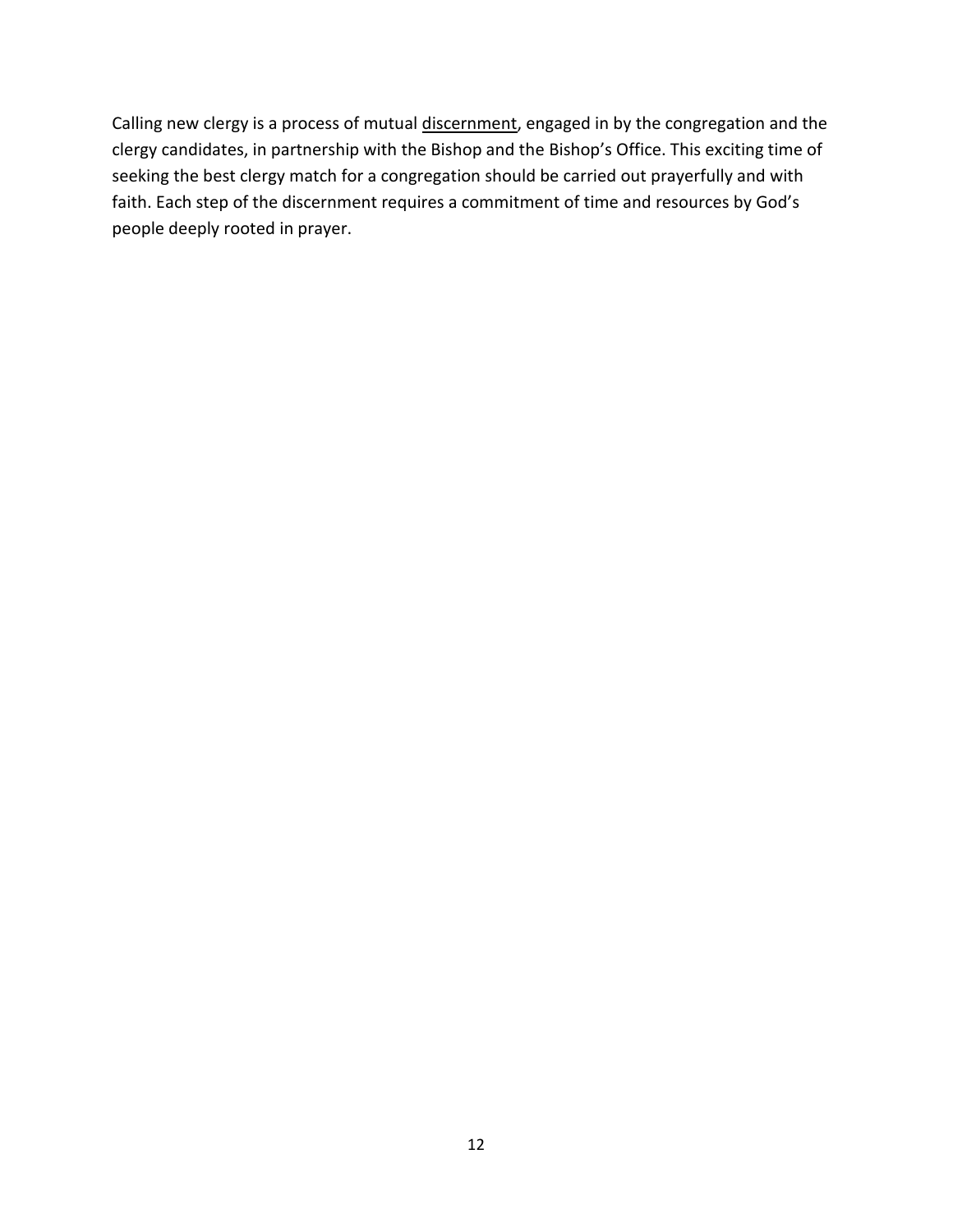## **PHASE II: Focusing the Search Process**

#### ❖❖ **Initial Meeting with Canon to the Ordinary**

The Canon to the Ordinary meets with the Vestry shortly after the parish has announced that their priest will be leaving. The priest is not present at this meeting. The Canon works with the parish at this initial stage to establish a strong partnership with the Bishop's office and to be of service to the parish leadership. The conversation at this meeting is focused on Congregational Vitality (including missional and financial health), the conditions of the building and website, and the nature of the search process. An excellent self-assessment tool for discussing congregational vitality (or viability) can be found on our website at: https://www.diocesewma.org/wp-content/uploads/2014/11/MARKS-OF-CONGREGATIONAL-VITALITY-Copy.pdf

It is also good at this point for the vestry to begin developing a budget for the search process. **See "Sample Budget for Search Process" (Appendix I).** It is highly recommended that the Vestry develop a comprehensive financial plan, including a review of operating expenses and any capital needs. It is also highly recommended that the vestry conduct a comprehensive audit of all the property. This would include a careful review of the buildings and the development of a report stating any needed or completed improvements (i.e. furnace installed in rectory, 2007; roof on rectory needs replacement ASAP). If the parish has a rectory, there should be an honest assessment as to the conditions of the rectory. Consider having your first Vestry meeting in the rectory after the priest leaves!

#### ❖❖ **Financial Considerations**

It is the responsibility of the congregation to demonstrate that it is financially able to sustain itself and provide the requisite compensation and benefits for clergy for at least a three-year period following the calling of the new clergy. A congregation, therefore, must meet the following requirements in order to undertake discernment for a new rector:

- Demonstrated ability to pay the full compensation and benefits cost of the rector for the next three years without invasion of investments/endowments
- Past and prior year audits performed and filed with the Diocese
- Timely and complete submission of congregation's parochial report
- Acceptance of and payment of diocesan assessment
- Congregation has no debt or has a viable debt repayment plan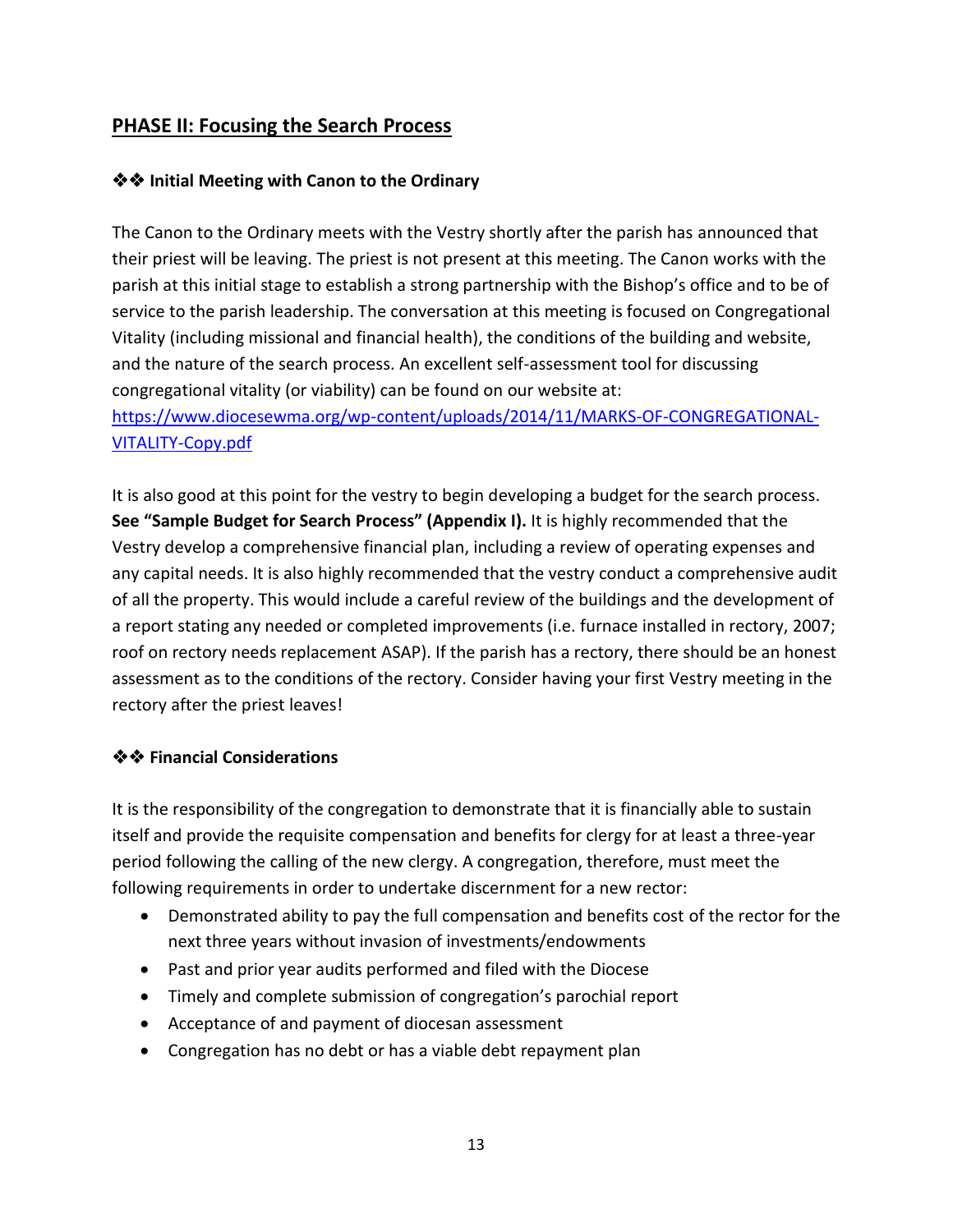#### ❖❖ **Determining a Compensation Package**

The Vestry must begin determining a Compensation Package for their new clergy person at this point. It is essential that the congregation be "above-board" and transparent about the compensation offered. There are diocesan guidelines to be followed in setting the financial terms. Diocesan policy requires that any full-time parochial priest must be paid at least the minimum total clergy compensation as determined by Diocesan Convention, but with a strong preference toward the midpoint of the range. **See the Diocesan website for current guidelines.**

#### ❖❖ **Diocesan Requirements for Conducting a Clergy Search**

All searches in the Diocese of Western Massachusetts are undertaken on a non-discriminatory basis. Requests for the elimination of certain categories of people, based on matters such as race, color, ethnic origin, sex, marital status, sexual orientation, disabilities or age, except as otherwise provided by the canons **will not** be granted.

#### ❖❖ **Traditional Search Process for a Rector (as outlined in this document)**

While every context is a little bit different, the process is expected to last from 12 to 15 months. The length of time to complete any given stage depends upon many variables, including the frequency of meetings, willingness of members to work independently and collaboratively, issues that need to be addressed (e.g., financial challenges or resolving conflict), and the length of time needed to develop consensus about the future direction of the congregation and then write the parish profile. The goal is to achieve a balance between efficiency and a pace that encourages thoughtful discernment and thoroughness. Inevitably someone will observe that major corporations can move faster than the Church in replacing CEOs. Perhaps. *But this decision should not be for a small group of insiders. The opportunity for the entire congregation to get a clearer sense of mission and vision is part of this work if the goal is to find the right match of a rector who has the gifts for the next chapter in a congregation's life together*.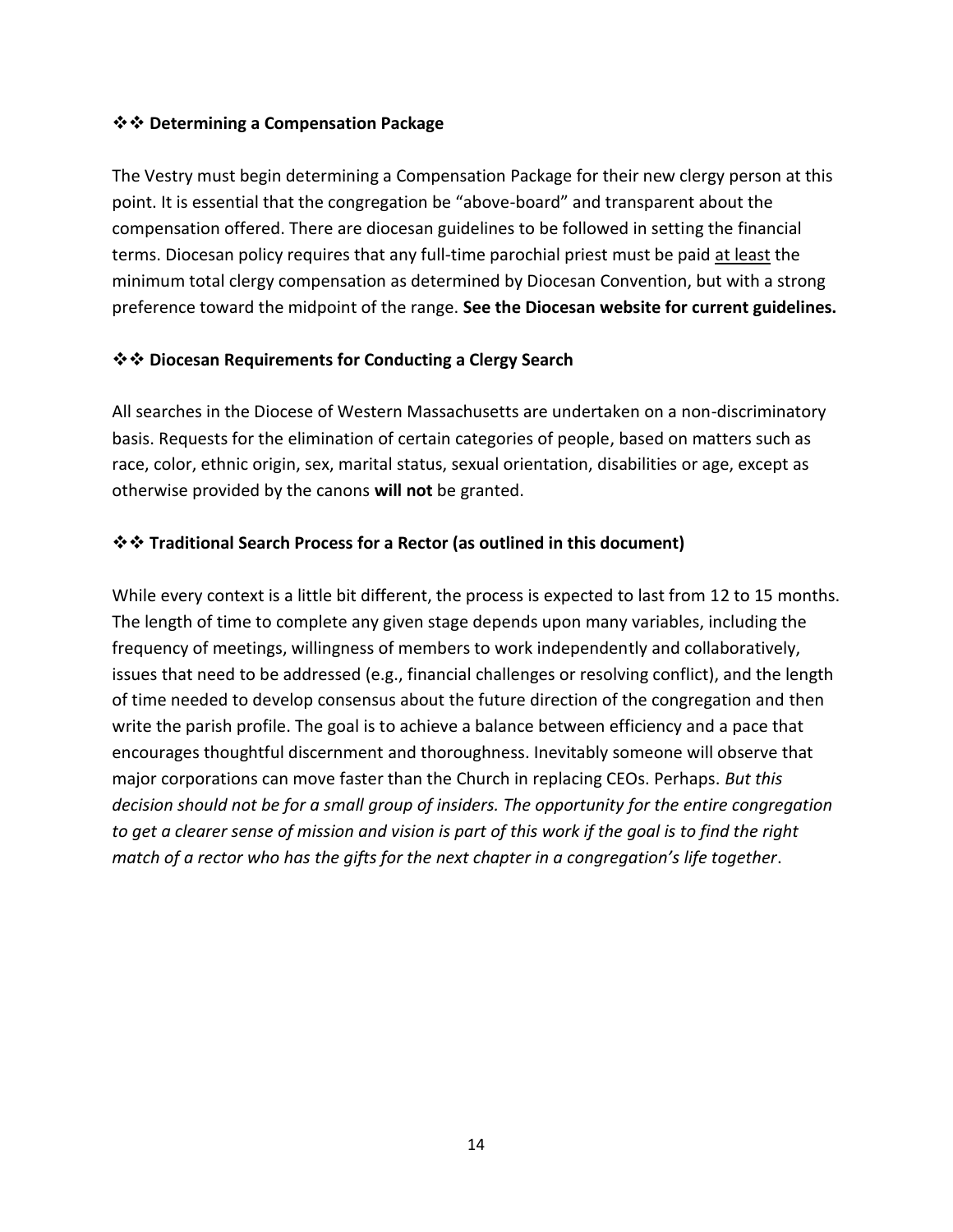# **PHASE III – Selecting and Commissioning the Profile and Search Committees**

The Profile and Search Committees serve very different, complementary roles as appointed sub-committees of the Vestry, and they require different skills. A member of the Vestry serves on each committee, and sometimes the Chair of the Profile committee may serve as a nonvoting member of the Search Committee, and the Chair of the Search Committee may serve on the Profile Committee. The Wardens are ex-officio members of both committees (as they are of all Vestry sub-committees), but they do not attend meetings and they do not take part in any deliberations.

The Interim priest or Priest-in-Charge may serve as chaplain and confidential pastor to the chairs of both committees, and may offer insight or clarify expectations about the process upon request. However, neither attends meetings, advises on specific decisions, or expresses any opinion on potential candidates. (They may confidentially inform the bishop or the Canon to the Ordinary of any information that may be a 'red flag' in the discernment of a particular candidate, but they have no role in determining who is interviewed, presented, or called.)

#### ❖❖ **The Search Committee**

Parish members may be invited by the Vestry to submit their names and other parishioners' names for consideration in the formation of a Search Committee by the Vestry. The composition of the Search Committee should reflect the parish's diversity, including people of different ages, race, gender, and from various committees and areas of parish life. **The members of the Search Committee should principally be those who are capable of assessing the knowledge, ability and skills of the candidates. The Vestry should attempt to select people with open hearts and minds who will be sensitive to the culture and dreams of the congregation as a whole. Openly disaffected persons are not helpful to a search committee, nor is it ever appropriate for a member of the parish staff to serve on a search committee.**

A good target number for the Search Committee is 6-8 members. One member of the Vestry (and never more than two) should serve on the Search Committee as a liaison(s) to the Vestry. This serves the purpose of keeping members of each body informed and "in synch" with the entire process. **(See Appendix H)**

#### ❖❖ **The Vestry's Charge to the Search Committee**

It is important that the Vestry give a charge to the Search Committee determining the scope and extent of the search as well as a budget for the search itself and the specifics of the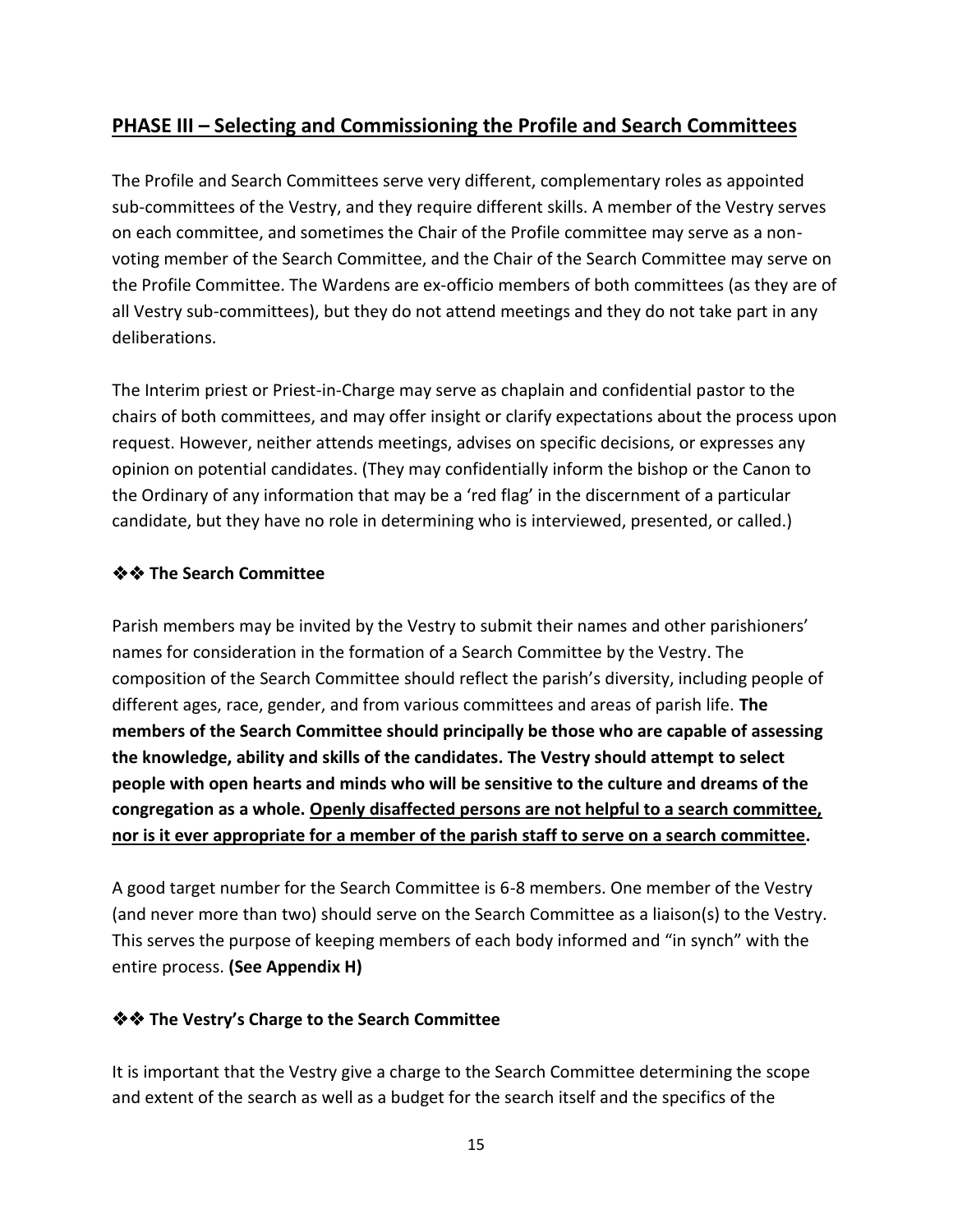Compensation Package being offered to the new clergy person (including salary, benefits and housing. **See "Sample Charge from the Vestry to the Search Committee" (Appendix J).**

#### ❖❖ **The Commissioning of the Search Committee**

The Vestry commissions the members of the Profile and Search Committees with the responsibility of first, presenting an honest profile of the congregation's mission and ministry, and second, discerning with candidates who might be the next rector of the congregation and presenting names to the vestry for consideration and approval. The "commissioning" appropriately may take place during Sunday worship and signals liturgically the significant responsibility and role that the Search Committee members are assuming in the life of the congregation. **See "Sample Liturgy for Commissioning Search Committee" (Appendix K).**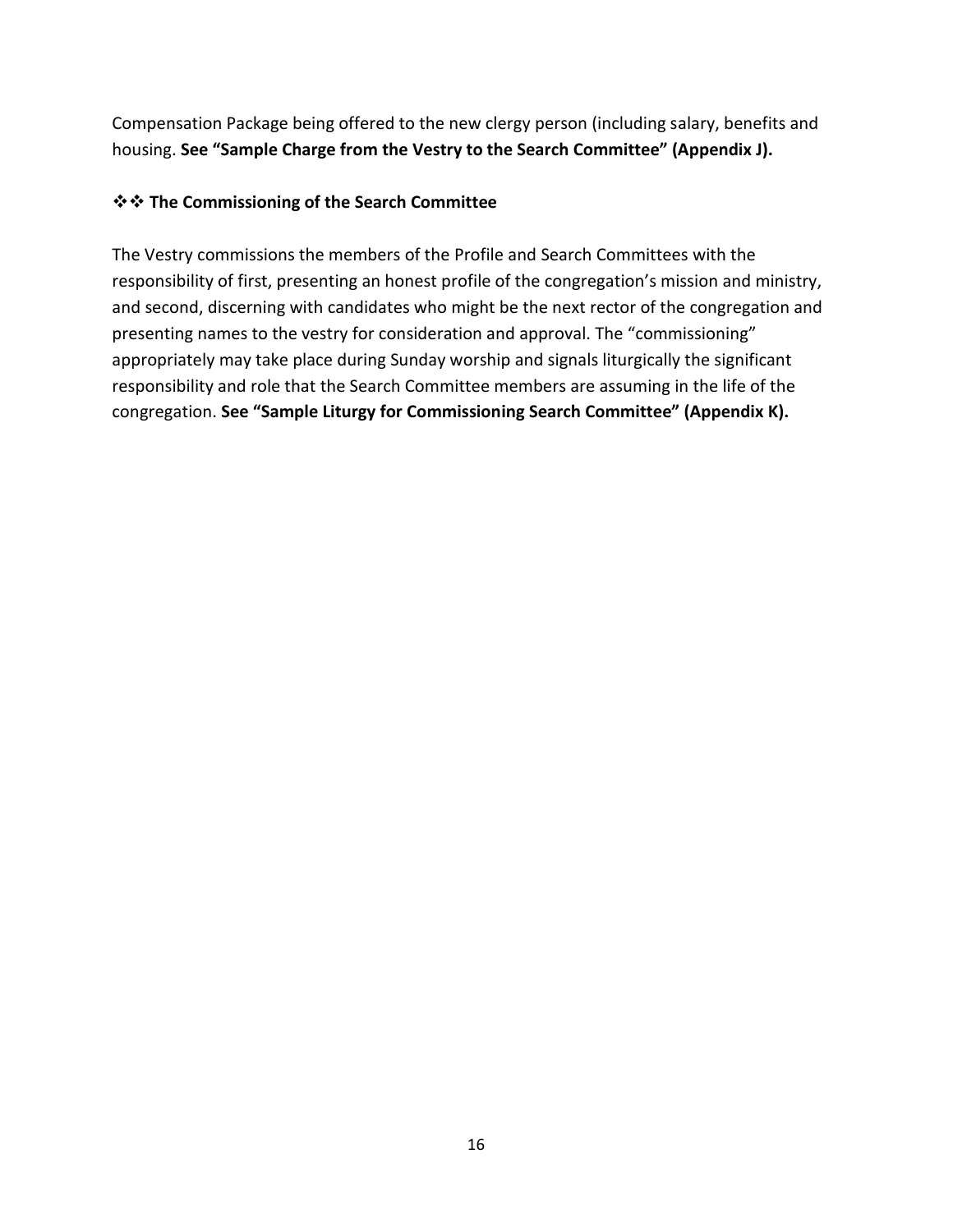# **Phase IV: Self-Study and the Development of a Parish Profile**

#### ❖❖ **Assessment and Inquiry**

All searches in our diocese begin with the Congregational Assessment Tool (CAT), through Holy Cow Consulting. The Canon to the Ordinary will work with the leadership to:

- Outline the process ahead and address questions and concerns.
- Understand history, mission and goals
- Develop an understanding for the values of the congregation, what excites them about their parish, and what they understand to be God's preferred future for them.
- Engender a sense of considerable excitement and optimism for the future of the congregation, to create support and enthusiasm for the call process, and to help fertilize the work of the parish profile.

After the CAT is completed and interpreted, some form of listening events and parish appreciative inquiry is undertaken.

#### ❖❖ **Preparing Your Parish Profile**

Following interpretation of the Congregational Assessment Tool (CAT) the Profile Committee will begin to work on preparing a parish profile. This product, a "story" of the parish has changed a great deal with technology. Essentially, there is no longer a need for an 8.5 x 11 glossy booklet. The story is told through your website. This is an opportunity for parishes, even before beginning this work to update their website as a key way of sharing their story alongside of the parish profile. Help is available from the diocesan communication minister for this work. **We strongly urge the parish to get their website "up to speed" as they work on their parish profile.** Together these will describe the personality, mission and ministry of the congregation, and focus on the uniqueness of the parish and the passions and gifts for ministry it is seeking in its next priest.

Equally important, is to ensure that up-to-date and accurate congregation financial information, as well as the elements of the clergy compensation/benefits package, be made available for inclusion in the parish profile.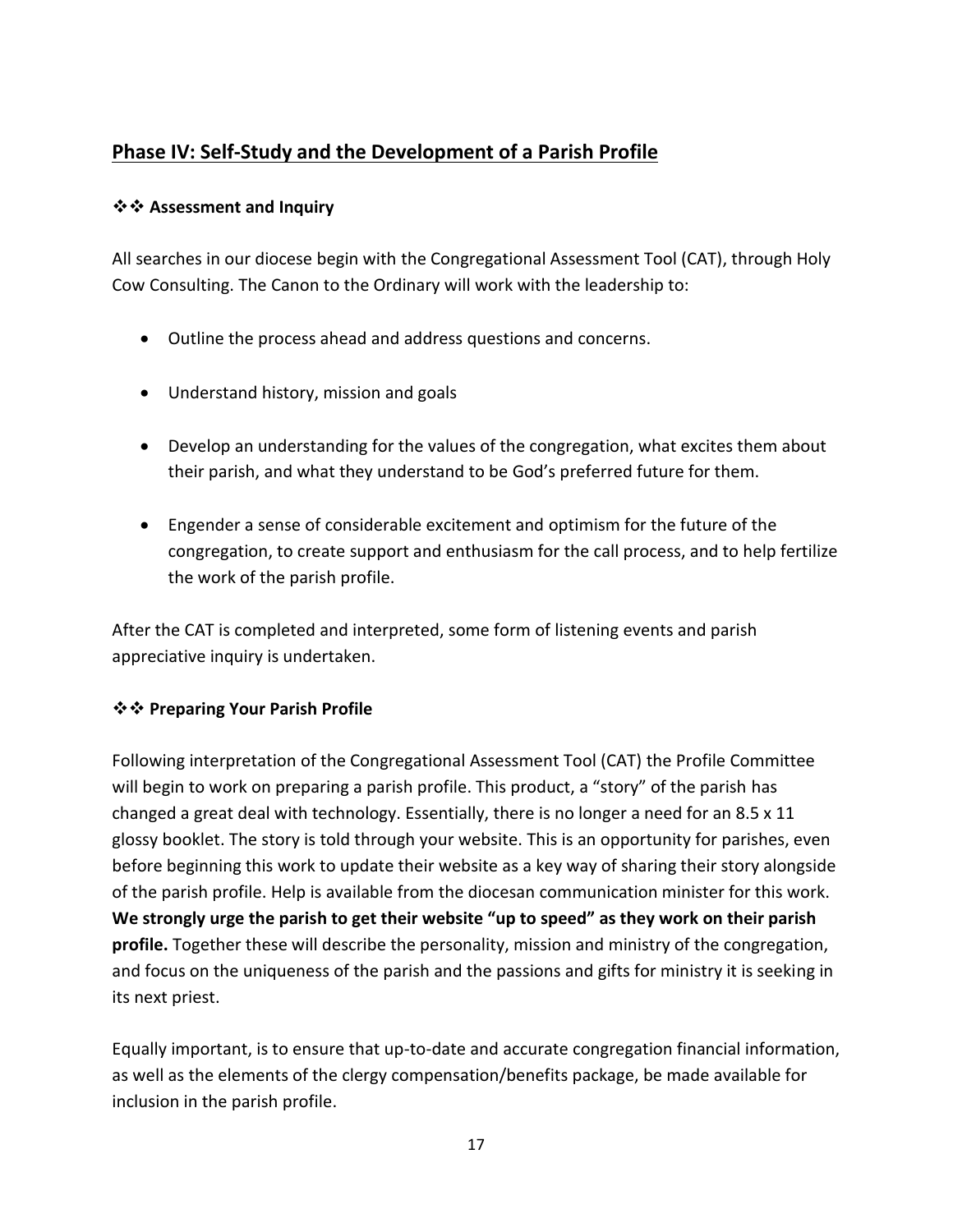# **The completed Parish Profile must be approved by vestry and the Canon to the Ordinary before going to final publication. Examples are available from the Bishop's Office.**

The description of the congregation presented is meant to be a realistic (not aspirational) representation of the community of faith on which the wardens, vestry, search committee, and congregation agree. In the experience of discernment, reflection, collaboration, and selfdefinition, a congregation "grounds itself" in its own reality rather than delineating the projected abilities of a new priest. *The more honest and transparent a congregation is in telling its story, the greater chance of attracting appropriate candidates and the less opportunity there is for disillusionment following the call*. **See "Parish Profile Outline" (Appendix L).**

#### ❖❖ **Preparing Your Congregational OTM Portfolio**

In addition to the parish brochure, the Profile committee is asked to assist the vestry in preparing the congregation's OTM Portfolio. OTM stands for *The Office of Transition Ministry,* a ministry of The Episcopal Church assisting congregations and clergy in transition. The Office of Transition Ministry maintains the database of all congregations and clergy in the church discerning a call to new ministry. (Think of it as "Match.com" for congregations and clergy.)

The OTM Portfolio includes information that you would have readily at hand from your Parochial Report (i.e. basic parish data, average Sunday attendance etc.), your parish brochure, and perhaps even your Annual Report or parish strategic plan if there be one. Your OTM Portfolio includes information such as names of former rectors and the compensation offered for the new position. Your Portfolio will help us to identify quality candidates who you will want to invite into your search process. A template for your use is found in the appendix. **See "OTM Portfolio Template" (Appendix M).**

#### ❖❖ **A Prayer for our Search Process**

*Almighty God, giver of every good gift: Look graciously on your Church, and so guide the minds of those who shall choose a rector for this parish, that we may receive a faithful pastor, who will care for your people and equip us for our ministries; through Jesus Christ our Lord. Amen.*

*The Book of Common Prayer, page 818*

The prayer above is only offered as a sample or template. One of the first things a vestry can do together is to work on their own prayer, developed for the entire congregation and prayed at every gathering for worship, vestry meetings, and ultimately search committee meetings. Invite a spirit of thoughtfulness, collaboration, and faith-building. Please don't write a "where's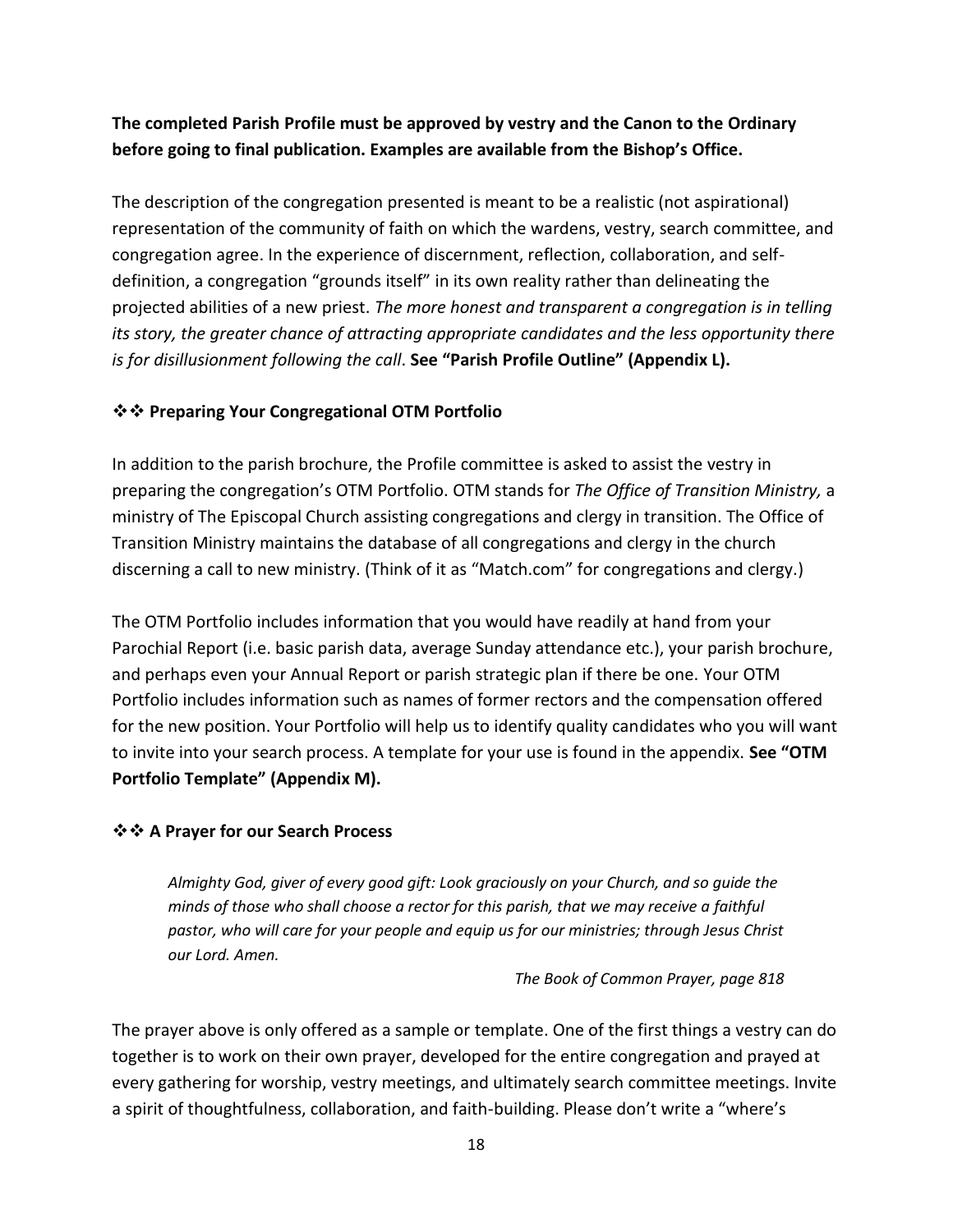Waldo?" prayer that suggests there is but ONE candidate out there whom God has already "chosen" and your job, therefore, is to go out and identify that person. Rather, your work is to become the parish God is calling you to be—so that any number of suitable candidates can better get to know your gifts and challenges toward the goal of offering their gifts in mutual ministry going forward. Many committees ask that a member of the committee act as their "chaplain" to help keep them spiritually grounded by beginning and ending meetings with prayer and encouraging the use of the Parish Search Prayer by the congregation throughout the transition period.

While the interim does not get involved with selection of candidates, there is an important role for the interim to play in this part of the process. The interim may:

- Offer insight into the strengths/challenges from an outsider's perspective
- Provide context from experience in other congregations in transition
- Read and respond to the final draft
- The interim priest is to be consulted on scheduling listening sessions/discussions (the priest should be consulted in any scheduling)
- The interim priest may attend any or all listening sessions for pastoral purposes but will not participate in any way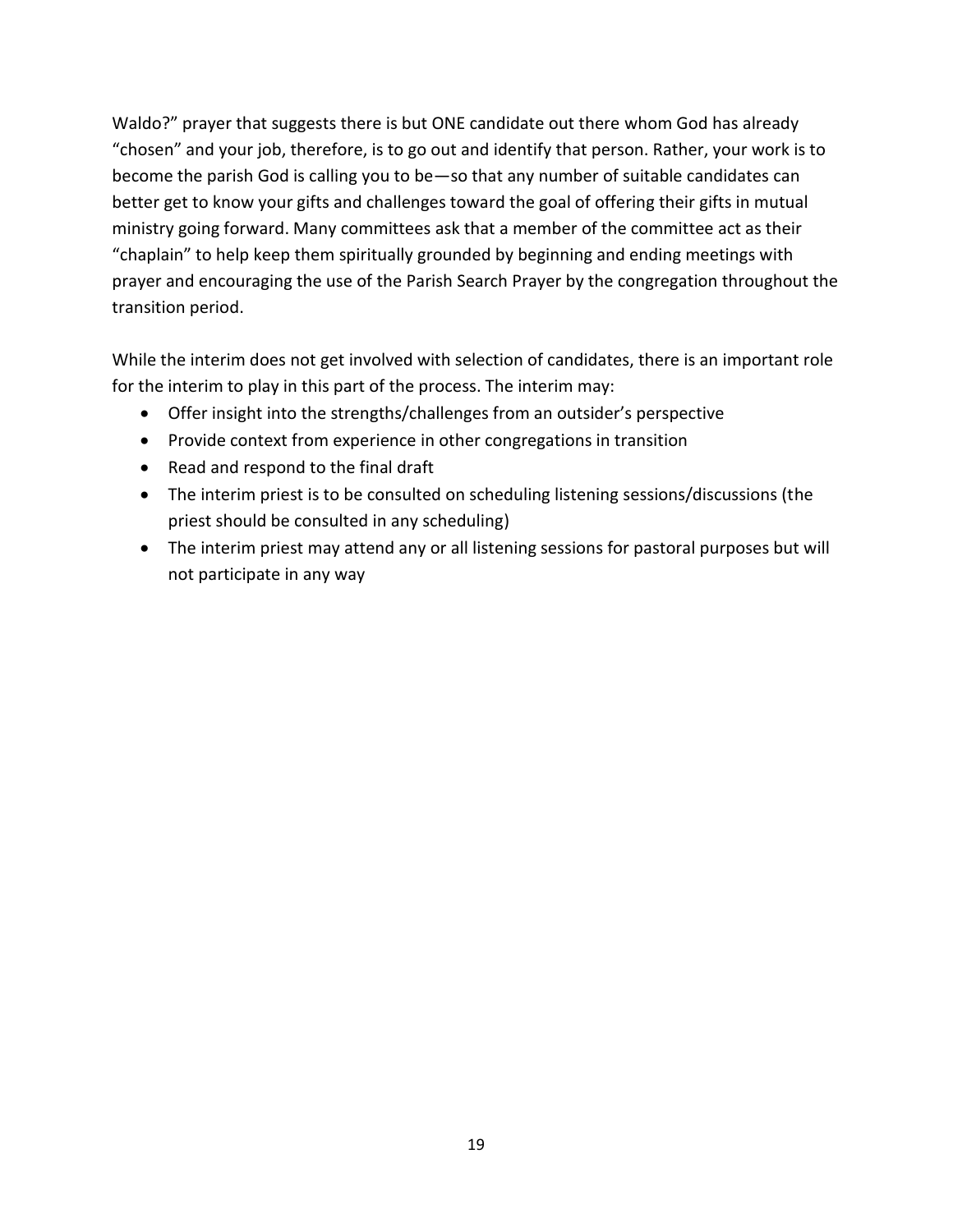# **PHASE V: The Search Process**

Once your Parish Profile is complete and posted on your vibrant up-to-date website and the OTM profile has been completed, with the bishop's permission you are now ready to begin receiving names and accepting applications. Our Diocesan Website will include a direct link to your website that also indicates that your parish is now "receiving names."

# **Clergy Candidates who are applying to your parish will be sending materials directly to the Canon to the Ordinary who will, in consultation with the Bishop, prepare a shorter list of names to pass along to the Search Committee.**

Names are received from the following sources:

- Candidates themselves, who submit their applications directly to the Canon to the **Ordinary**
- Candidates recommended by parishioners, whose names are also passed along to the Canon to the Ordinary
- Candidates recommended by Bishop and/or Canon to the Ordinary
- Names received through other Diocesan Transition Ministers at the bi-annual Transition Ministry Conference (March and September)

#### ❖❖ **Communication and Confidentiality**

Communication with the congregation is essential. While the conduct of the deliberations and the names of nominees must remain confidential, it is important to communicate on a regular basis the progress of the *process*.

Confidentiality is not secrecy. Parishioners must be assured that the transition period is being well managed and that progress, however seemingly invisible, is being made. Otherwise, the members may complain that "nothing is happening." The chair of the search committee should therefore give oral updates during announcements or parish functions. If new members are elected to the Vestry in the course of the search process, it is important to bring them up to date on the status of the process.

Members of the search committee should understand how important it is to maintain confidentiality as often prospective candidates have not yet informed their own congregations that they may be in search. For search committee members to do otherwise is to risk great damage, both to the candidates and to their congregations. It is very harmful to the integrity of the process if a search committee member "leaks" information to anyone in the congregation,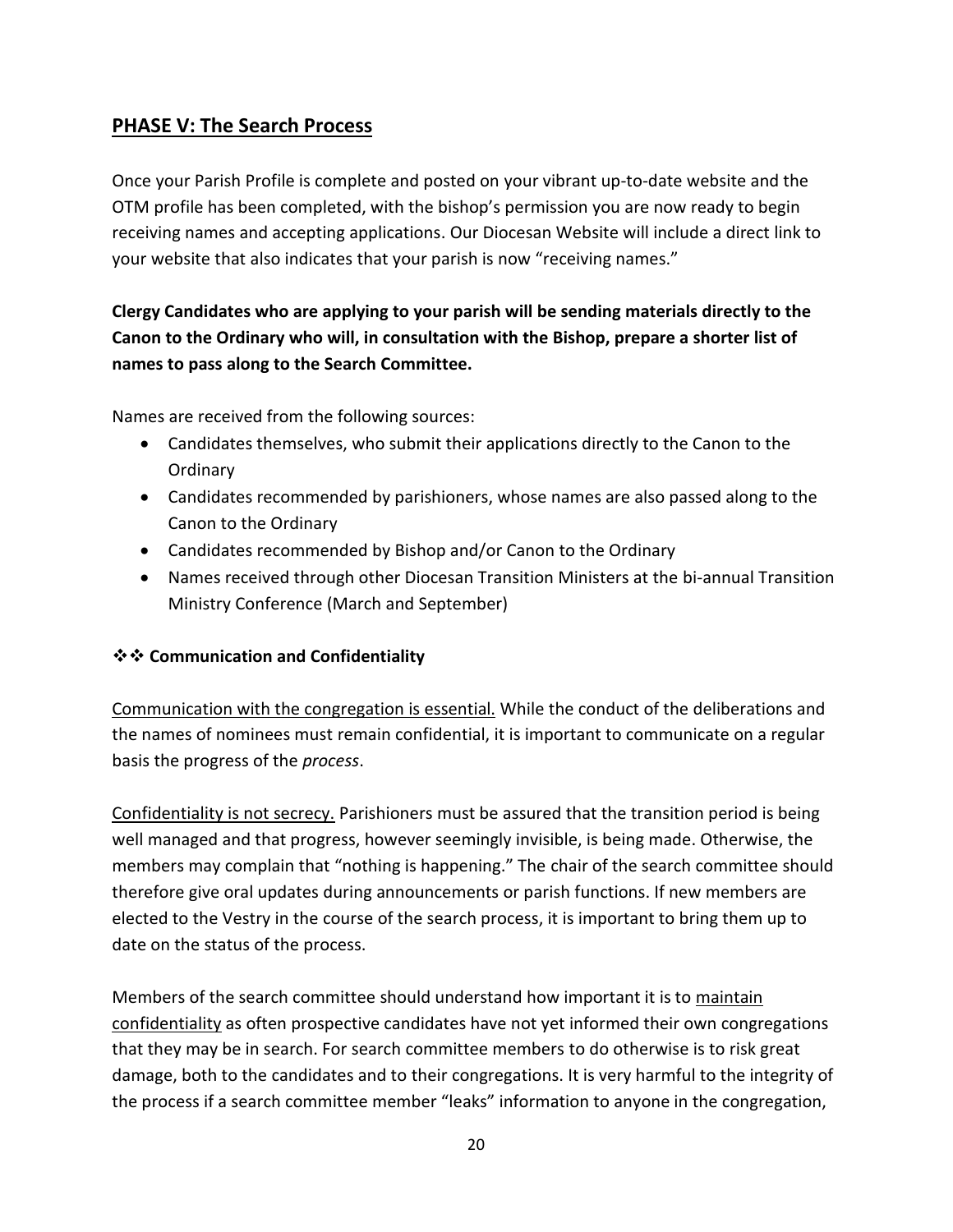including a spouse or other family member during the course of the search process. Equally important is to provide for the security of search committee files throughout the process. The diocese expects that all parties in the search process will respect confidentiality. The congregation is not to make public the names of candidates and the candidates should not make public the church where they are interviewing. This includes, but is not limited to, social media. **See "Transition/Interim Communications" (Appendix O).**

#### ❖❖ **Narrowing the Field of Candidates**

Once the period for receiving names has passed, the search committee's task is now to sort through the candidates' materials efficiently and yet not arbitrarily, to the end of narrowing the field to a **"short list"** of 1-5 serious candidates. **Eliminating candidates on the basis of the clergy OTM Portfolio alone is not a recommended practice**. **All candidates should receive a Zoom interview.**

At the outset, the supporting materials, such as candidates' resumes, clergy profiles, and a cover letter help acquaint them with the potential priest and the gifts for ministry that he/she will offer to the congregation. **The Search Committee Chair should provide periodic updates concerning the Committee's work.**

There may be candidates who have significant gifts that are not apparent "on paper," and this information can be shared with the search committee where appropriate. **The Canon to the Ordinary will engage in conversation with the search committee throughout the process and reserves the right to add names to the slate.**

The goal is to ensure the richest possible pool of potential candidates for the search committee to consider. At the same time, the search committee is proceeding to screen its list of candidates by various methods, including soliciting sermons for the committee to hear or read, and conducting Zoom interviews.

Once the list is reduced to 1-3 names, these names are passed along to the vestry for final inperson interviews. **See "Interviewing and Various Sample Questions" (Appendix N).**

This would also be the time to review the Parish's financial status with the candidates by sharing your most recent financial records and by reviewing the parish's income streams (e.g. long-term rentals, etc.). It is important for the candidates to have a clear picture of the church's financial stability at this time in the process. Further, the detailed clergy compensation package should also be shared and discussed.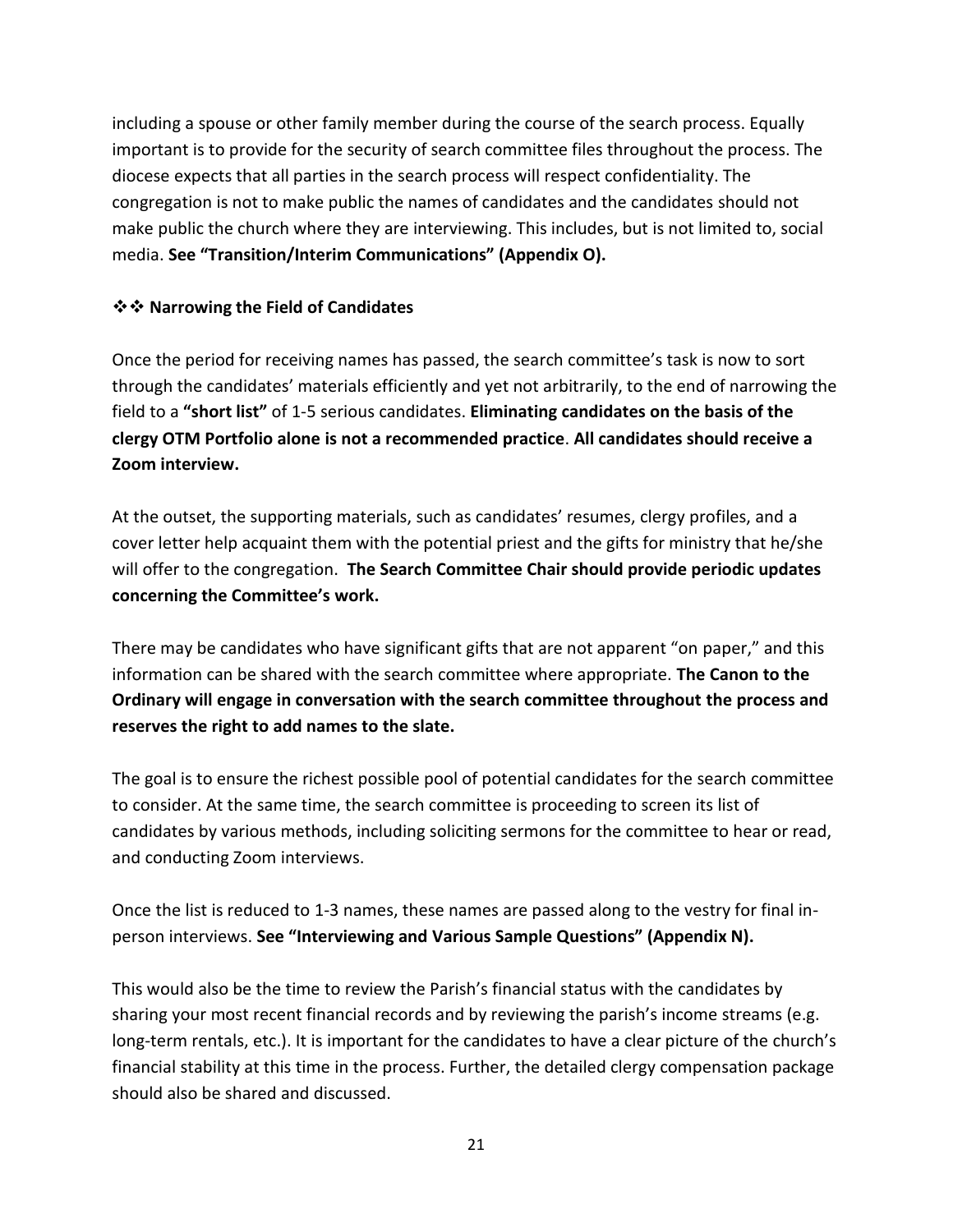#### ❖❖ **On-site Visitations**

In times past, search committees almost always visited candidates in their current assignments. For a number of reasons the benefits of this practice are in dispute. First of all, only a representative few from a search committee are able to attend such visitations (especially if there is significant travel), thus relying on the insights of a few rather than the whole. Secondly, there is potential for search representatives to become distracted by the dynamics of the parish that they are visiting and therefore losing focus on the candidate. Third, the context of each parish will differ (some will be in large vibrant parishes, others small, and some between calls). Some would argue that a more level playing field for all is in your parish; ultimately that is where your candidates will need to fit in and this provides the same process for all, and all the members of the committee can participate. It is increasingly easy to watch and listen to sermons and not just read them and this practice is strongly encouraged.

#### ❖❖ **Notifying Candidates who are no longer under consideration**

**Throughout the screening process, the search committee as a courtesy must notify in writing those candidates whose names are no longer under consideration.** It is important to remember that clergy in search often put their lives "on hold" or have to make important decisions with respect to their lives and/or their families as their own search processes unfold. Not informing them in a timely manner about the progress of the search not only shows a lack of consideration for the candidates, but also reflects poorly on both the congregation and the Diocese.

#### ❖❖ **The Short List**

Once the search committee has arrived at a **short list** (usually 2-3 names) of final candidates, those names must be reported to the Canon to the Ordinary's Office so that a **full background check on each candidate** may be initiated. The Bishop and Canon to the Ordinary will also contact their respective counterparts in the dioceses in which the finalist have practiced significant parts of their ministry.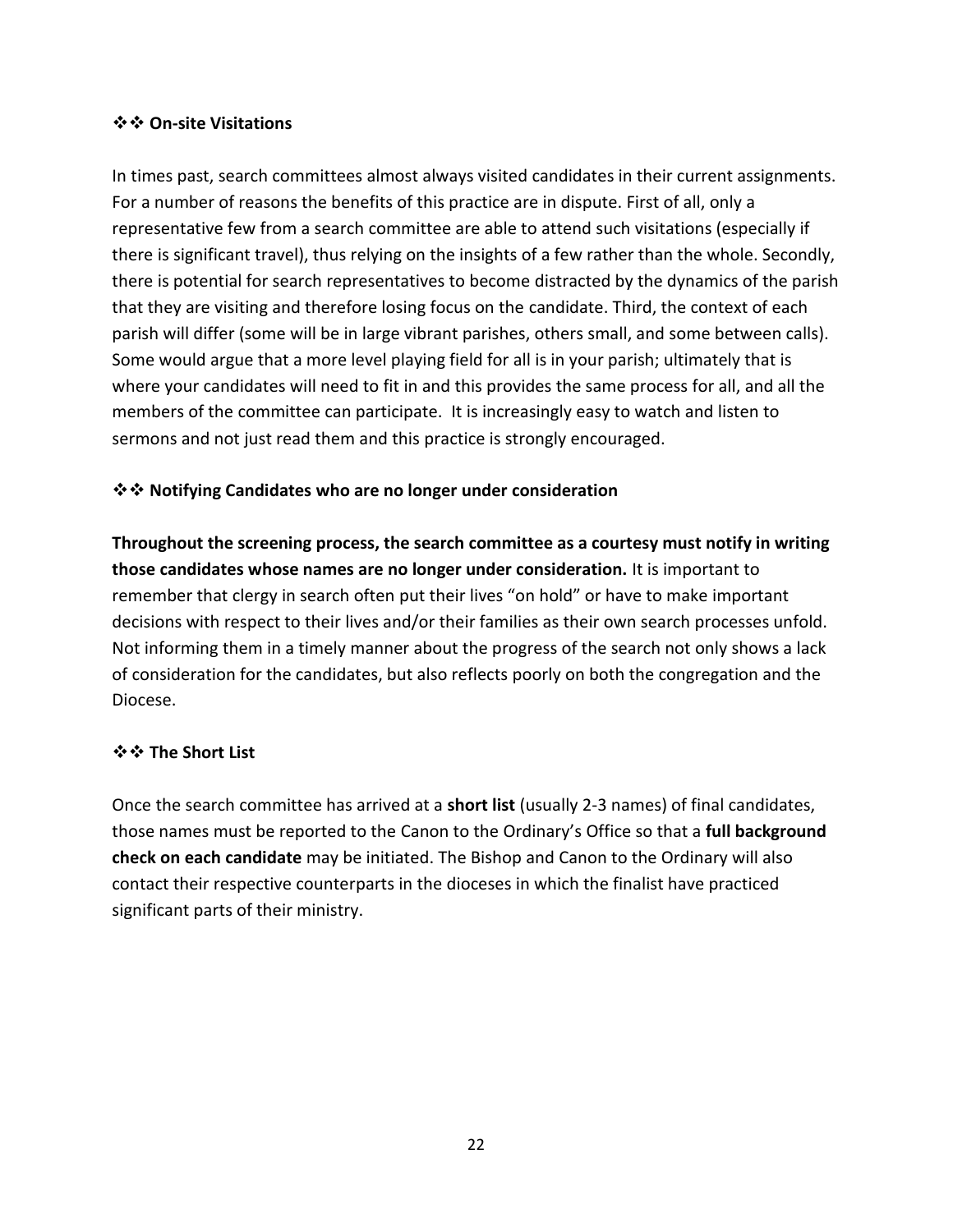# **PHASE VI: THE CALL OF A NEW RECTOR**

#### ❖❖ **The Vestry's Discernment with the Candidates**

Once the search committee comes to consensus on which candidates it wishes to recommend calling as the next rector of the congregation, the names are presented to the vestry for consideration and a vote of approval. Normally, the search committee will present a final report to the vestry outlining how the gifts for ministry match the parish goals. Usually the Canon to the Ordinary is present for this meeting. **See "Sample Handoff Memo from Search Committee to Vestry" (Appendix Q).**

A typical visit would include an opportunity for the candidate to celebrate Holy Eucharist and preach (for the vestry, not the entire parish) and have an opportunity to share how their experience would help the parish meet its goals for the future. This would also be a good moment for a tour of the area. Prior to all of this the wardens and treasurer meet informally to review a proposed Letter of Agreement and to answer any questions the candidate may have about the parish. The goal is for the vestry to get some sense of this person's call and desire to be the next rector as well as their suitability, not to duplicate the efforts of the search committee.

By reviewing the parish position profile, candidates are acquainted generally with the financial terms the parish may offer, but during the final interview states discussion of the financial package and the general financial status of the parish must take place. Candidates coming from outside the diocese should particularly be made aware of the cost of living and long winters in New England. **See "Ground Rules for Finalists' Visits to Parish" (Appendix R).**

#### ❖❖ **Oxford Document Background Check**

At the same time that names are being submitted to the vestry background checks should be initiated. Background checks concerning sexual misconduct and criminal offenses are required for all clergy at any point of transition (pre-ordination, licensing, and employment) in the Diocese of Western Massachusetts. All finalists must have complete background checks. This differs from the preliminary background screening performed by the Bishop's Office, which simply insures that candidates are priests in good standing.

**The time needed to complete a formal background check may be as long as 6 weeks. It is important for the search committee and vestry to understand that a background check cannot be initiated until the Oxford Document Management Company has received the** 

23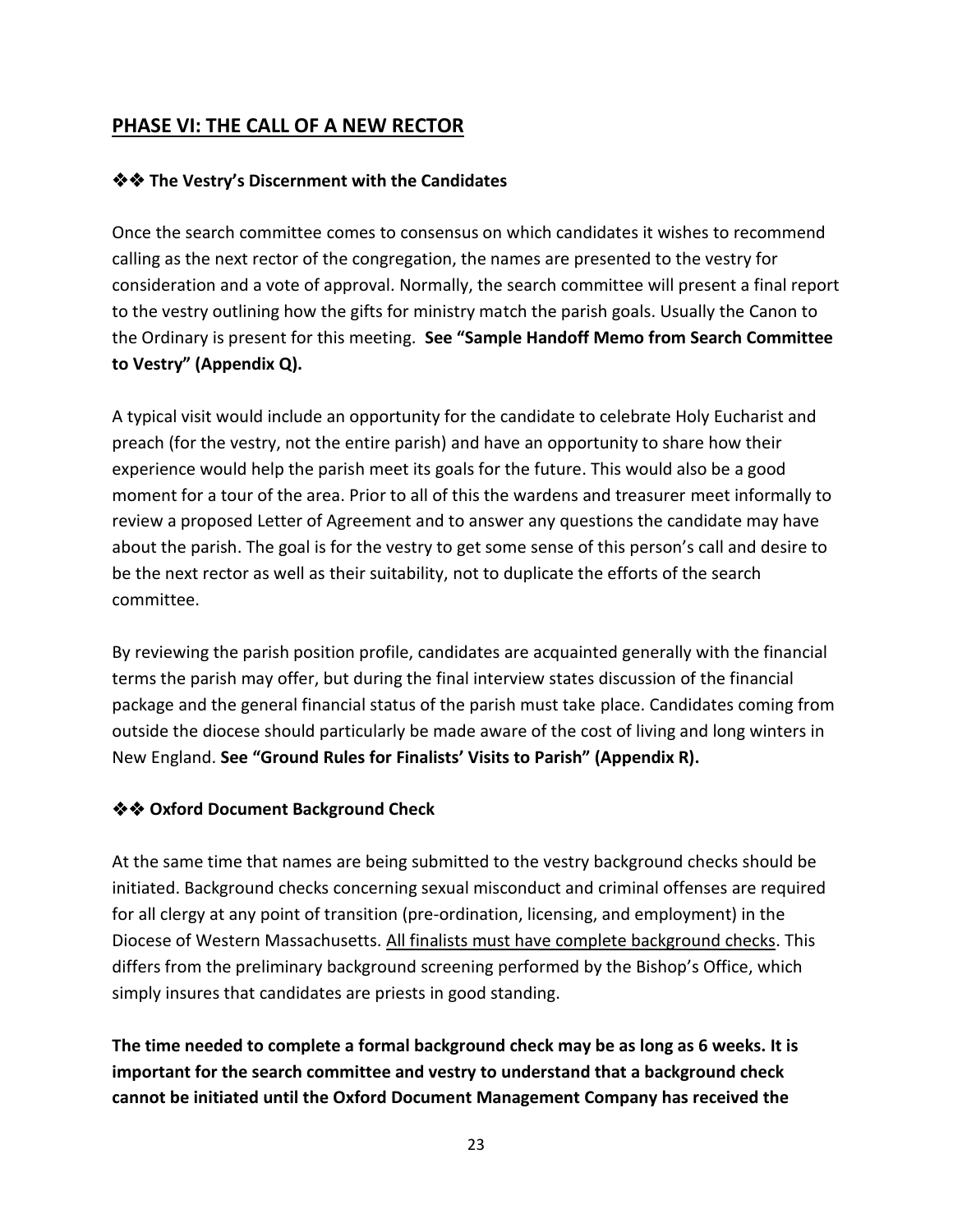**signed forms from both the candidate and the Bishop's Office. The names of the finalists should be forwarded to the Bishop's Office as soon as possible so that the Oxford Document check can be initiated at the earliest possible moment.**

The congregation is responsible for the cost of background checks, which vary depending on whether the candidate has previously completed a background check for the Diocese of Western Massachusetts or for Province One. In such cases, the results may be transferred or updated, for a cost of \$45-70. The cost of a full background check is \$140.

#### ❖❖ **Bishop's Meeting with Final Candidates**

In addition to initiating the background check, the search committee chair or wardens will contact the Bishop's Office to schedule a meeting between each of the candidates and the Bishop. The purpose of this meeting is to acquaint the candidate with our diocese and to establish a relationship with the bishop. This is normally done during the candidate's visit to the parish for the personal interview with the vestry. Please be mindful that the Bishop's schedule is often heavily booked. Therefore, requests for appointments should be made at least a month in advance of the candidates' visits. (These can also be done earlier on Zoom when that is easier to manage.)

Following the Bishop's meeting and the vestry's interview of the finalists, the Bishop will provide his counsel to the vestry prior to its discernment in order to share impressions of the candidates, as well as information learned from the Bishop's and the Canon's conversations with their counterparts concerning the candidates.

#### ❖❖ **Election of a Rector**

Once the Bishop has provided his counsel to the vestry they may then proceed to convene to elect their rector from the candidates that have met with the Bishop. **Please note no call may be issued or announced without the express consent of the Bishop. Please see "Canonical Process for Calling a Rector" (Appendix T).** Upon receiving the Bishop's approval, a call is then issued, a privilege traditionally enjoyed by the wardens. A call should be issued in writing, following a telephone call to the rector-elect. **Announcement of the name may not happen until the Letter of Agreement (see below) has been signed by all parties.**

#### ❖❖ **The Letter of Agreement**

Details regarding the rector's terms of employment (amount of cash stipend, housing arrangements or allowance, moving expenses, benefits, and description of responsibilities) are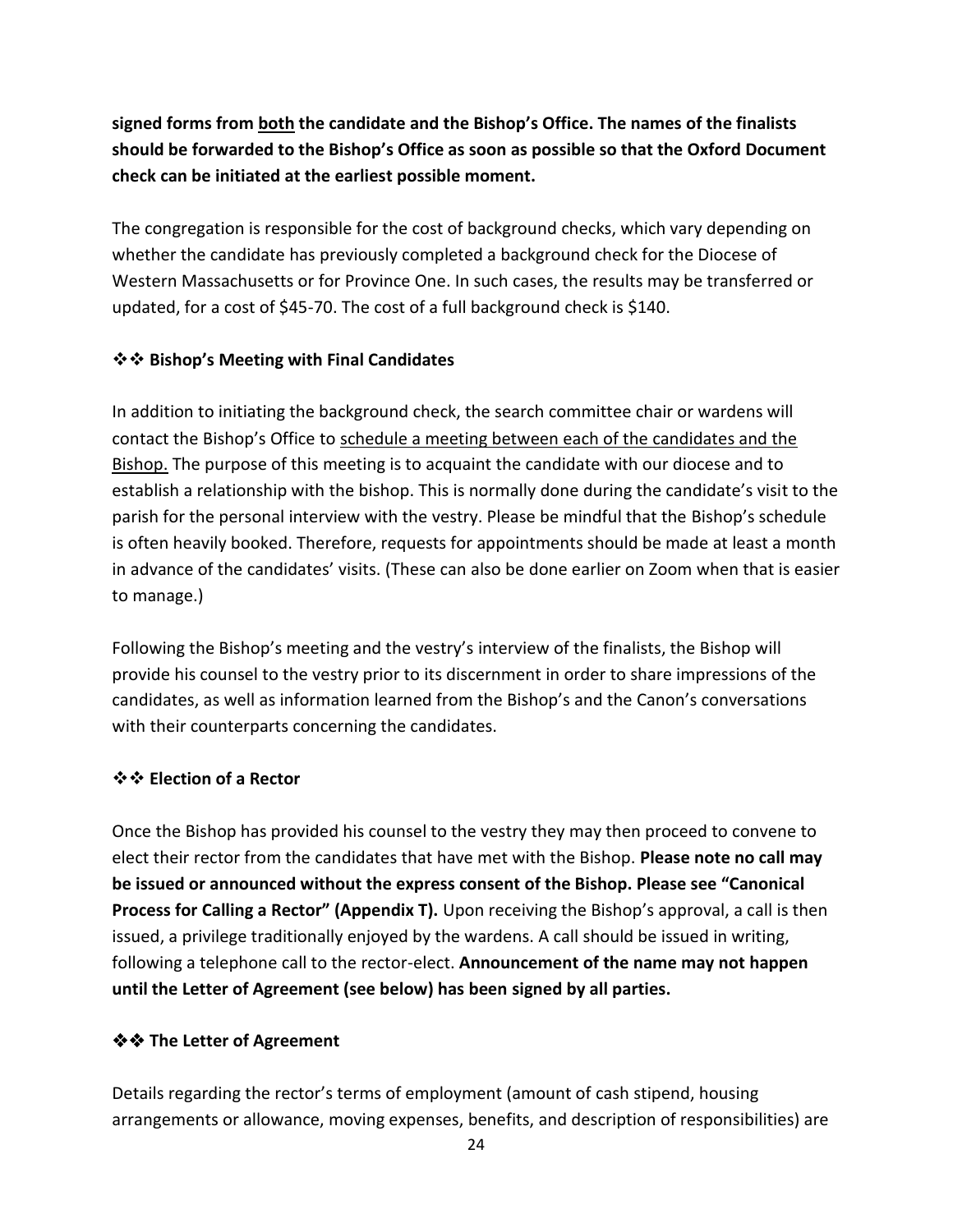negotiated with the vestry and/or wardens, and are later spelled out in a formal Letter of Agreement that is concluded between the parish and the clergy person who has been called.

The Letter of Agreement is drawn up for signing by the new rector and the vestry, and then sent to the Bishop, finally, for review and signature. So long as there is general agreement on the terms, there is no requirement that the Letter be signed by the bishop prior to the announcement of the new call. Its signing completes the process and concludes it formally. The Canon to the Ordinary completes the Letter of Agreement but it is the responsibility of the Senior Warden to complete the worksheet. **Please see "Worksheet for a Letter of Agreement," (Appendix S).**

#### ❖❖ **Honoring the Search Committee/Celebrating the Interim**

The Search Committee is encouraged to finish its work by writing an evaluation of the search process and filing its report with the Bishop's Office. Materials left over from the search should be disposed of in an orderly fashion since much of it is confidential in nature and inappropriate for parish archives. **See "Some Thoughts as the Search Committee Winds Down" (Appendix U).** Successful completion of the work of the search committee is also cause for celebration, either in the context of the congregation or simply by the committee itself.

Recognition of the ministry of the Interim Priest and bidding him/her goodbye merits the attention of the congregation at the end of the transition period. **See Appendix V, "Sample Farewell Liturgy to Interim."** The Bishop's Office also encourages an exit interview with the departing Interim Priest.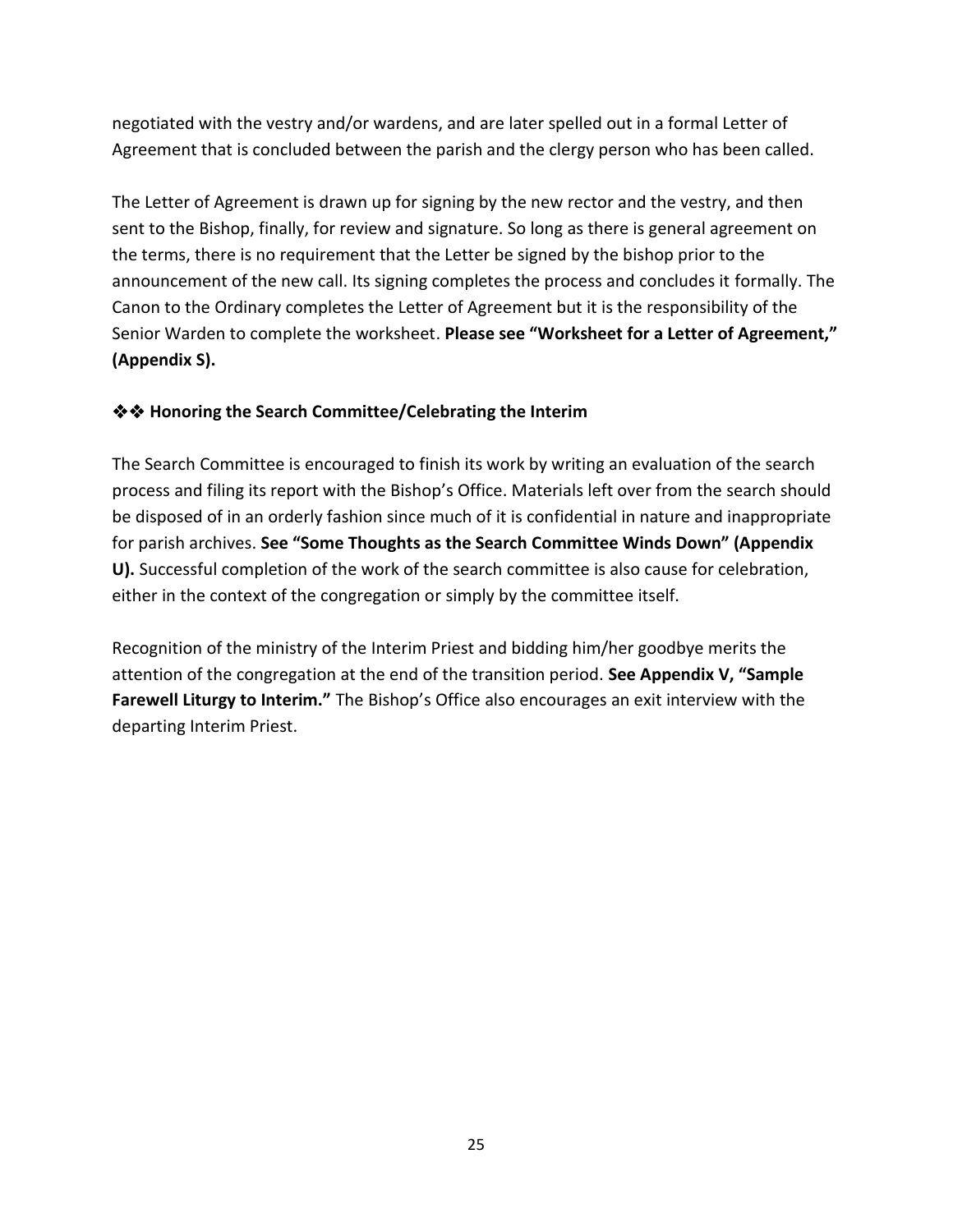# **PHASE VII: Preparing to Welcome the New Priest**

#### ❖❖ **Welcome**

When the call has been issued and accepted, it is appropriate for the vestry to turn their attention to welcoming their new rector. They will assist in the beginning of the new ministry. They plan coffee and dessert for small groups to assist the new rector in meeting people, provide groceries for the first week, see to it that the rector's office is ready to be occupied or provide maps and contact information for example. **See "Welcoming the New Rector" (Appendix W).** It is also important to notify the local dean so that he or she may welcome the new rector as well.

Usually the new rector is already employed in another parish. He or she must allow time for responsible departure, which includes setting a date in conjunction with the Bishop and Vestry, for saying "goodbyes," perhaps for a bit of vacation, and for packing and moving before the new ministry begins. It is often at least two months after acceptance of the call before the new rector is in place and not uncommon for a longer period of time to be required.

#### ❖❖ **Celebration of New Ministry**

It is customary after the arrival and settling in of the new rector for the parish to schedule a Celebration of a New Ministry. The rites found on page 559 of *The Book of Common Prayer* or *Enriching our Worship* are equally acceptable. The Bishop presides at this liturgy. In consultation with him, a priest is welcome to choose the preacher for this parish event. In the rare event where the Bishop is not able to be at this event, the Canon to the Ordinary may be invited to act as the celebrant on behalf of the Bishop.

Please remember to invite the clergy of the deanery to participate as appropriate. It is a good way for the new rector to meet his/her fellow colleagues in ministry as well. We encourage also the invitation of those people who have been helpful throughout this process, including the search consultant, the Interim Priest, and any clergy who have served the parish during the interim period. This liturgy marks the official end of the transition period.

#### ❖❖ **Conclusion**

The new rector is in place, at last. This is in itself, a significant accomplishment. But hopefully, it is not the only benefit a parish has received from its involvement in this season of transition. Much of a parish's involvement and benefit depends upon the extent and enthusiasm of lay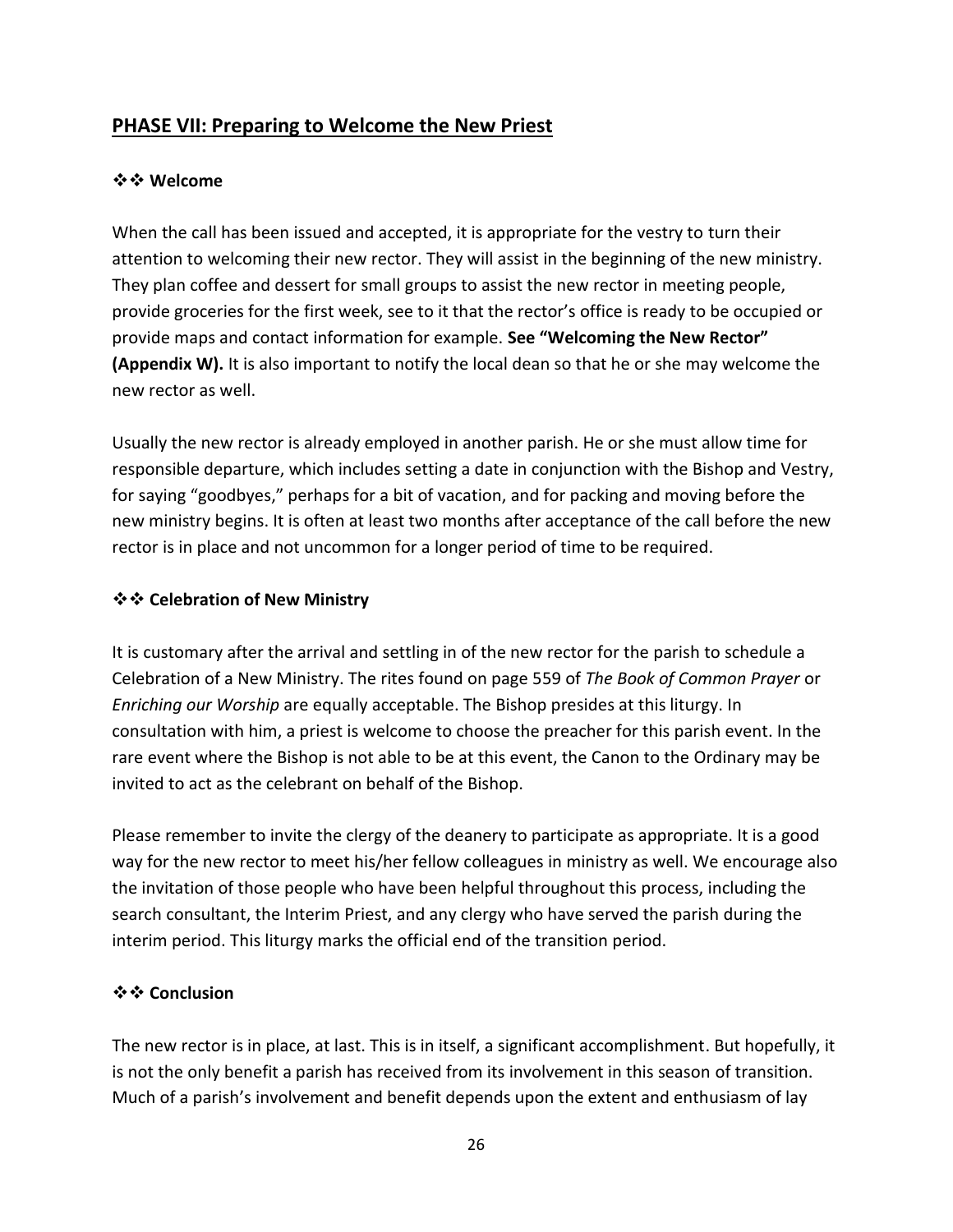participation and that, in turn, depends upon the leadership of wardens and vestry. Many parishes report discovery of exciting new dimensions in their ministry, an increased sense of identity and purpose, newly identified resources in lay leadership, or a new recognition of its relationship with the Bishop and the wider church. May all these blessings and many more be yours as you come to the close of this important time.

Moreover, the next year or so after the arrival of a new rector will be a time of adjusting expectations—on all sides. The gifts of faith, hope and love will serve you all well. Especially love—which is patient and kind.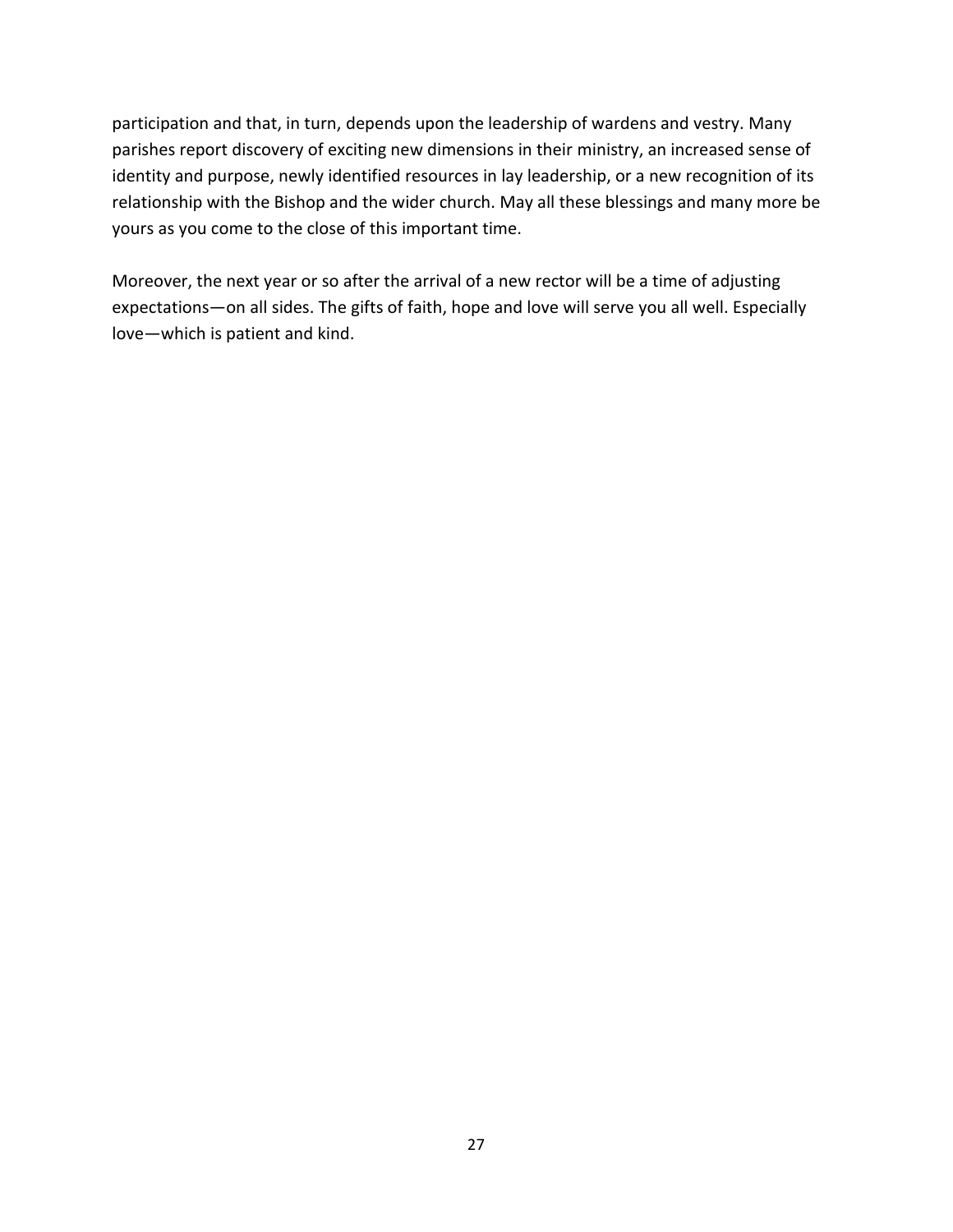# **Appendix A: Responsibilities of Transition Team**

The Transition Team oversees the overall health of the clergy and parish in the interest of a lifegiving and positive transition time. The Transition Team helps keep things moving along and assists with communication. The time of transition is an especially important time in the life of a parish. Recognizing that this can be a time of anxiety and uncertainty, the Transition Team should act as that calm reassuring voice that combines empathetic listening with patient understanding. It should also have a sense of what issues need to be addressed and then channeling that vital information back to the vestry. The expectation is that the team's members themselves may not do all of these tasks, but will find people to take on various responsibilities. In many cases, if there is a clear sense of who will chair the Profile and Search Committees it can be made up of the two wardens and the two chairs, and perhaps one or two others.

#### The Team's specific tasks include:

- Provide support for whatever Clergy may be present. This means the departing Rector, the Interim, the new Rector and their families.
- Coordinate celebrations and thanksgivings for the ministry of the departing Rector including the final service.
- Monitor the transition process, which means interacting regularly with Clergy, Vestry and parishioners to listen to thoughts and concerns about the transition period.
- Enhance and enable communication throughout the transition time by supporting and sponsoring pot-luck dinners, picnics, etc. that encourage conversation.
- Serve as "spotters", noting parishioners who don't seem to be around as often and making a conscious effort at reaching out to those on the margins or those who have become disenfranchised.
- Assist the Vestry in gathering informal Focus Group information from the parishioners before the appointment of an interim.
- Prepare ways of welcoming and orienting the new Rector and his/her family to both the parish and the community, including social events, small gatherings in people's homes, showing the new Rector where the stores, schools and medical services may be found. **See Appendix W, "Welcoming the New Rector."**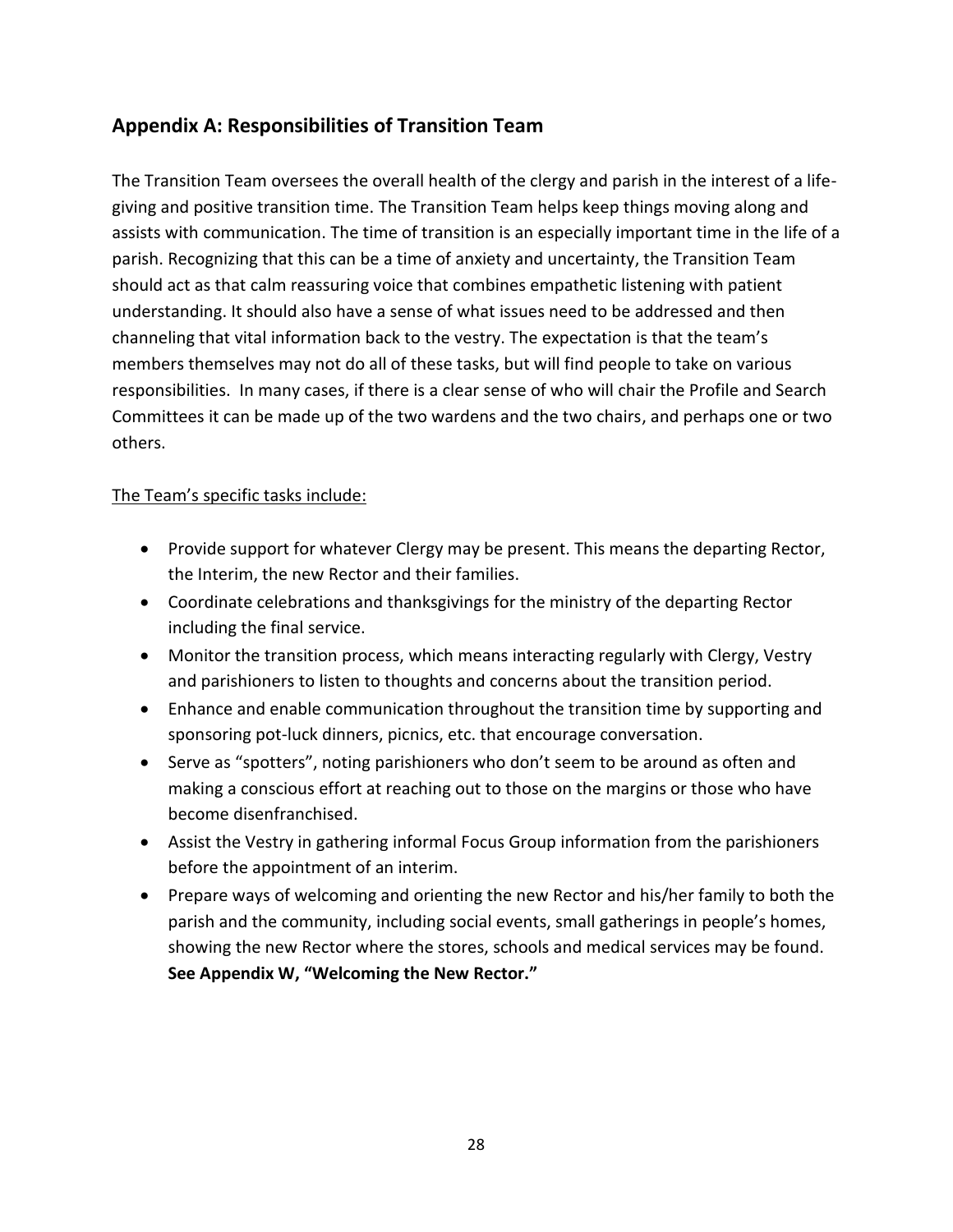# **Appendix B: Leave-taking Essentials for Clergy**

*A good beginning depends on a good ending. Your parish's ability to call your successor depends on how well you leave, and on your ability to let go. Your character and integrity are demonstrated in how you leave a position. These are not commandments, rubrics or rules. They are collected wisdom, best practices and occasional humor about an important moment in the life of every ordained person, a moment of celebration, of ending, of beginning, of death, and of resurrection.*

- 1. Inform the Bishop in writing of your leaving and the date of your last service.
- 2. Notify the Wardens (in person) and, with the wardens notify the Vestry of your decision to leave. Canons require the Vestry to give formal consent of your resignation.
- 3. The canons require the Wardens to notify the Bishop in writing that the parish is without a priest.
- 4. With the Wardens, send a letter to the congregation announcing that you are ending your pastoral relationship and expressing your gratitude for your mutual ministry.
- 5. With the Vestry, clarify the terms of unused leave or vacation time, plans for continuing contributions into the Church Pension Fund, and arrangements for insurance coverage.
- 6. Notify Canon Susan Olbon in the Bishop's Office (solbon@diocesewma.org), who will facilitate conversation with the Church Pension Fund, securing the proper forms, etc. if you are retiring. *The Bishop's signed approval is required for retirement.*
- 7. Plan a ritual ending of your pastoral relationship within the context of worship. Refer to *The Book of Occasional Services* or *Enriching our Worship* for suggestions.
- 8. Plan an ending with parish organizations and staff.
- 9. Allow the parish to say thank you. Resist the temptation to say "Oh, nothing for me."

#### **Communicating Your Decision**

Assist the Wardens with writing a letter to the congregation that outlines your plan for leaving and assures them that they will have support and guidance from the diocesan staff through the transition.

Develop an agreement with the Vestry and let the congregation know (in writing) that,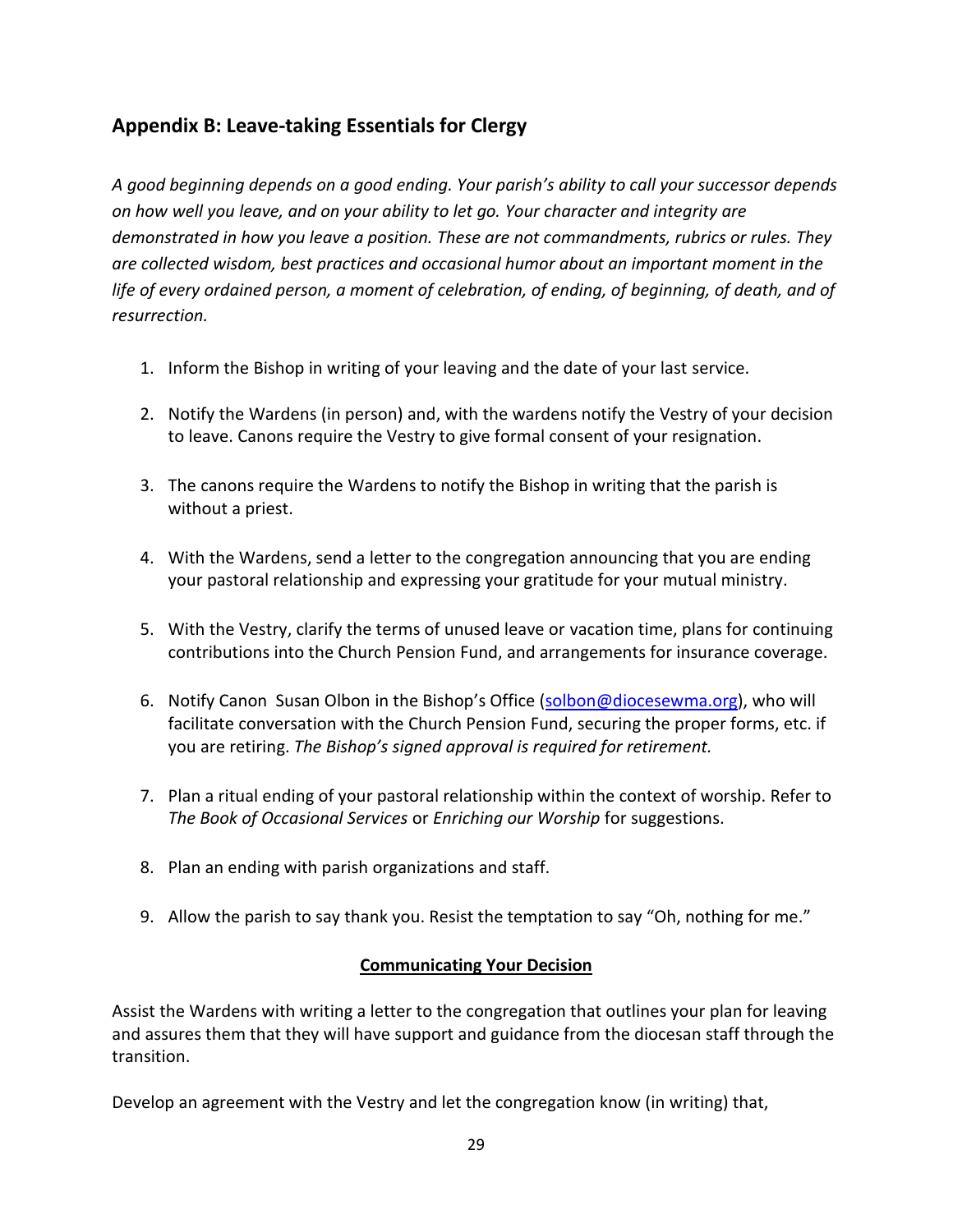- You value their friendship
- After you leave you will no longer be able to function as their pastor or priest
- It no longer will be your role to officiate at their baptisms, weddings, and funerals
- You will come back only at the invitation of your successor; and then,
- You will attend as their *former* pastor

Notify local ecumenical groups or clergy associations that you are leaving and resign from positions you hold in community organizations.

Please don't "blame" this on "The Diocese" or the Bishop. The fact is that a parish can only have one rector at a time. Treat your successor the way you would like to have been treated when you arrived. They need to say goodbye to you before they can say hello to that person.

#### **Preparing to Go**

Schedule an exit interview for yourself with the Bishop and the Canon to the Ordinary.

List all your current responsibilities, assigning a hand-off date, and designating a specific person to take up that task.

With the Wardens, review all leadership positions, clarify roles and responsibilities.

Update job descriptions for paid staff.

Meet privately with individuals with whom there may have been tension or conflict.

Be clear about any commitments (baptisms, weddings, funerals) you have scheduled for immediately after your leave-taking date.

#### **Organizing For Your Successor**

Review with the Wardens and Vestry their leadership responsibilities for property, finance, and administration during the transition.

Identify those in nursing homes, assisted living facilities, and homebound, noting who expects to be visited and with what regularity.

Note significant pastoral concerns such as premarital counseling, pregnancies, divorces in process, terminally ill, and the bereaved, remembering to maintain confidentiality of matters that are pastorally sensitive.

Note pre-planned funeral arrangements and where the information is filed.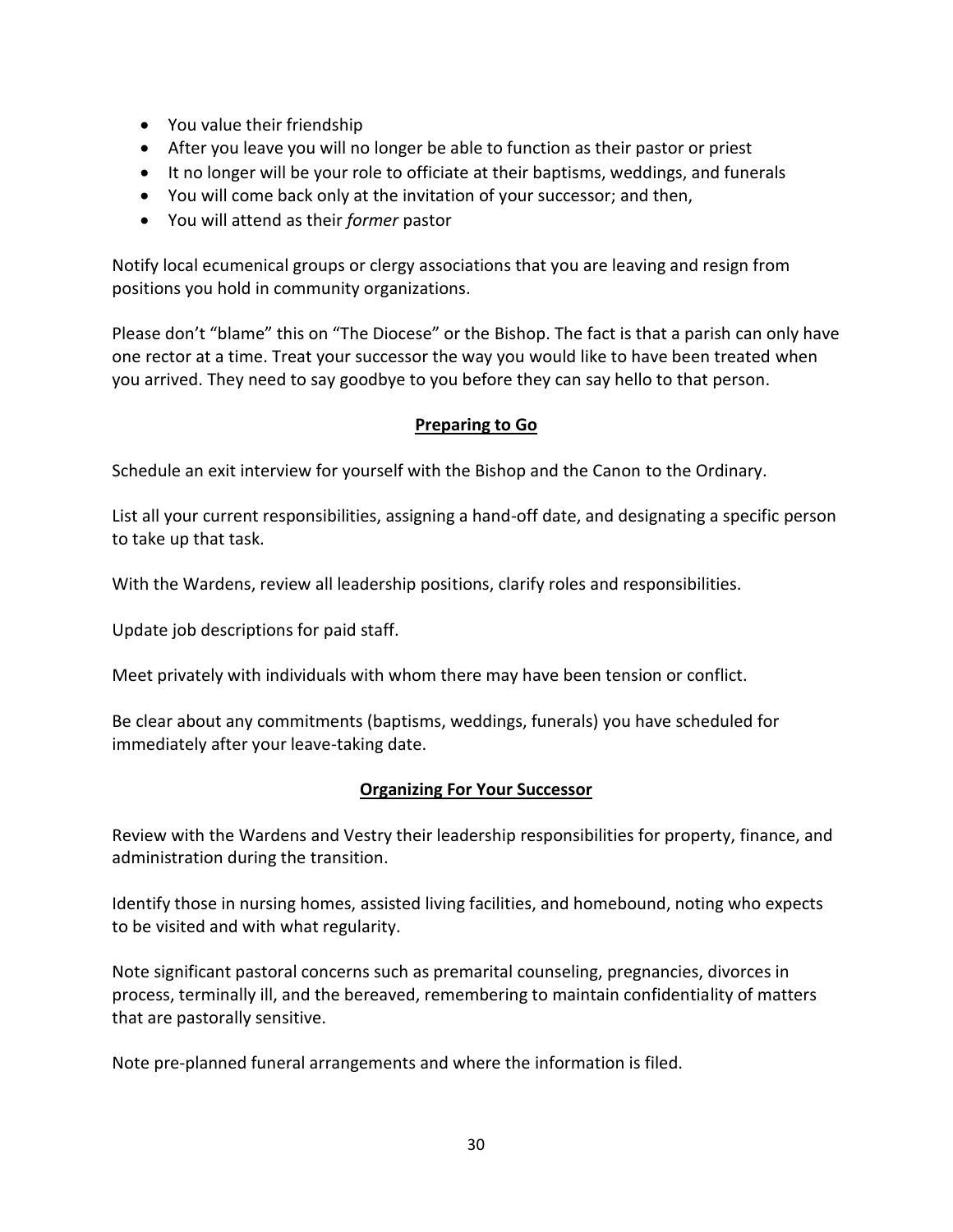Prepare a calendar for the upcoming year, including Episcopal visitations, homecoming, patronal feasts, sunrise services, graduations, every member canvas, stewardship, and annual meeting.

Leave clear instructions about your congregation's participation in community or ecumenical services, as well as their expectations about preaching and hosting future events.

Balance the discretionary fund and turn it over to the Wardens.

List any special funds, their purpose, use and signatories, including scholarships and other financial commitments.

Prepare a file of audits, parochial reports, annual reports, and copies of budgets for three years.

Identify the location of the safe and who knows the combination.

Identify the location of the bank deposit box and who has keys.

Make sure parish lists and service registers are up to date.

If you are an administrator for a church website or Facebook page—pass these responsibilities along (and remove yourself).

Preserve historic documents.

Clean out personal files. Keep what you need and carefully dispose of the rest.

Prepare a file of service leaflets for the past three years.

Prepare a file of lay reader certificates, lists of current altar guild members, ushers, acolytes, and servers with contact information (phone numbers and email addresses).

Describe unique parish customs for the conduct of worship especially weddings and funerals.

Prepare a file of current agreements and contact information for all groups that use the buildings.

Note the location of home communion set, chrism, last year's palms, the nativity set, etc. Take out the trash. Throw away clutter that accumulated for rummage sales in closets, storage areas, or garages.

Leave a notebook. Not a 'how to' but a 'where to.' Where to get a decent haircut, find a dentist, order Chinese takeout.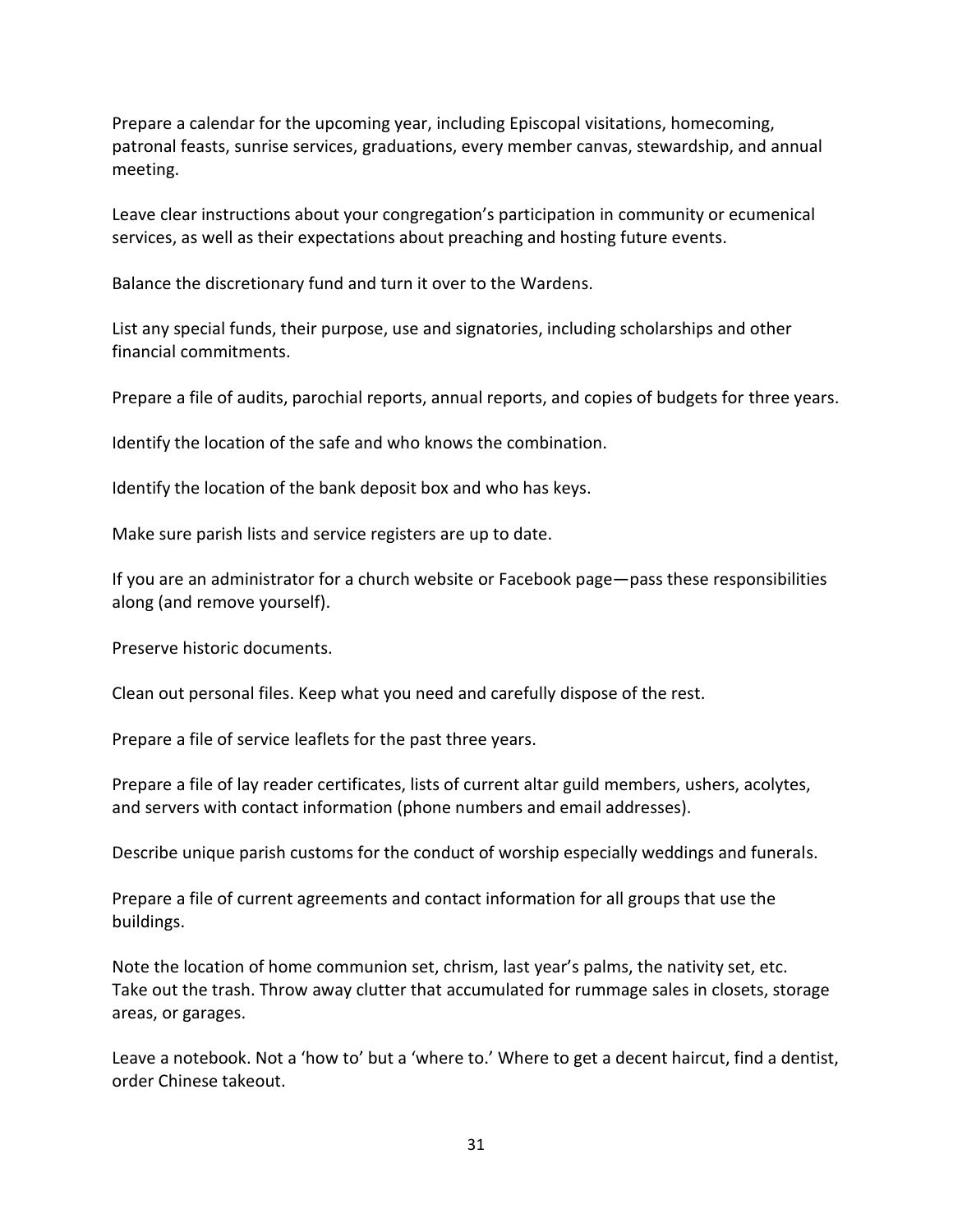Create a contact list of parish leadership, including roles and email addresses.

Turn in your keys, clearly tagged.

Change your email address. Make sure lay leaders have codes for parish social media, etc.

Establish a date certain for moving out of church-provided housing, and agree on conditions or repair and cleanliness.

Encourage and emphasize hospitality for welcoming new clergy and their loved ones. Let people say goodbye, thank you and give you their blessing.

Assist wardens in making arrangements for temporary emergency pastoral coverage immediately following your leaving.

Don't leave anything for the next priest. If it needs to be done, do it. Too many arriving clergy are sunk by things left undone.

#### **Relating After You Leave**

Arrange for change of address and mail forwarding.

After your last day, do not return to the office to check for mail, email, or phone messages.

In all cases, the responsibility belongs to clergy leaving to make clear that the pastoral relationship has ended.

Never be involved with the search process including giving names or offering opinions about candidates.

Avoid getting triangulated with members of the congregation and your successor.

Be clear that it is not appropriate for you to discuss any parish business after you leave.

Make plans to worship with another congregation.

In the absence of a rector or interim priest, the Wardens are canonically responsible for the worship, finance, property, and administration of the parish.

Remember, you have no official or canonical role in the parish you leave, and your priestly, pastoral, and administrative functions end on the effective date of your retirement or resignation.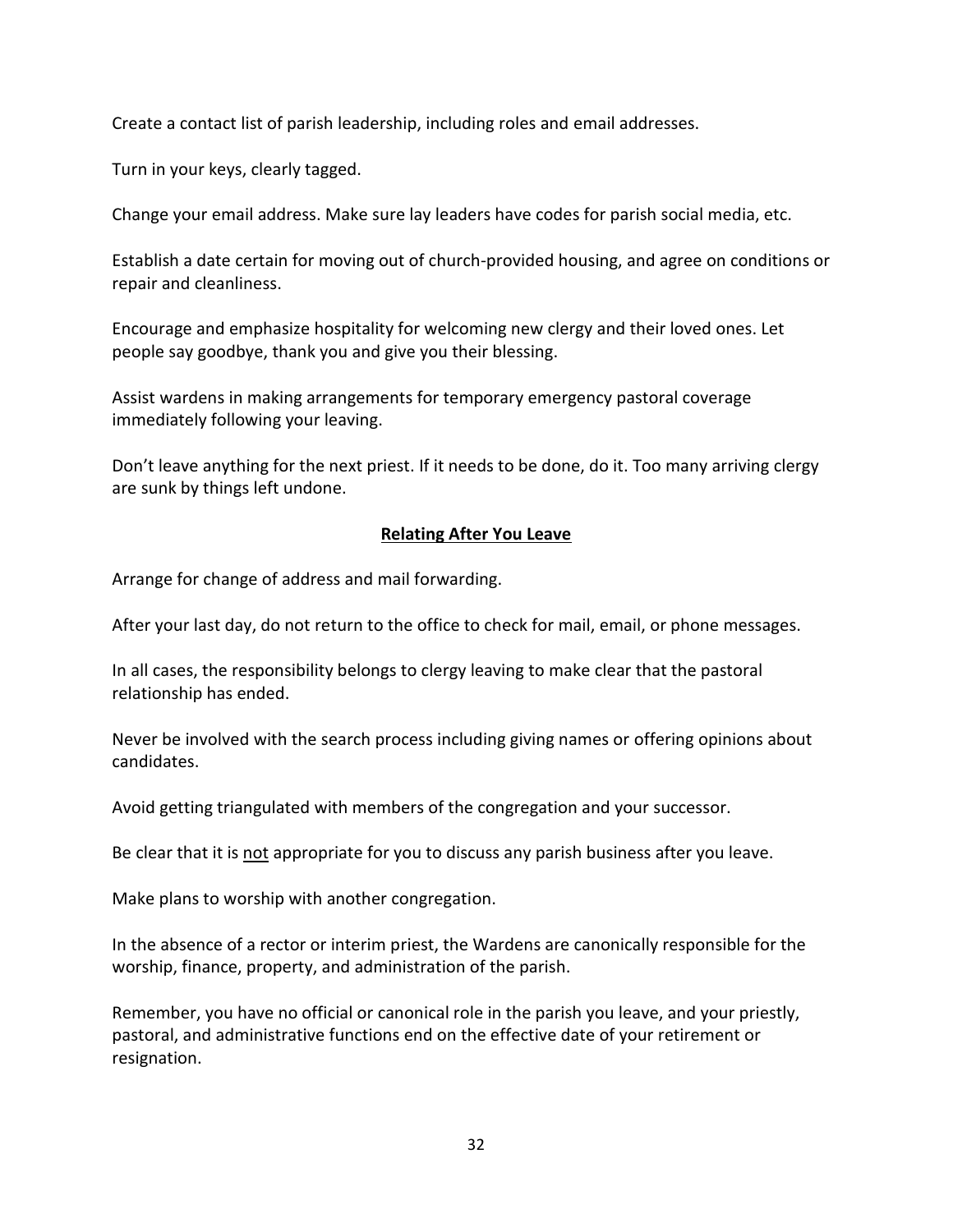#### **Resources**

Oswald, Roy M., *Running Through the Thistles*. Rowman and Littlefield Publishers, 1998 Weese, Carolyn and Crabtree, Russell, *The Elephant in the Board Room.* San Francisco: Jossey-Bass, 2004

White, Edward A. *Saying Goodbye: A Time for Growth for Congregations and Pastors.* Alban Institute, Inc. 1994

Church Pension Group website at https://www.cpg.org/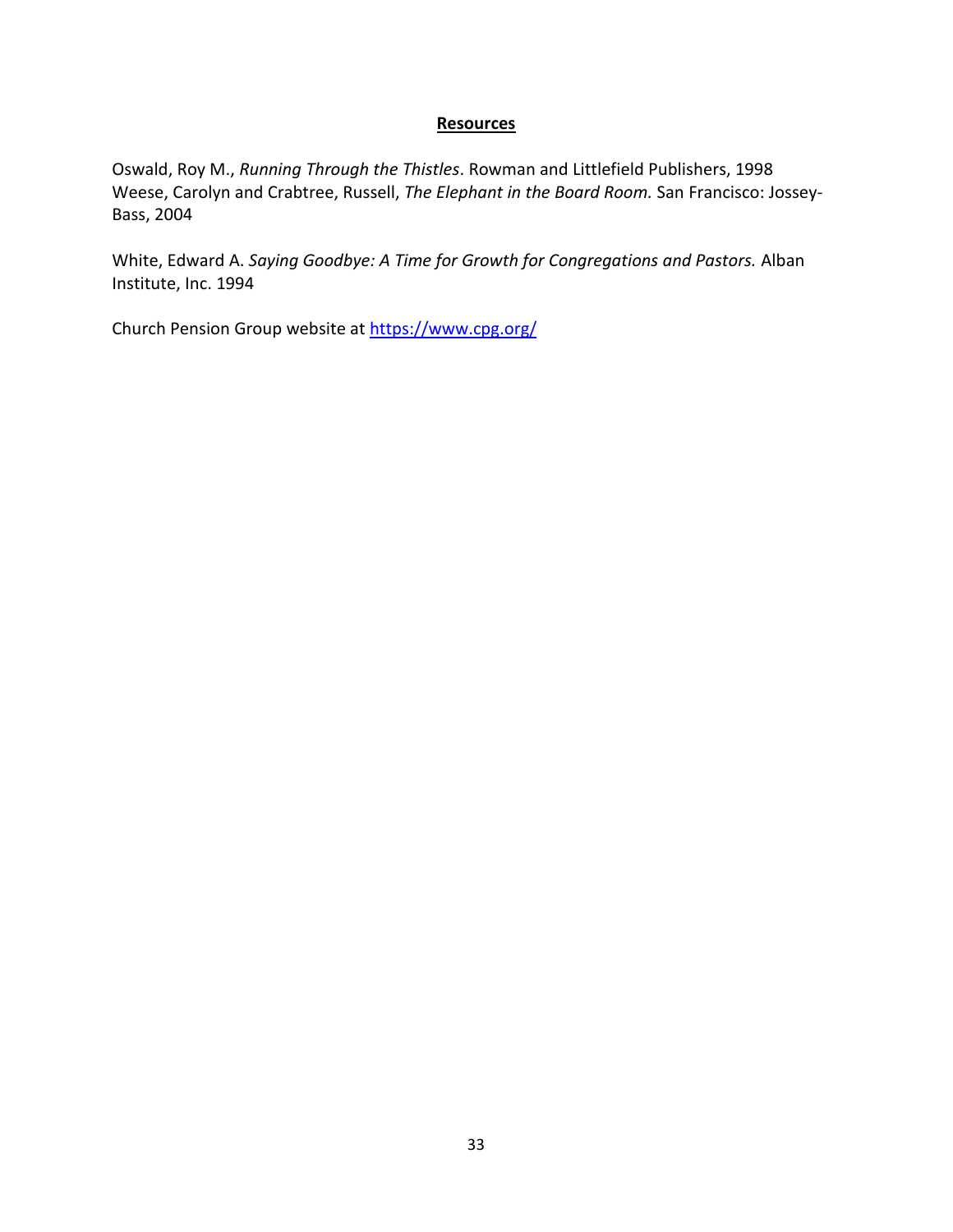# **Appendix C: Exit Interview with the Bishop and Canon to the Ordinary**

The purpose of the exit interview with the Bishop and Canon is to provide information about community life, policies, ministry and other matters regarding the parish as a rector takes his or her leave. The interview is scheduled through the Bishop's Administrative Assistant shortly after the cleric has determined that he or she will be leaving the parish.

*Please provide the current annual report, a copy of the budget, and a Sunday bulletin for the exit interview with the Bishop and Canon to the Ordinary*

- ❖ Describe the three greatest strengths of the parish.
- ❖ Describe the three greatest/most urgent challenges or concerns.
- ❖ What, if anything, needs immediate attention or special support?
- ❖ What was the last major decision of the leadership? Who was involved and how was consensus reached? (Or wasn't reached?)
- ❖ How would you describe the spiritual health of the congregation?
- $\cdot \cdot$  How is the parish participating in God's mission of restoration and reconciliation? (Describe how the parish relates directly to the community in which it is located.)
- ❖ How would you describe the financial condition of the parish?
- ❖ What do you fear might be lost, or may lose momentum, during the transition?
- ❖ What conflict or "past history" would be helpful for a Transition Team to know about?
- ❖ What ecumenical relationships does the parish maintain or support?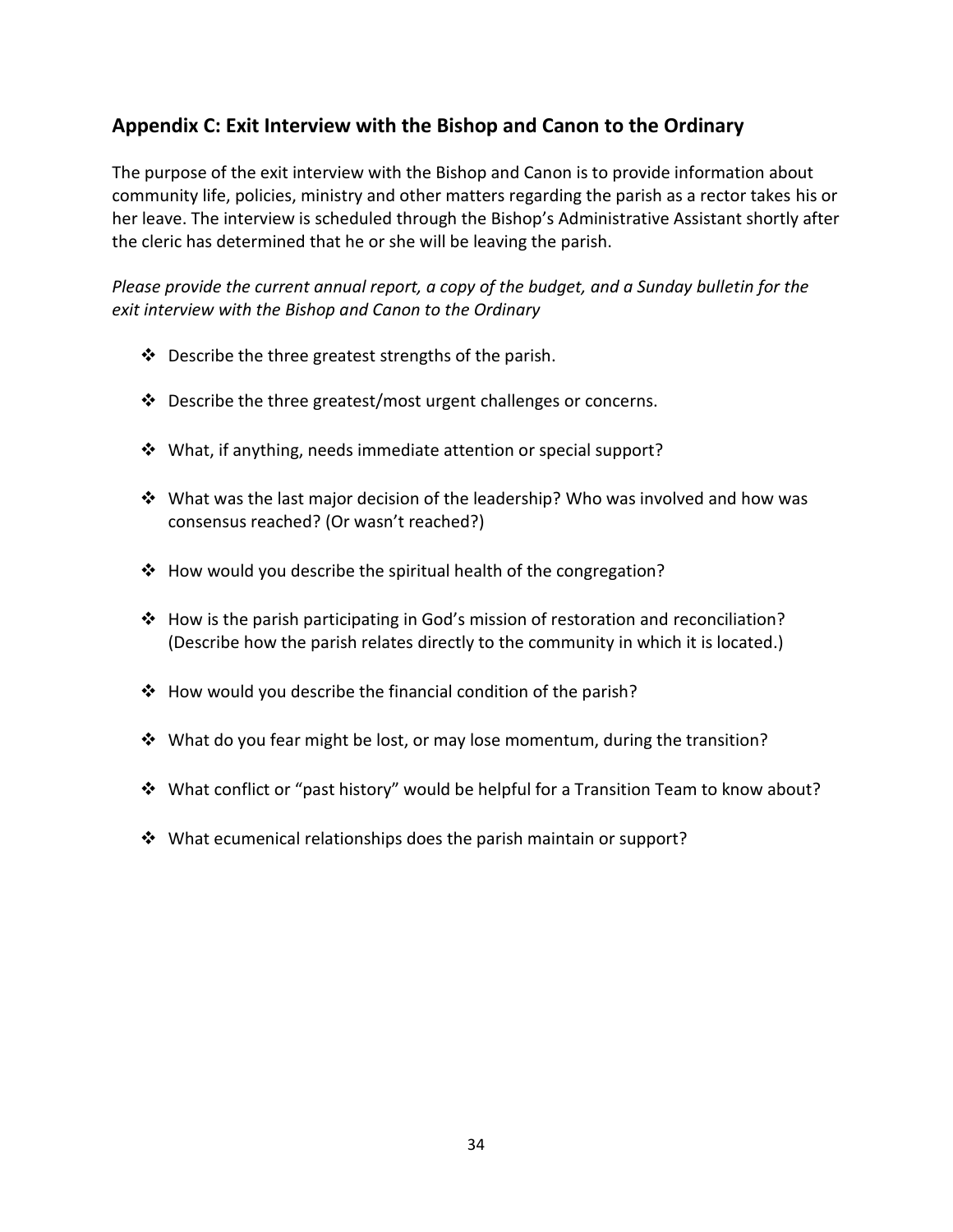# **Rector's Exit Interview with Parish Leadership**

#### Parish Policies

- ❖ Review policies for the use of buildings and grounds
- ❖ Review policies and practices for weddings, funerals and baptisms
- $\dots$  Describe the liturgical practices of the congregation. Are there any peculiarities or strong characteristics that should be respected as we move forward through the transition?

#### Staff and Lay Ministers

- ❖ Name all paid staff members. Describe their duties and your relationship to them. Are they reliable and mature in their faith and practice?
- ❖ Name all key lay ministers and/or lay leaders. Describe their duties and your relationship to them. Are they reliable and mature in their faith and practice?
- ❖ Name all key volunteers. Describe their duties and your relationship to them. Are they reliable and mature in their faith and practice?

#### Pastoral Needs

*A parish directory annotated according to members' pastoral needs (or alternately, a list of parishioner names, addresses, phone numbers and needs in writing) is a useful supplement to the exit interview. Consider including a recent pictorial directory, if available.*

- $\dots$  Name of any particular pastoral routines, prayers, ministries in the parish (include helpful details: date/time/place/etc.)
- ❖ Do you hold services in community nursing homes? If so, which ones?
- ❖ Who are the sick and shut-ins?
- ❖ Who will need pastoral attention during the first few weeks of the interim period?
- ❖ Are there other members of the congregation who will need special attention?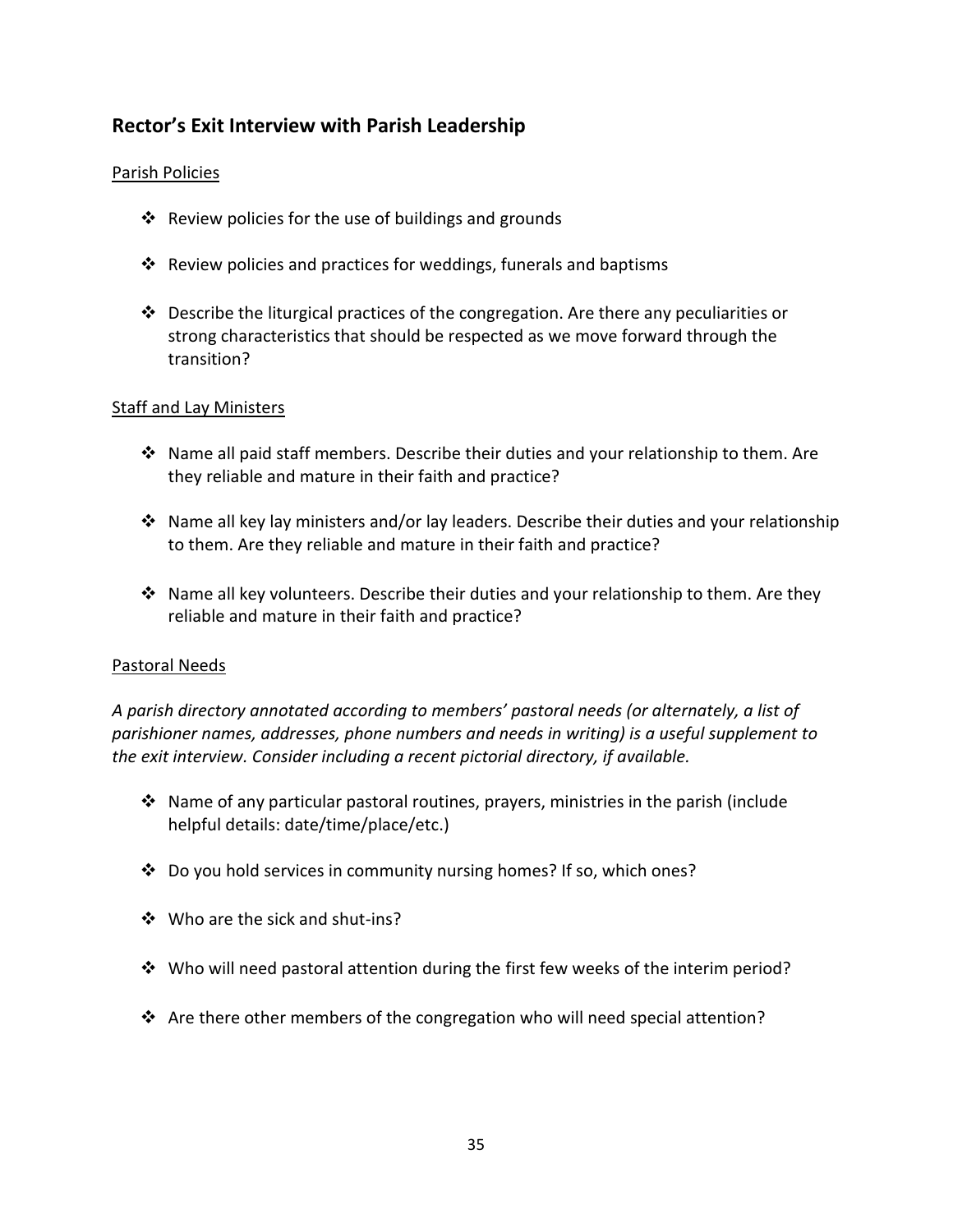# **Additional Information**

*What other information is critical to convey to help the leadership and congregation thrive in the transition ahead?*

- ❖ Name the key components to what has served your ministry well over the course of your time as rector.
- ❖ Name one or two things that you would have liked to have accomplished but were unable.
- ❖ What will your successor need in place to help him/her accomplish this goal?
- ❖ If you were in conversation at this moment with the next rector, what advice or encouragement would you offer that is particular to your life, ministry, the mission of God here in this culture and context?
- ❖ Anything else?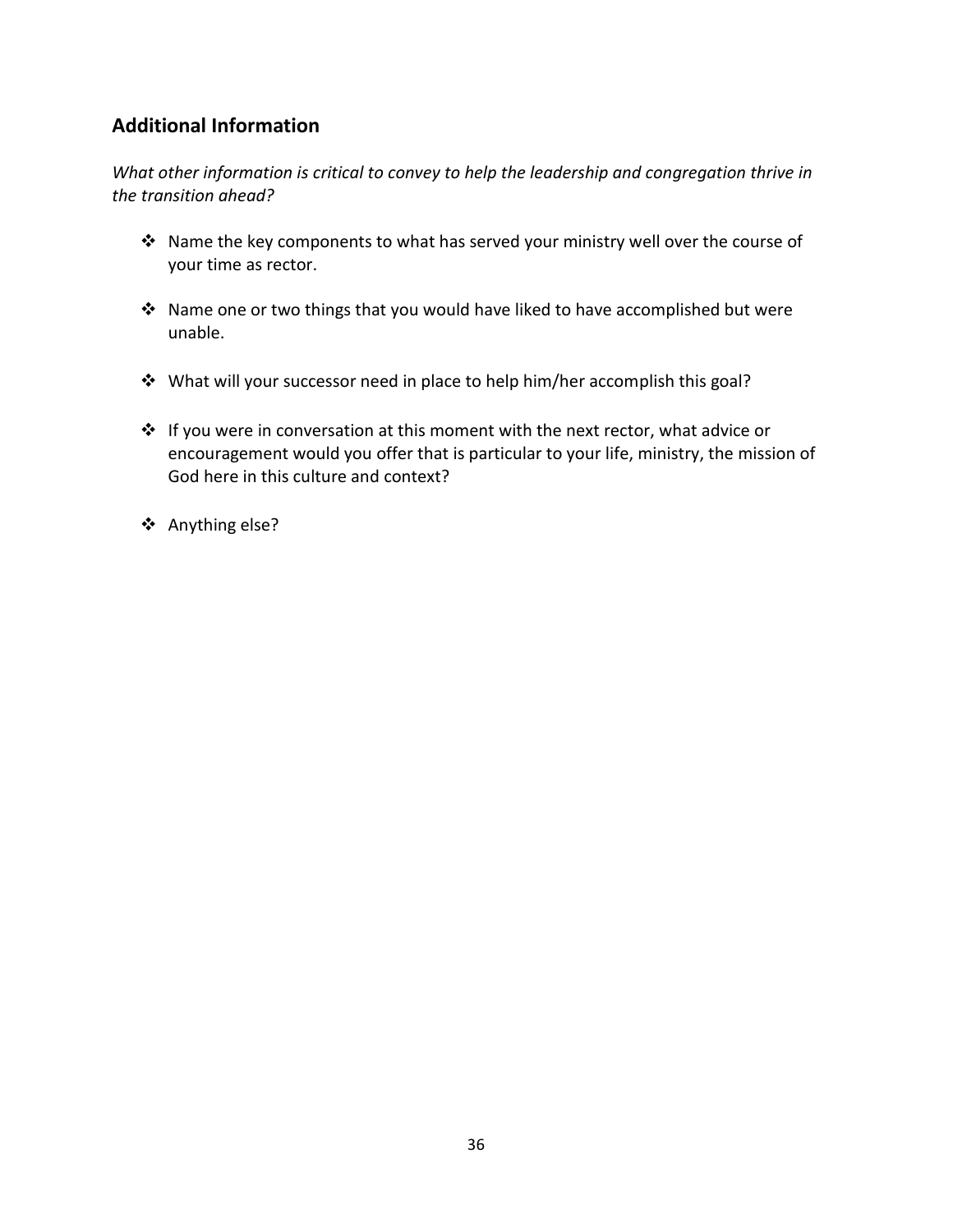# **Appendix D: To the Laity: Saying Goodbye Well**

- ❖ Encourage **all parishioners** to be a part of the Farewell. Some examples:
	- o Work with the Sunday School on a goodbye project
	- $\circ$  Check in with Vestry to see what's planned (maybe they need skit actors or someone to write a goodbye ditty for the Choir to sing
	- o Bake a cake for the last coffee hour
	- o Be sure to attend the party and the last Sunday Service
- $\cdot$  The community may give a community gift to the outgoing priest, something formal from "all of you." It can be an item or money collected ("a purse"). A gift from the Parish marks the importance of your communal relationship with the outgoing priest.
- $\dots$  At the final farewell, the Vestry is responsible to line up appropriate speakers, in consultation with the priest.
- ❖ A letter should be sent to the parish from the Wardens and Vestry assuring the community about services, pastoral coverage, and the next steps in the Interim Process.
- $\dots$  The Farewell Liturgy is the responsibility of the Priest. The Wardens should, however, be involved (either directly or through appointment) in the planning of the service.

The Vestry is responsible (along with the outgoing priest) to make sure the community understands that after the Goodbye Liturgy the pastoral relationship with the outgoing priest is ended. This means weddings & funerals in the future will be done by the Interim or the next Rector after that person is called.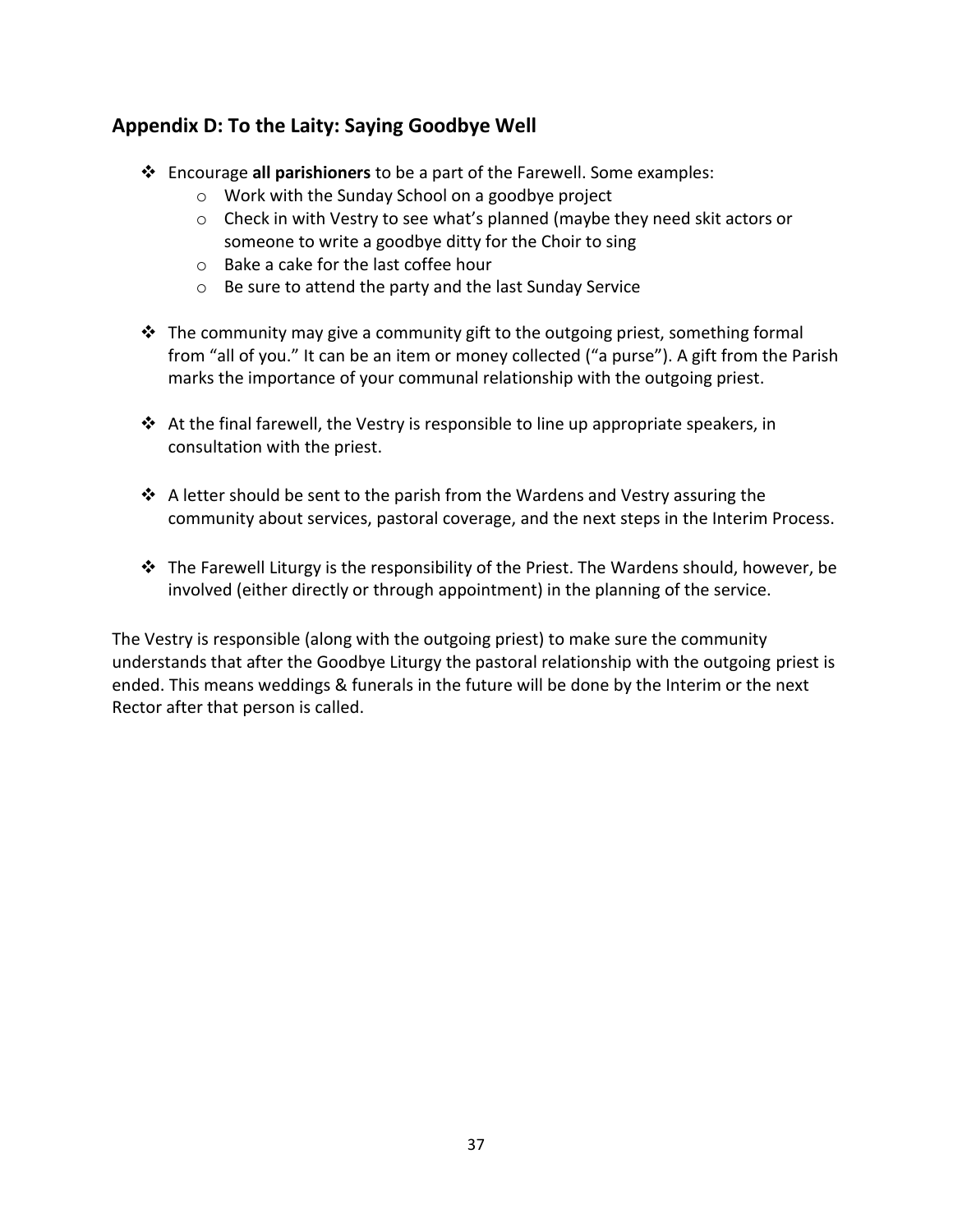# **Appendix E: Liturgy for the Ending of a Pastoral Relationship**

*From the Book of Occasional Services*

This resource can be used within the context of a parish-wide celebration that best fits the needs of the local context.

### *Departing Minister:*

On the \_\_\_\_\_\_\_\_\_ day of \_\_\_\_\_\_\_\_\_\_\_\_\_\_, , I was inducted as Rector of \_\_\_\_\_\_\_\_\_\_ \_\_\_\_\_\_\_\_\_\_\_\_\_\_\_\_\_\_\_\_\_\_\_, Massachusetts. I have with God's help and to the best of my abilities, exercised this trust, accepting its privileges and responsibilities.

After prayer and careful consideration, it now seems that I should leave this charge, and I publicly state that my tenure as rector of this parish ends this day. Mindful that the call to serve God is a call that comes in prayer, I now pray:

*O Lord my God, I am not worthy to have you come under my roof; yet you called me to stand in your house and serve at this altar. To you and your service I have devoted myself—body, soul and spirit. In this ministry, you have filled my memory with the record of your mighty words; enlightened my understanding with the Holy Spirit; asking that I center my heart and will on what you would have me do, even as you have entrusted these people to my care.*

*As I leave this place, be always with me in carrying out the duties of my ministry. In prayer, quicken my devotion; in praises, heighten my love and gratitude; in preaching, give me readiness of thought and expression; that together we might fulfill the duties of a ministry of service, to you, to each other and to the whole creation of which we are stewards. All this I ask through the power of your most gracious Spirit*.

### *Diocesan Representative or Dean (if available):*

N. (Departing Minister) the work of ministry is rooted in the gifts of ministry. The people of this parish and the town have been generous in their gifts to you. I invite you to share expression of some of these gifts with them.

### *Departing Minister:*

N. (Wardens,) Receive these keys and let the doors of this parish continue to be open to all people.

*People:* Amen

*Departing Minister:*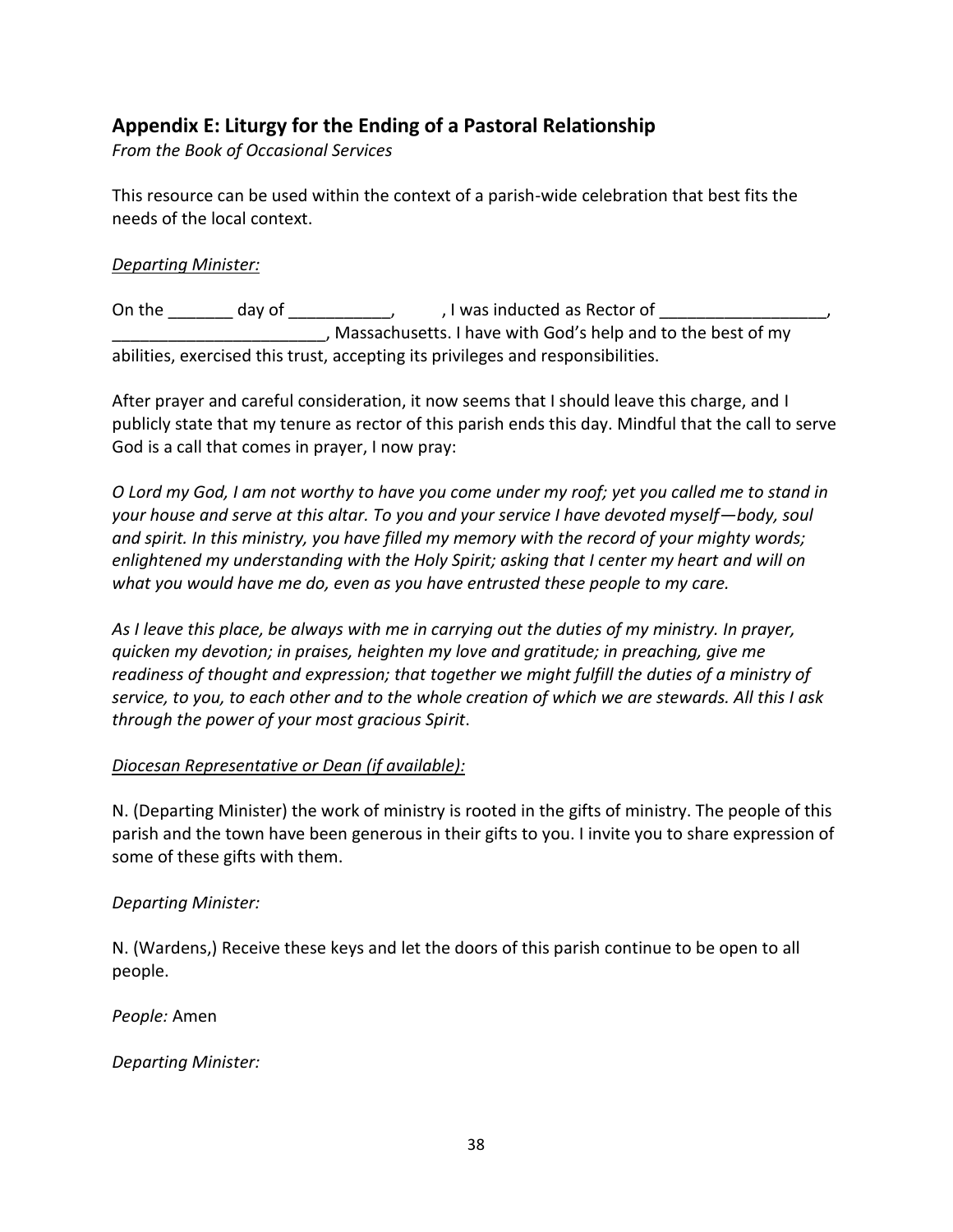N. (A Deacon or Lector) Receive this Gospel Book that the Word of God may be heard by these people of God.

*People:* Amen

*Departing Minister:*

N. (Outreach Committee Chair) Receive this (symbol of parish outreach project) that you may continue to (whatever the outreach project is)

*People*: Amen

*Departing Minister:*

Receive this (other symbols of the ministries of the church as may be appropriate)

*People:* Amen

### *Diocesan Representative:*

Having witnessed the exchange of gifts between (Departing Minister) and those with whom he/she has shared the honor of ministry, do you, the people of Theorem 2011 Church, recognize and accept the conclusion of this pastoral relationship?

*People:* We do.

*Departing Minister and Congregation:*

O God, you have bound us together for a time as priest and people to work for the advancement of your reign on earth in this place: We give you humble and hearty thanks for the ministry that we have shared. *Silence*

Especially we thank you for your never-failing presence with us through these years, and for the deeper knowledge of you, each other, and the world we serve. *Silence*

We thank you for those who have been joined to this part of Christ's family through baptism, confirmation and marriage. We thank you for opening the hearts and minds of children and young people, that together with them, we might be fed by your sacraments. *Silence*

And we pray for those whom we have loved whose lives we have celebrated and those spirits live with you in eternity.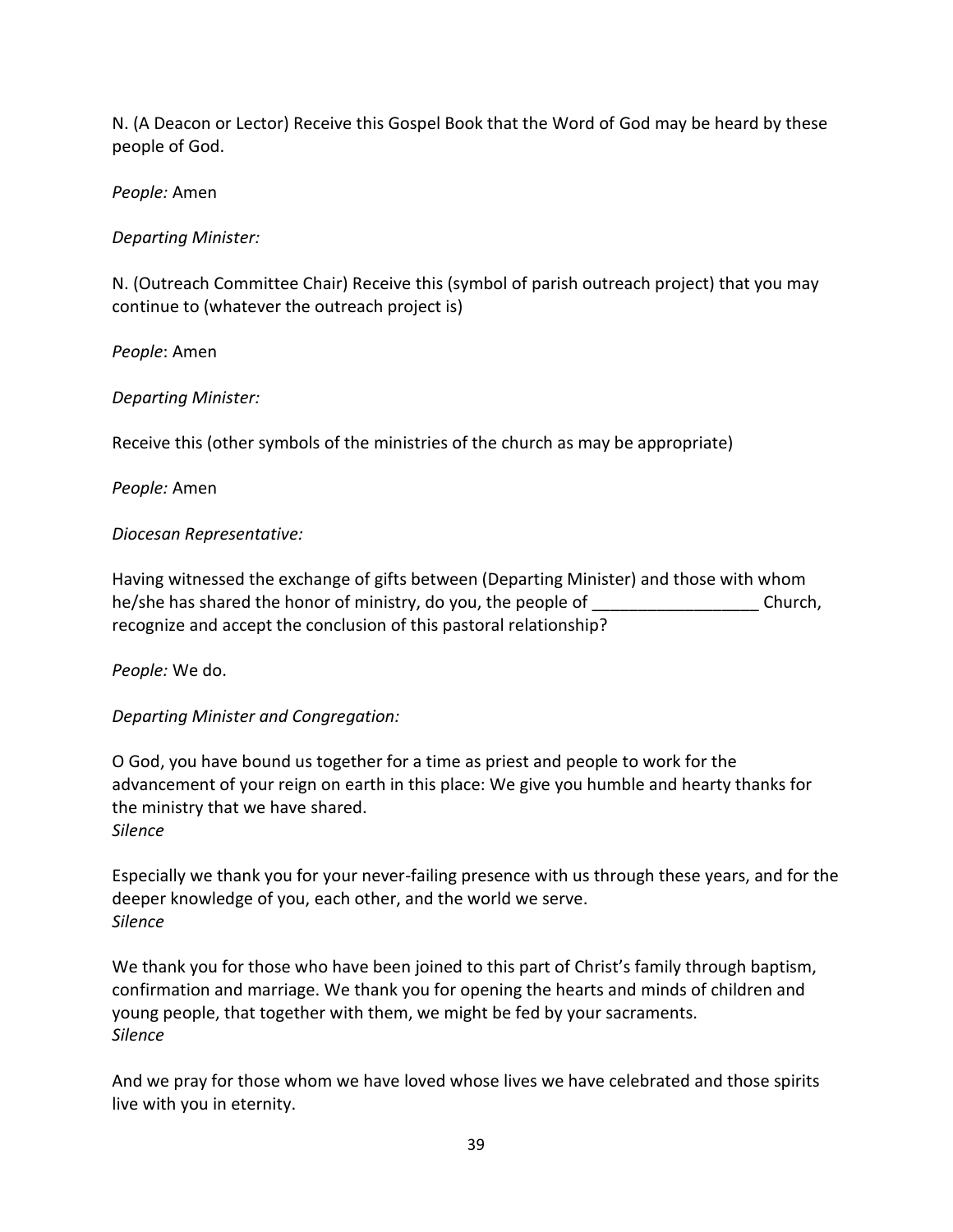### *Silence*

Now, we pray, be with those who leave and with those who stay, and grant that all of us, drawing ever nearer to you, may always be close to each other in the communion of saints. All this we ask for the sake of Jesus Christ, your Son, our Lord. *Amen*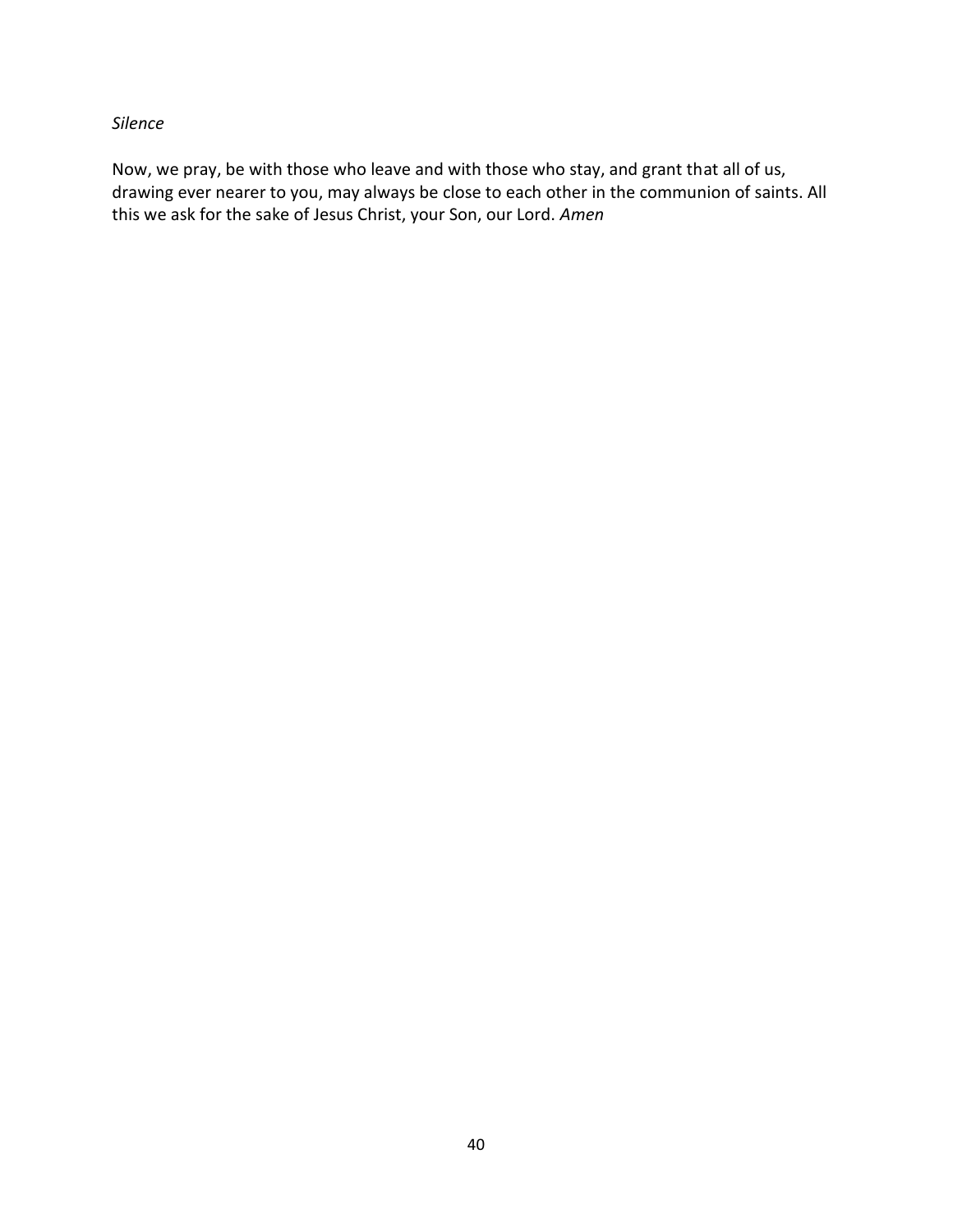# **Appendix F: Interim Priest Program in the Diocese of Western Massachusetts**

The Interim Priest is trained to assist parishes during a time of transition, especially during the period between the leave-taking of one rector and the calling of another rector. Interims are especially important when a rector has been at a parish for an exceptionally long time or there has been significant organizational or pastoral difficulty in the parish. It is an intentional ministry of sustaining the direction and ministry of a congregation as defined by the Vestry, reviewing the past, assessing the present, and evaluating the future.

The major goal of the Interim Priest's ministry is to prepare the congregation for the coming of the next rector. To this end, the Interim Priest shall:

- Celebrate Eucharist, provide pastoral care and general administrative support for the congregation while the congregational leaders focus on the call of a new rector
- Deal with any internal conflicts and help heal any divisions within the congregation
- Lead the congregation and sustain and build relationships within the congregation, with the community, and with local ecumenical clergy.
- Lead the congregation to explore possibilities for new ministry that the congregation has long contemplated but not yet initiated
- Help the Vestry, lay leaders and staff make such changes as may be needed to align parish life and administration with generally accepted standards in the Diocese. These might include updating membership records, licenses, and certifications for Safe Church and liturgical leadership.

### **Selection of the Interim Priest**

- The Bishop through the Canon to the Ordinary will identify a suitable Interim Priest from among qualified local candidates or recruit qualified "external" candidates for the position. The diocesan office will conduct the normal background checks on candidates.
- The Bishop will recommend one candidate to the Wardens and Vestry
- The candidate meets with the Vestry. Note: Normally, this should take the form of an informal Vestry conversation (greet/meet). **The candidate is not to be subjected to a prolonged "approval" process by the parish.**
- If the Vestry and the candidate agree, a Letter of Agreement setting forth the mutual obligations and responsibilities of the Interim and the Vestry is negotiated. The appointment is official upon the approval of the LOA by the Bishop.
- If the proposed appointment of the Interim Priest is not felt to be a "good fit" by either the Vestry or the clergy person, the Bishop will draw upon that experience in order to identify another candidate for appointment. The presentation of a subsequent candidate is dependent upon the identification and availability of suitable candidates, and may require weeks or months.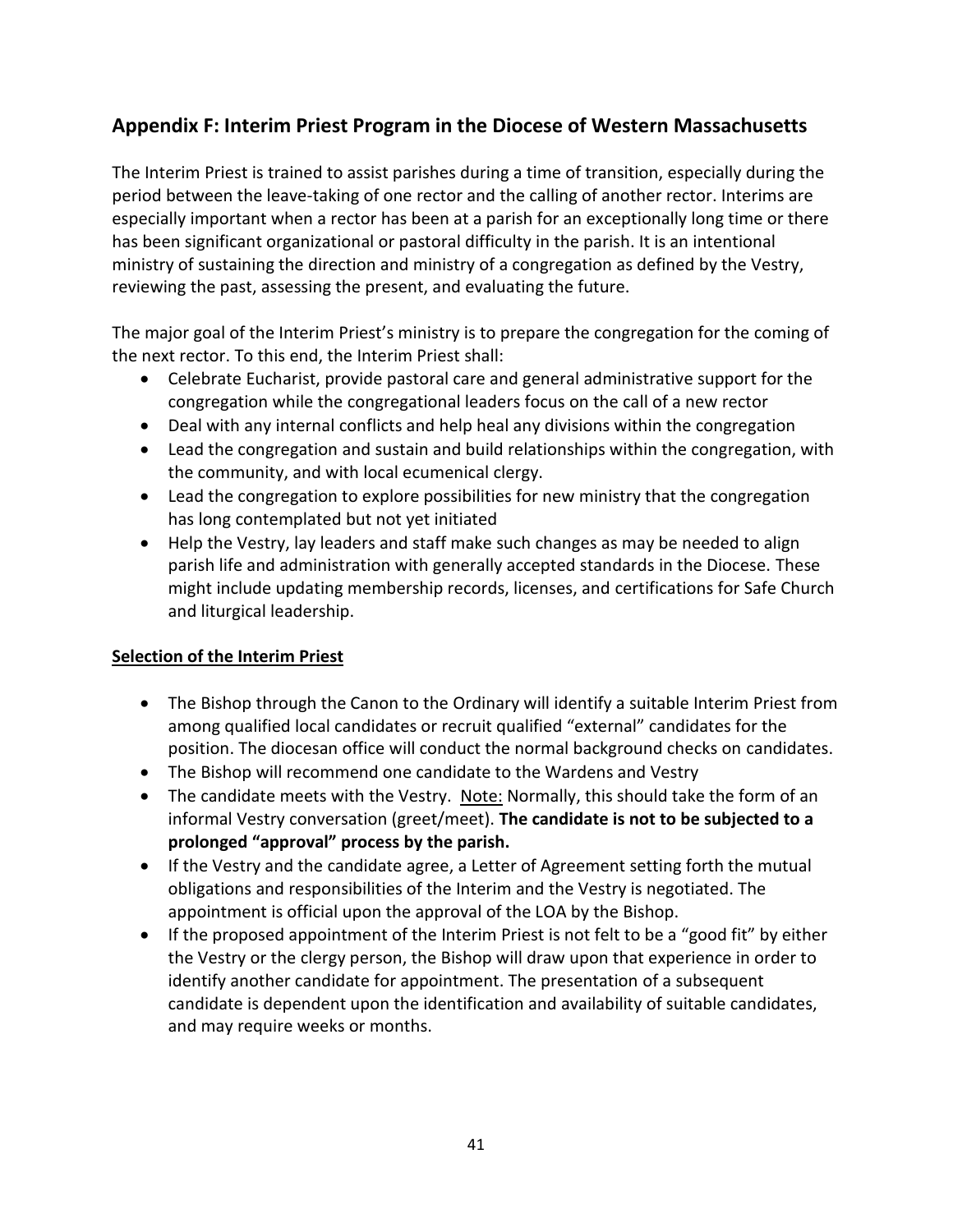### **Themes and Focal Points of the Interim Period**

The Interim period between rectors is a prime time for the renewal and the re-energizing of the parish in its life and mission. Beyond maintaining effective ministry during this period, the Vestry and Interim shall work together, and with the Profile and Search Committees to prepare for healthy transition to the next rector. Specific themes and focus points to be addressed include:

- 1. **Heritage**: Reviewing how the congregation has been shaped and formed
- 2. **Leadership**: Reviewing the membership needs and its ways of organizing and developing new and effective leadership.
- 3. **Connections**: Discovering all the relationships a faith community builds outside of itself
- 4. **Mission**: Defining and redefining sense of purpose and direction
- 5. **Future**: Developing congregational and pastoral profiles.

It is the expectation of the Diocese that an Interim will be paid equivalent compensation to rectors (consistent with the Diocesan minimum as determined by the most recent Diocesan Convention).

### **Vestry Responsibilities**

All ministries other than those reserved to ordained leadership (such as administering the sacraments) are understood as mutual ministries of the laity of the parish and the Interim. The Vestry shall lead the laity to support and cooperate with the Interim in pursuit of parish goals and in the performance of the developmental tasks of the interim period.

The Vestry is legal agent for the parish in all matters concerning its corporate property and in its relationship with the Interim. The Vestry will see that the Interim is properly supported, personally and organizationally as well as in the Vestry's financial obligations to the Interim.

#### **Interim Responsibilities**

The Interim represents and extends the ministry that is the Bishop's pastoral and canonical responsibility for congregations in leadership transition. The Interim shall lead (name) Church as pastor, priest and teacher, sharing in the councils of this congregation and of the whole church, in communion with our Bishop. The Interim shall:

- Work with the Vestry and other lay leaders to maintain the regular schedule of worship services and preaching, education, pastoral care and pastoral offices (weddings, funerals, and baptisms), calling upon the sick and shut-ins, visiting newcomers, and ongoing administration of the parish.
- Supervise all parish staff in the exercise of their responsibilities and ministries, for which they shall be accountable to the Interim.
- Function as Chair of the Vestry, and support the Vestry in its responsibilities.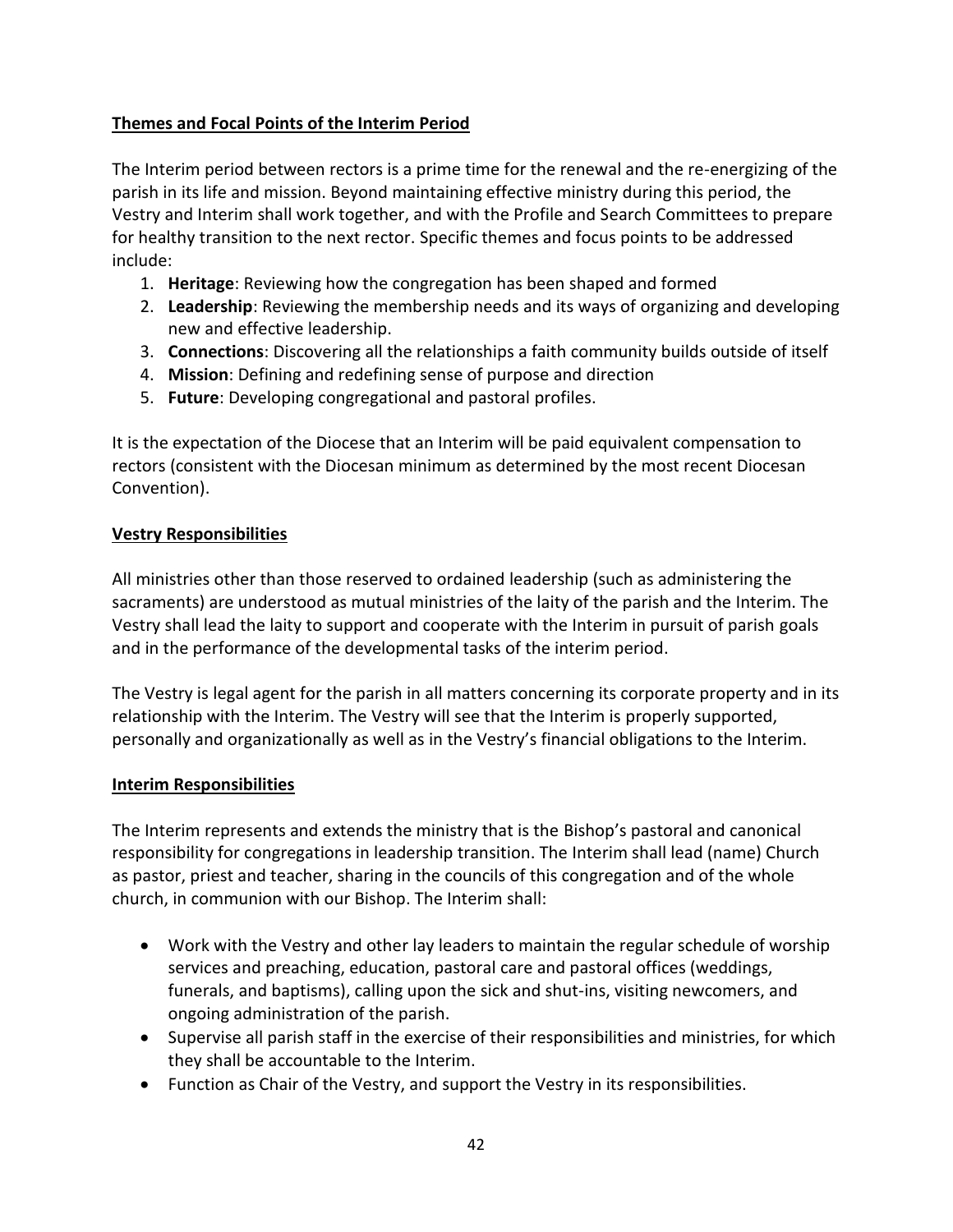The Interim shall communicate regularly with the Canon for Transitions in the calling process, but shall not work with the Search Committee as they solicit and screen candidates. **The Interim Priest shall not under any circumstances be eligible to be a candidate for Rector.**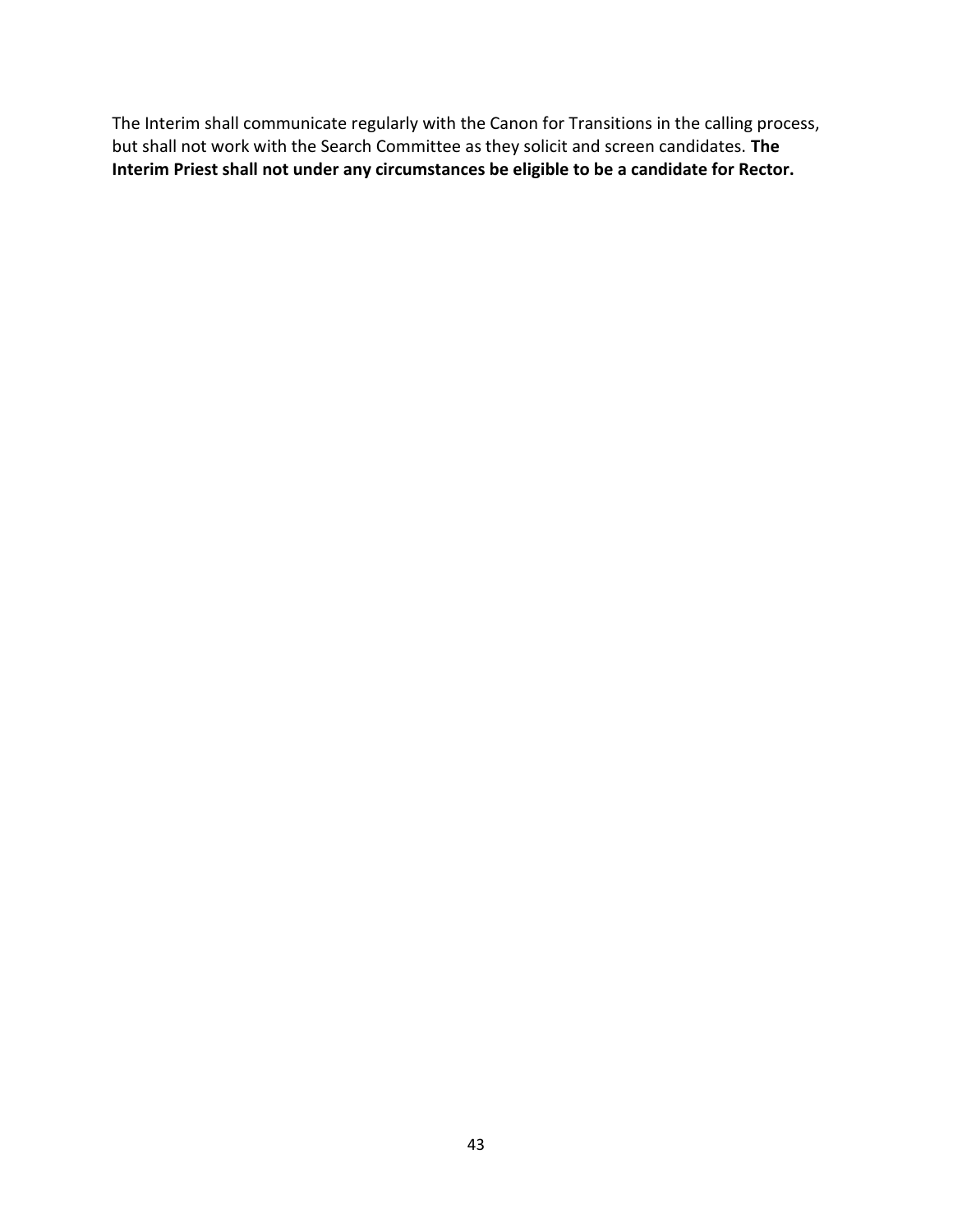# **Appendix G: Priest-in-Charge Option in the Diocese of Western Massachusetts**

A Priest-in-Charge (PIC) appointment occurs when a parish's wardens/vestry, in conversation with the Bishop, believes its congregation is not best served by initiating a search for a new rector in the present circumstances.

Circumstances indicating that the appointment of a PIC may be called for might be any one (or more) of the following:

- The parish has been served for many years by the same clergy person
- A period of instability or conflict has preceded or followed the departure of the clergy person
- A joint or collaborative ministry (e.g., cluster, merger, etc.) appears worth exploring with other parishes
- The necessary financial support for hiring new clergy is lacking and needs to be addressed
- The parish would benefit from a period of stable and consistent ministry before it turns its attention to a search
- The congregation needs to devote significant time to explore its mission/ministry identity or engage in strategic planning.

If there is agreement on the benefit of a PIC appointment, the vestry should prepare, after soliciting the congregation's input, a brief profile describing the parish, what ministry and skills it seeks in a PIC, and what it will offer to the PIC (e.g., total compensation, administrative support, its own gifts and skills).

### **Selection of the PIC**

- The Bishop's Office will identify possible candidates from among qualified candidates for the position. Recognizing that the interim time is a period of intentional transition and change, and that a priest specifically trained in interim ministry (or with commensurate skills and experience) is the best person to accompany a parish through this transition, **it is not customary or desirable that a current Assistant or Associate be appointed as Priest-in-Charge.**
- The Bishop will recommend a candidate or candidates to the wardens and vestry.
- The candidate(s) meet with the vestry. Note: Normally, this should take the form of an informal parish or vestry conversation (greet/meet) and/or a visit by a small group to observe the clergy at the parish being served by him/her. **The process is not intended to mirror a "rector search." The Candidate(s), therefore is not subjected to a prolonged "approval" process by the parish.**
- If the Vestry and the candidate agree, a Letter of Agreement (LOA) setting forth the mutual obligations and responsibilities of the PIC and the Vestry is negotiated. A standard PIC LOA is available from the Bishop's Office and at the Diocesan website. The appointment is official upon the approval of the LOA by the Bishop.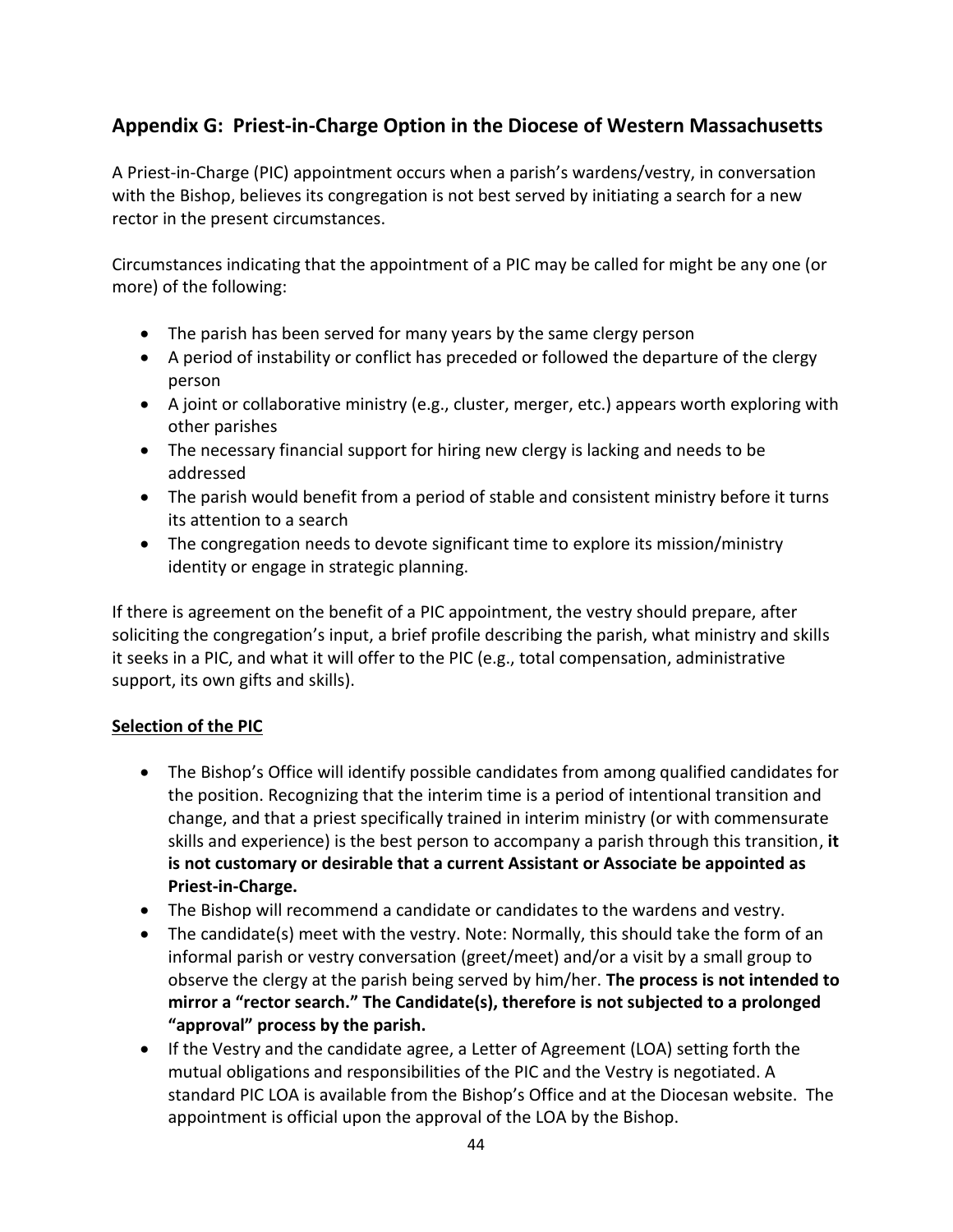• If the proposed appointment of the PIC is not felt to be a "good fit" by either the Vestry or the clergy person, the Bishop's Office will draw upon that experience in order to identify another candidate for appointment. The presentation of subsequent candidates is dependent upon the identification and availability of suitable candidates, and may require weeks or months.

### **Term of Appointment and Authority of PIC**

- A PIC appointment may be for a period of one to three years, subject to modification only with the approval of the Bishop.
- The PIC shall have the authority to exercise the duties set forth in Canons III.9.3 (b) and III.9.5 of the Canons of the Episcopal Church (2009) subject to the authority of the Bishop. (See attached excerpt from the Canons).
- It is expected that within six months of the appointment the Vestry and PIC will jointly establish mutually responsible short-term and long-term expectations/goals for the mission and ministry of the parish.
- A time for mutual ministry review by vestry and clergy must be set forth in the covenant of ministry.
- With the approval of the Bishop, a PIC may be considered as a candidate for rector following a period of mutual discernment (mutual ministry review) undertaken after two full years. **The PIC may not be considered as a candidate for rector once a formal clergy search is undertaken, however.** In other words, after two years the three partners—Bishop, Vestry, and priest—decide through a mutual discernment process whether there is a call to serve as rector. If that answer is yes, no further search process unfolds. If the answer is no, a search process begins with the PIC serving the remaining time as an "interim" to prepare for the next rector.
- In some, rarer cases, a three-year PIC is appointed without the possibility of being called to serve as rector.

### **Stages during the PIC Period**

*Although each congregational situation is different, there are recognizable stages throughout the tenure of the PIC. Below is a description of the stages in a three-year PIC ministry period:*

- 1. Introductory Stage: Getting to know each other, building relationships; becoming familiar with the rhythm of life together; identifying conflicts/challenges; putting plan of action together
- 2. Working Stage: Working on identified ministry priorities; building trust; developing confidence in working together, using mutual ministry review to evaluate progress
- 3. Discernment Stage: Vestry/parish and clergy are visioning/discerning in relation to one another. Vestry (or designated committee) is undertaking a period of intentional selfstudy------Where are we? What is our mission/ministry? What kind of clergy leadership do we need/want going forward? Is this PIC the right person to continue as Rector?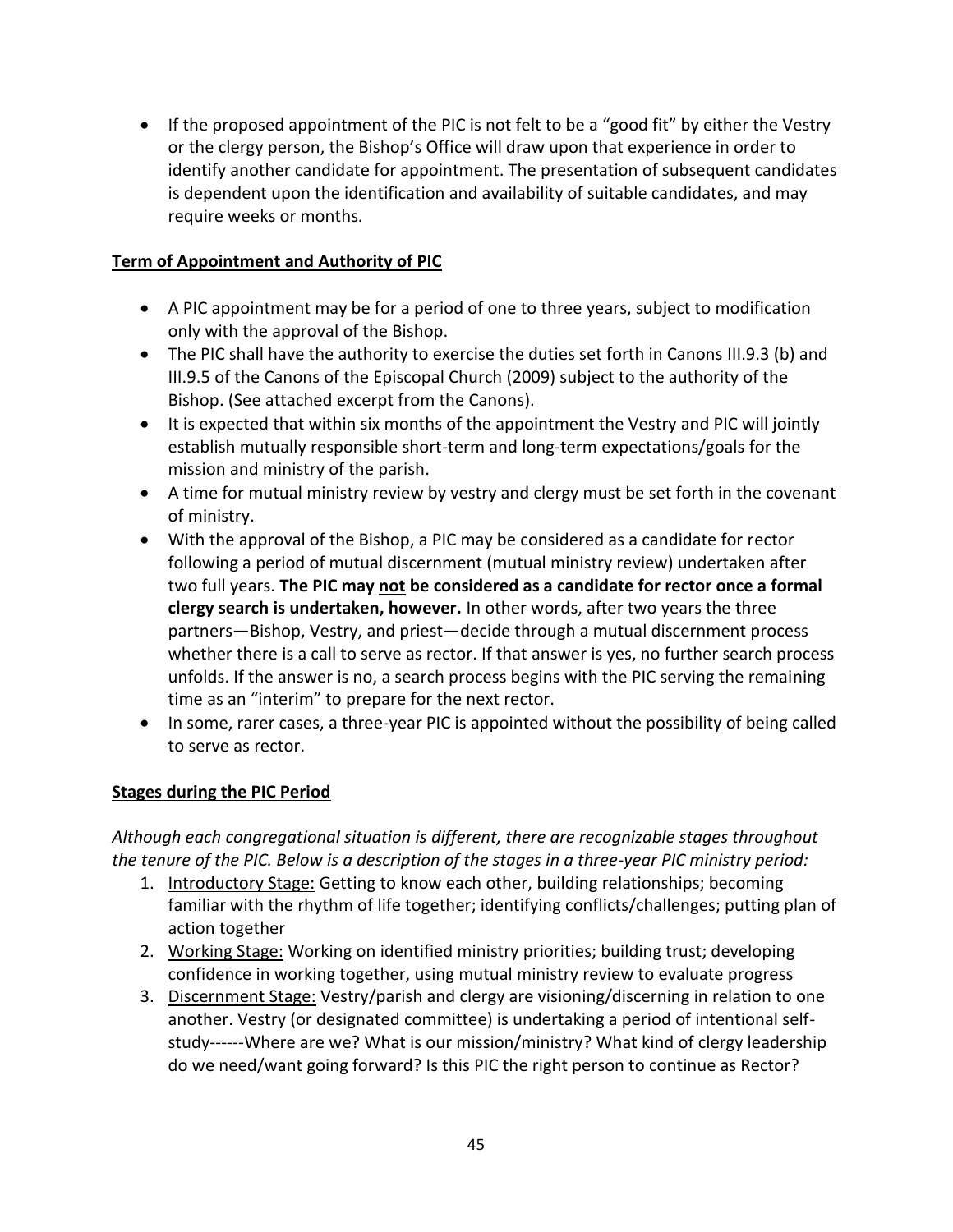*At the same time, the PIC is doing his or her own discernment about call to this parish or to ministry elsewhere.*

### **Ministry Options for Mutual Discernment by PIC and Congregation:**

- Request that PIC be called as Rector: a new LOA is created
- PIC is not called as Rector but continues as Interim during clergy search
- PIC covenant agreement with congregation is renewed for an additional period of time to make further gains in the work that needs to be done

For canonical details, see Canon 111.9.3(b) and 11.9.5 of The Episcopal Church.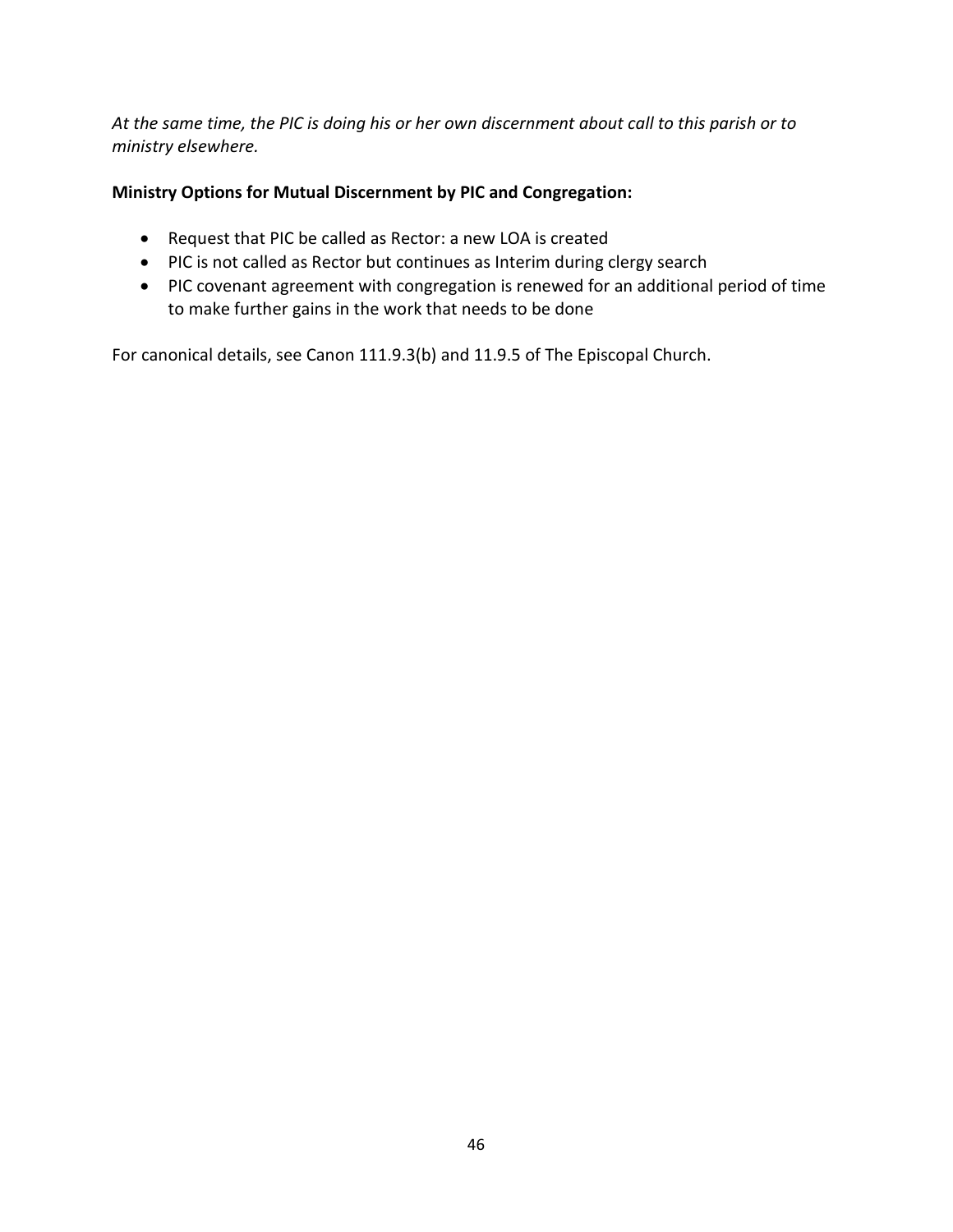# **Appendix H: Sample Job Descriptions for Profile Committee and Search Committee Members**

### **Formation**

Both committees are appointed by the Vestry and work for and on behalf of the Vestry. The Vestry calls members to the profile and search committees. It is important to keep in mind that in accordance with the canons of the church, only the Vestry can issue a call, and then only with the approval of the Bishop.

### **Process**

- Vestry publishes intent to form profile and search committees
- Wardens/Vestry select a chairperson for each committee
- Wardens/Vestry confirm willingness of proposed members to serve
- Wardens and Chairs review list of proposed members
- Wardens inform chosen committee members
- Wardens announce committee membership to the Vestry and arrange for commissioning service

### **Composition of the Profile Committee**

Five to six persons are assigned the task of working with the Canon to the Ordinary to interpret the Congregational Assessment Tool (CAT) and offer a variety of parish listening events toward the goal of telling the parish's story. This group needs to be able to facilitate a process—not huddle together to unite in a closed room. This is the opportunity for all to be heard. One Vestry member should serve as liaison to this group.

### **The Profile Committee**

Typically, the Profile Committee is comprised of 5-6 members that together have the following skills:

- Technological skills for creating and designing virtual documents, updating the website, and creating forms
- Writing skills—for being the first writer and editor of various sections of the Profile and for being 'scribes' for the listening sessions
- Historical knowledge of the congrgatyion, for finding and evaluating of historical sources, prioritizing and incorporating them
- Analytical skills for interpreting survey data, the CAT results, and responses to congregational listening sessions

### **Composition of the Search Committee**

The search committee should include a diverse group who are equipped for the responsibility of assessing the knowledge, ability and skills of the candidates. It should be made clear to the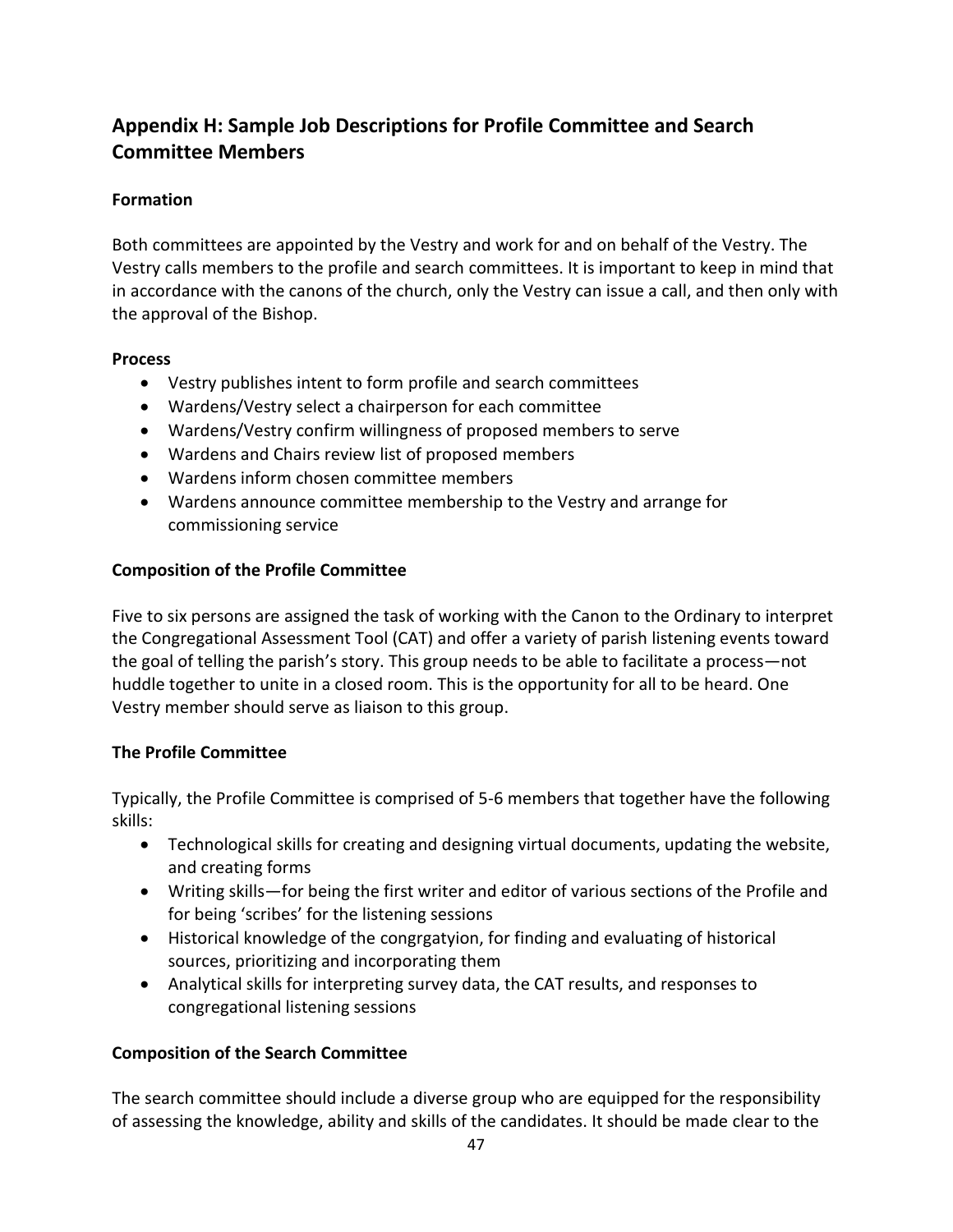congregation that, though volunteers for the committee are given careful consideration, because balance of the committee is so crucial to the search process, volunteers may or may not be appointed. **It is not appropriate for staff or other clergy to serve on the Search Committee.**

The chair of the search committee ought to be appointed by the Vestry. The Senior Warden should not serve on the Search Committee since all his/her energies should be devoted to keeping the church going during the interim period. A Search Committee is normally somewhere between 6-8 persons. At least one Vestry member should be appointed to serve on the Search Committee in order to act as liaison and information link between the two bodies.

### **Desired Characteristics of Committee Members**

In the Body of Christ, no one member possesses all the gifts. We need one another. Likewise, no one committee member will have all the desired characteristics, but together we can discern the will of God for the community. Here are some desirable characteristics for all committee members:

- Good organizational skills (Essential for the Chair of the committee)
- Team player
- Person of prayer
- Communicant in good standing (attends church regularly, giver of record, gives of time and talent)
- Willing to work for the good of the church and not partisanship
- No hidden agendas
- Can maintain confidentiality
- Comfortable with the work of assessment (Teachers often make very good search committee members!)
- Willing to set aside time necessary to engage in the search work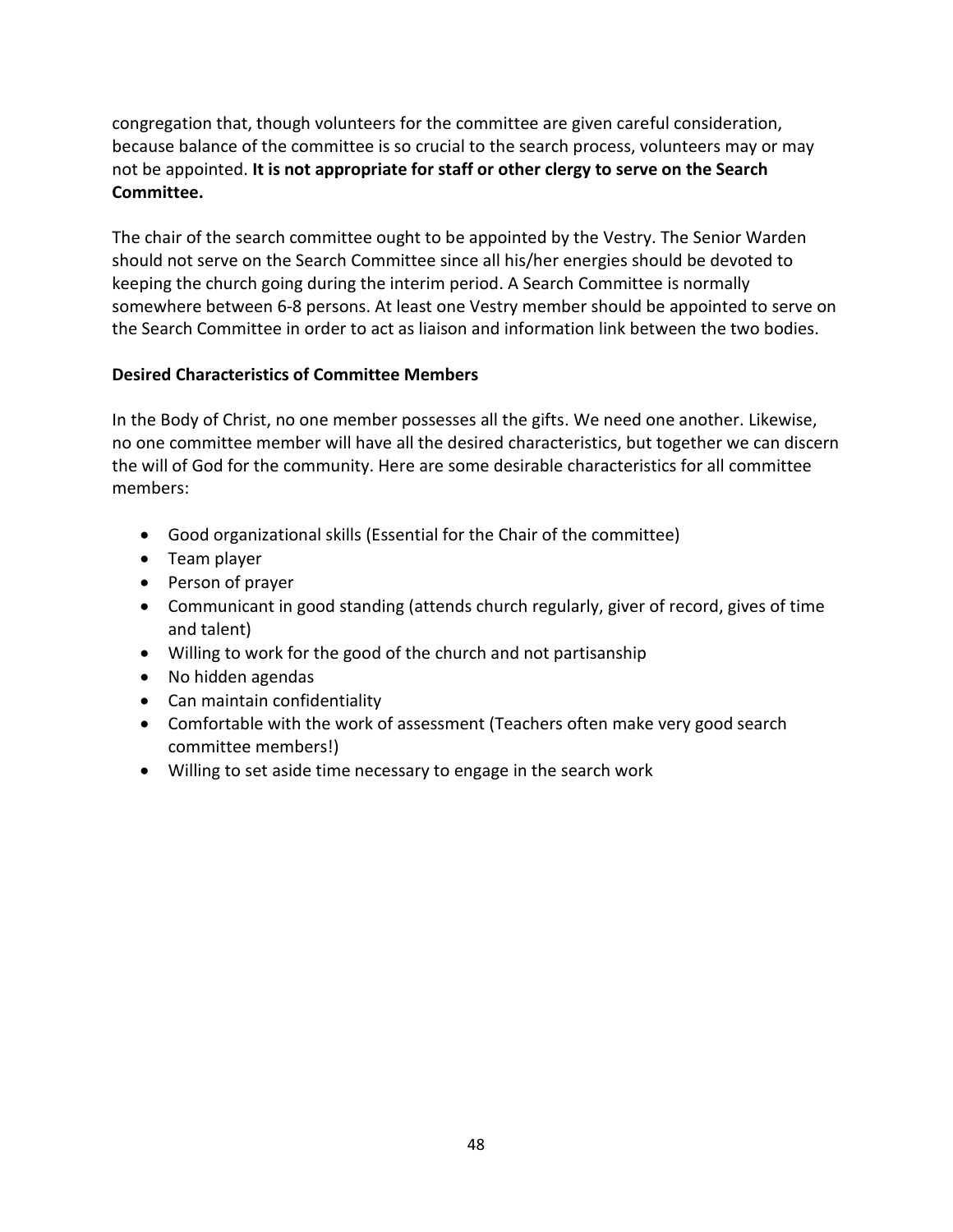# **Appendix I: Sample Budget for Search Process**

| Discernment Retreat                                                | \$500    |
|--------------------------------------------------------------------|----------|
| Holy Cow Consulting fees                                           | \$1000   |
| Oxford Background Checks (for three finalists $\omega$ \$140/each) | \$420    |
| <b>Final Candidate Visits to Parish</b>                            | \$2000   |
| <b>Upgrades to Website</b>                                         | \$1000   |
| Moving Expenses of New Rector                                      | \$10,000 |
| <b>Celebration of New Ministry</b>                                 | \$500    |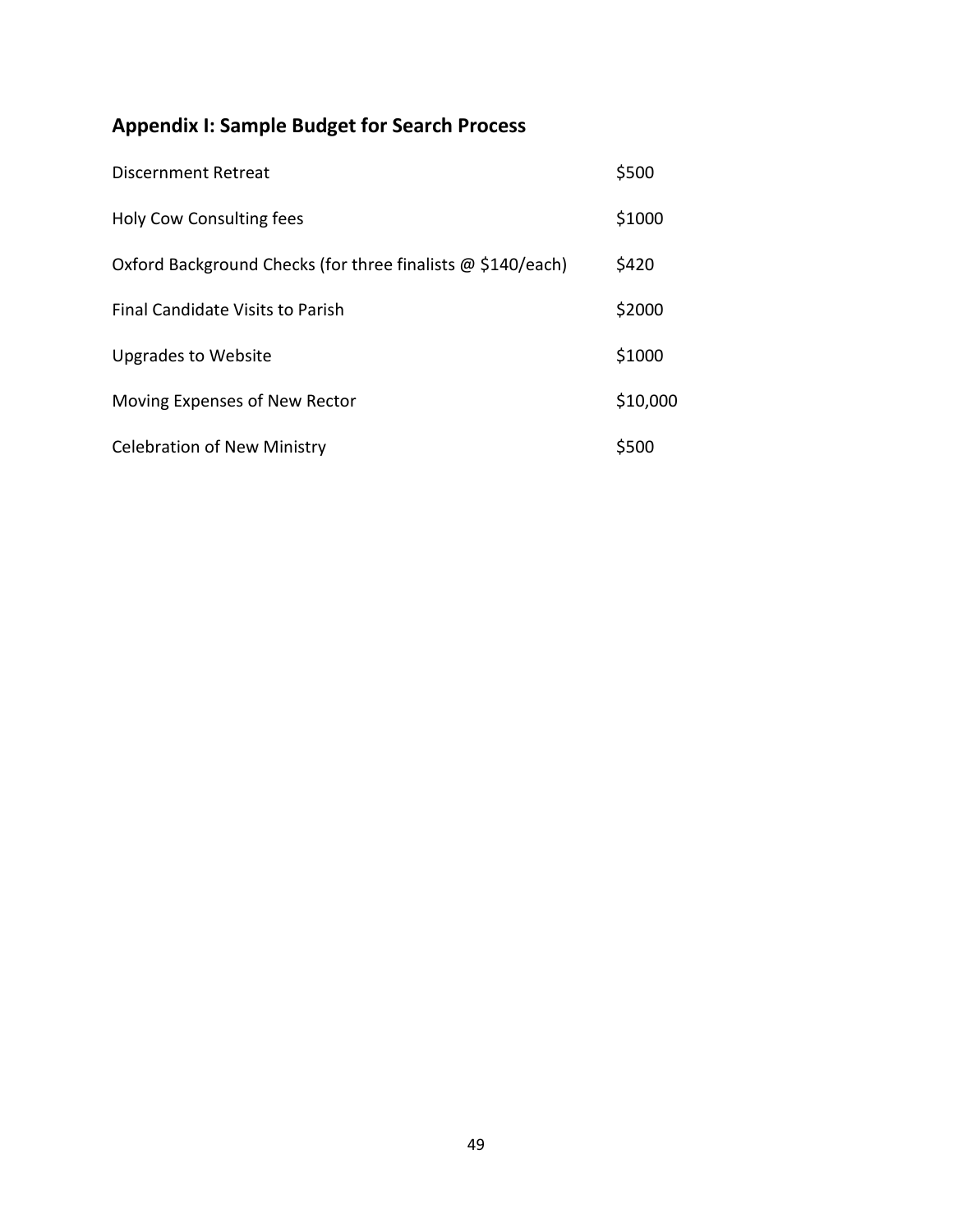# **Appendix J: Sample Charge from the Vestry to the Search Committee**

### **The Vestry and Wardens are the formal, elected leadership of the parish in the absence of a Rector. It is their responsibility to:**

- Secure the services of clergy during the interim time
- Appoint and charge the Profile and Search Committees
- Provide both a scope and a budget for the search
- Maintain the congregation while the search is being conducted
- Develop a salary and housing package for the new rector
- Ultimately elect and call a new rector
- Negotiate the package and Letter of Agreement with the new rector

### **The Vestry requests that the Profile Committee assume the following responsibilities on behalf of the Vestry:**

- Determine the format for and conduct a self-study of the congregation
- Write a Profile of the Parish, including web update and the necessary paperwork for the Office of Transition Ministry

### **The Vestry requests that the Search Committee assume the following responsibilities on behalf of the Vestry:**

- Determine and employ appropriate group dynamics exercises in order to build a sense of community and common purpose, strengthen knowledge of each other and develop strong communication levels
- Establish and revise periodically as necessary, a projected timetable for fulfillment of the Search Committee's responsibilities
- Develop and implement a process for screening candidates including reviewing OTM profile, reference checks, and interviews.
- Communicate the progress of the Search Committee regularly to the parish through announcements, bulletins and newsletter articles
- Communicate with candidates promptly their status in the process
- Recommend two to three final candidates to the Vestry for election and call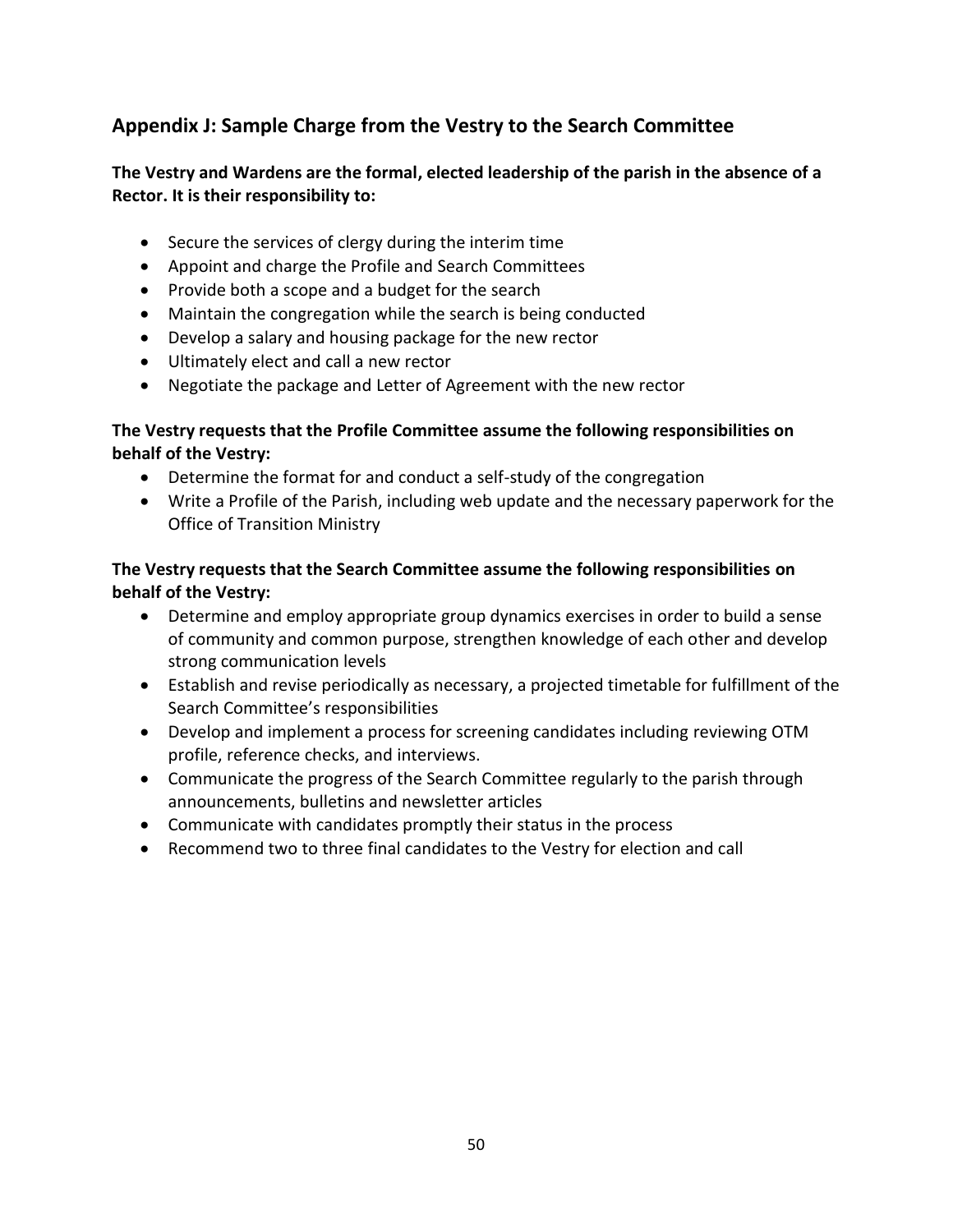# **Appendix K: Sample Liturgy for the Commissioning of the Profile and Search Committees**

*The congregation, being seated, the Celebrant stands in full view of the people. The Wardens and candidates stand facing the Celebrant.*

**Warden:** I present to you these persons to be admitted to the ministry of the Profile Committee. I present to you these persons to be admitted to the ministry of the Search Committee.

#### *The Celebrant says the following:*

Brothers and sisters in Christ, we are all baptized by the one Spirit into one Body, and given gifts for a variety of ministries for the common good. Our purpose is to commission these persons in the Name of God and of this congregation to a special ministry to which they are called.

#### *The Celebrant asks the warden:*

Are these persons you are to present prepared by a commitment to Christ as Lord, by regular attendance at worship, and by the knowledge of their duties, to exercise their ministry to the honor of God, and the well-being of God's church?

**Warden:** I believe they are.

**Celebrant:** You have been called to a ministry in this congregation. Will you, as long as you are engaged in this work, perform it with diligence?

**Candidates:** I will.

#### **Celebrant:** Let us pray.

Eternal God, the foundation of all wisdom and the source of all courage: enlighten with your grace the Profile and Search Committees of this congregation, and so rule their minds, and guide their counsel that in all things they may seek your glory and promote the mission of your Church, through Jesus Christ our Lord. **Amen**

In the Name of God and of this congregation I commission you [names] as members of the Profile Committee of **Exercise 20** Church.

In the Name of God and of this congregation I commission you [names] as members of the Search Committee of **Exercise 2** Church.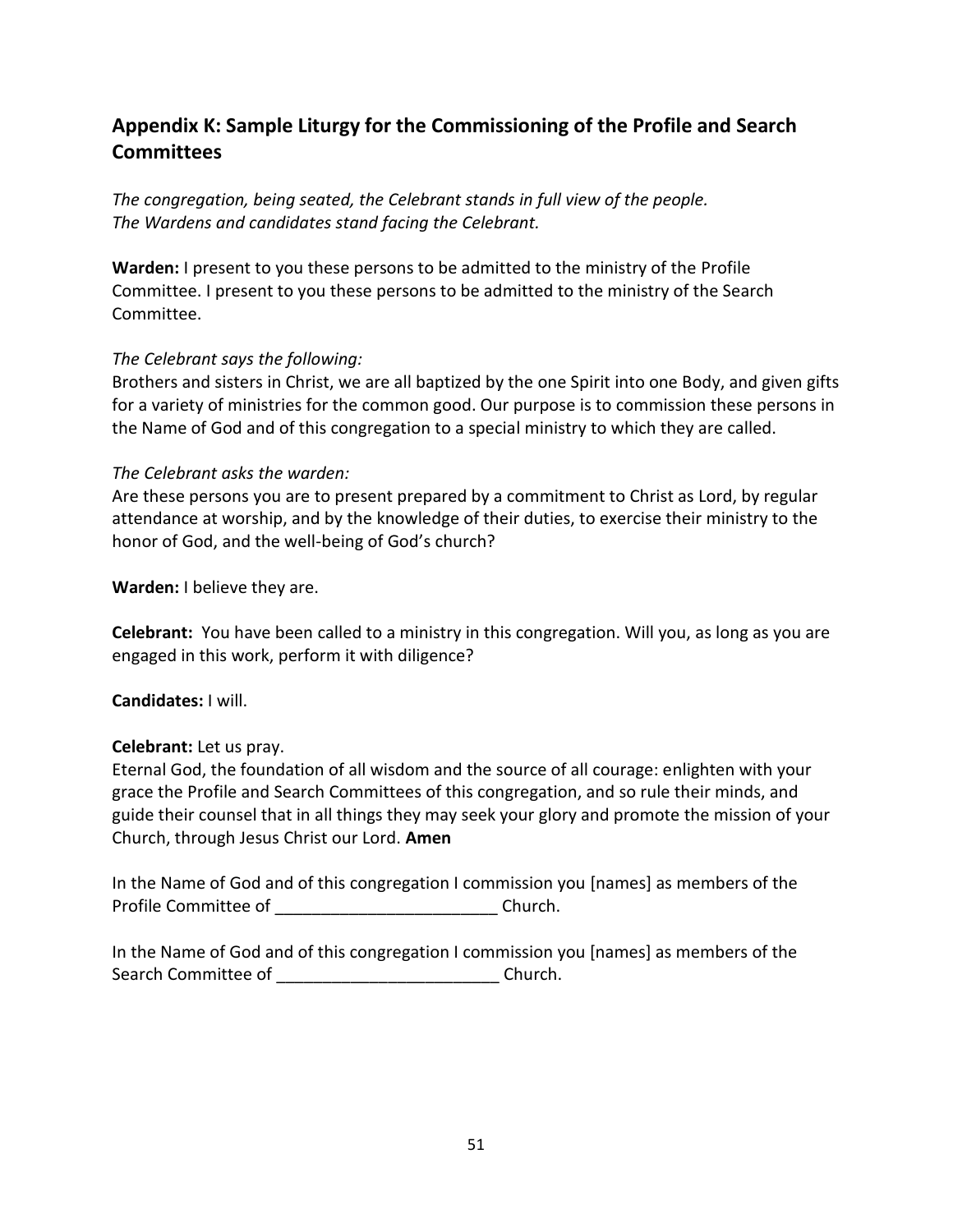# **Appendix L: Suggested Parish Profile Outline**

Every congregation's story is different and hence every profile will reflect those differences and have its own unique style. Some churches find carrying a theme throughout helps them to focus their story, but this is not necessarily the only approach. It is best to adopt a style of "telling your story" that is open, honest, and hopeful.

The parish profile will be posted on the congregation's website providing easy access for prospective candidates. Whatever format you choose, the essential part of any parish profile should include:

- **Introduction:** Who we are, including a *brief* history of the parish
- **Where we are located**; A brief geographical and demographic overview of the community in which the church is located**.**
- **Our Mission and Ministry:** An overview of the church's mission goals, visions and dreams. More detailed information about the buildings and property, including photographs, can be put on the website.
- **Financial Information:** A statement of current financial and budget information about the congregation; compensation; housing information.
- **Gifts and Ministry of the Congregation:** as a partner in ministry with the clergy, the congregation describes the skills and abilities of its members and how they contribute to its ministry and mission. It is also an opportunity to indicate areas in which the congregation discerns it needs to grow the potential gifts of its people.
- **Gifts and Ministry of the Clergy:** Finally a statement about the kind of person the parish is searching for to be a companion with them in their journey toward fulfilling their mission and vision, including leadership style, clergy gifts for ministry sought by the parish, and other expectations and challenges for the new rector.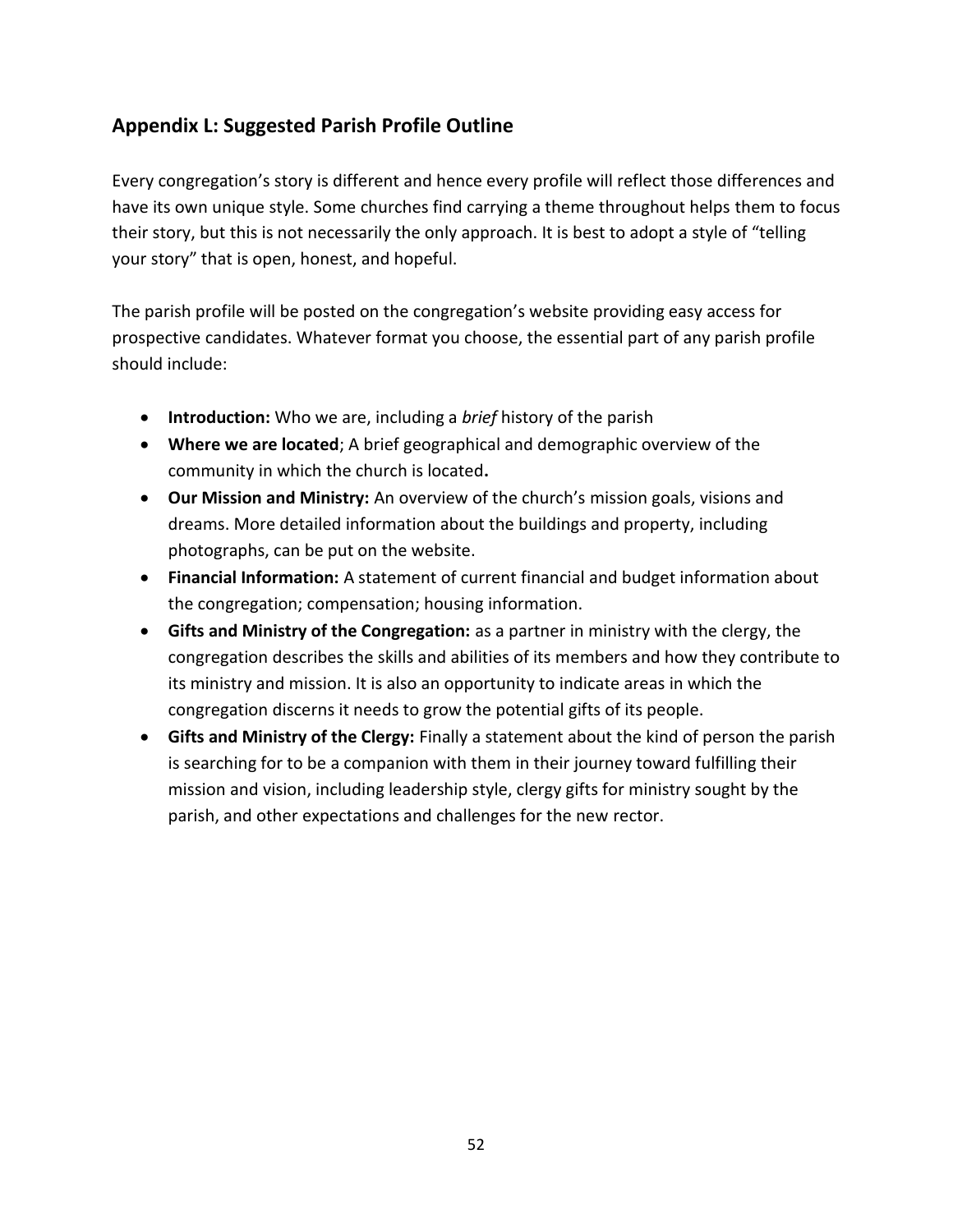# **Appendix M: Community OTM Portfolio**

*OTM stands for the Office of Transition Ministry. This is a ministry of The Episcopal Church. The OTM maintains and develops the database of all clergy, congregations and institutions in the Episcopal Church. Your OTM Portfolio is an important tool for identifying clergy who might be good candidates for your congregation. In reverse, your presence in the OTM database makes it possible for searching clergy to discover you.*

| <b>Contact Information:</b>                                                                                                                                                                                                     |  |
|---------------------------------------------------------------------------------------------------------------------------------------------------------------------------------------------------------------------------------|--|
|                                                                                                                                                                                                                                 |  |
|                                                                                                                                                                                                                                 |  |
| Average Sunday Attendance ___________                                                                                                                                                                                           |  |
| Worship Service Numbers: Weekend ______ Weekday _______ Others _________                                                                                                                                                        |  |
| CURRENT Annual Compensation (includes all the following):                                                                                                                                                                       |  |
| Cash Stipend: \$_______________________ Housing Allowance: ______________________                                                                                                                                               |  |
| Utilities included: \$__________________________Utilities NOT included: ____________________________                                                                                                                            |  |
| SECA Reimbursement: \$ \\cdot \\cdot \\cdot \\cdot \\cdot \\cdot \\cdot \\cdot \\cdot \\cdot \\cdot \\cdot \\cdot \\cdot \\cdot \\cdot \\cdot \\cdot \\cdot \\cdot \\cdot \\cdot \\cdot \\cdot \\cdot \\cdot \\cdot \\cdot \\cd |  |
| This is: Full Half time                                                                                                                                                                                                         |  |
| Additional Compensation Note: (20 words)                                                                                                                                                                                        |  |
|                                                                                                                                                                                                                                 |  |
|                                                                                                                                                                                                                                 |  |

\_\_\_\_\_\_\_\_\_\_\_\_\_\_\_\_\_\_\_\_\_\_\_\_\_\_\_\_\_\_\_\_\_\_\_\_\_\_\_\_\_\_\_\_\_\_\_\_\_\_\_\_\_\_\_\_\_\_\_\_\_\_\_\_\_\_\_\_\_\_\_\_\_

\_\_\_\_\_\_\_\_\_\_\_\_\_\_\_\_\_\_\_\_\_\_\_\_\_\_\_\_\_\_\_\_\_\_\_\_\_\_\_\_\_\_\_\_\_\_\_\_\_\_\_\_\_\_\_\_\_\_\_\_\_\_\_\_\_\_\_\_\_\_\_\_\_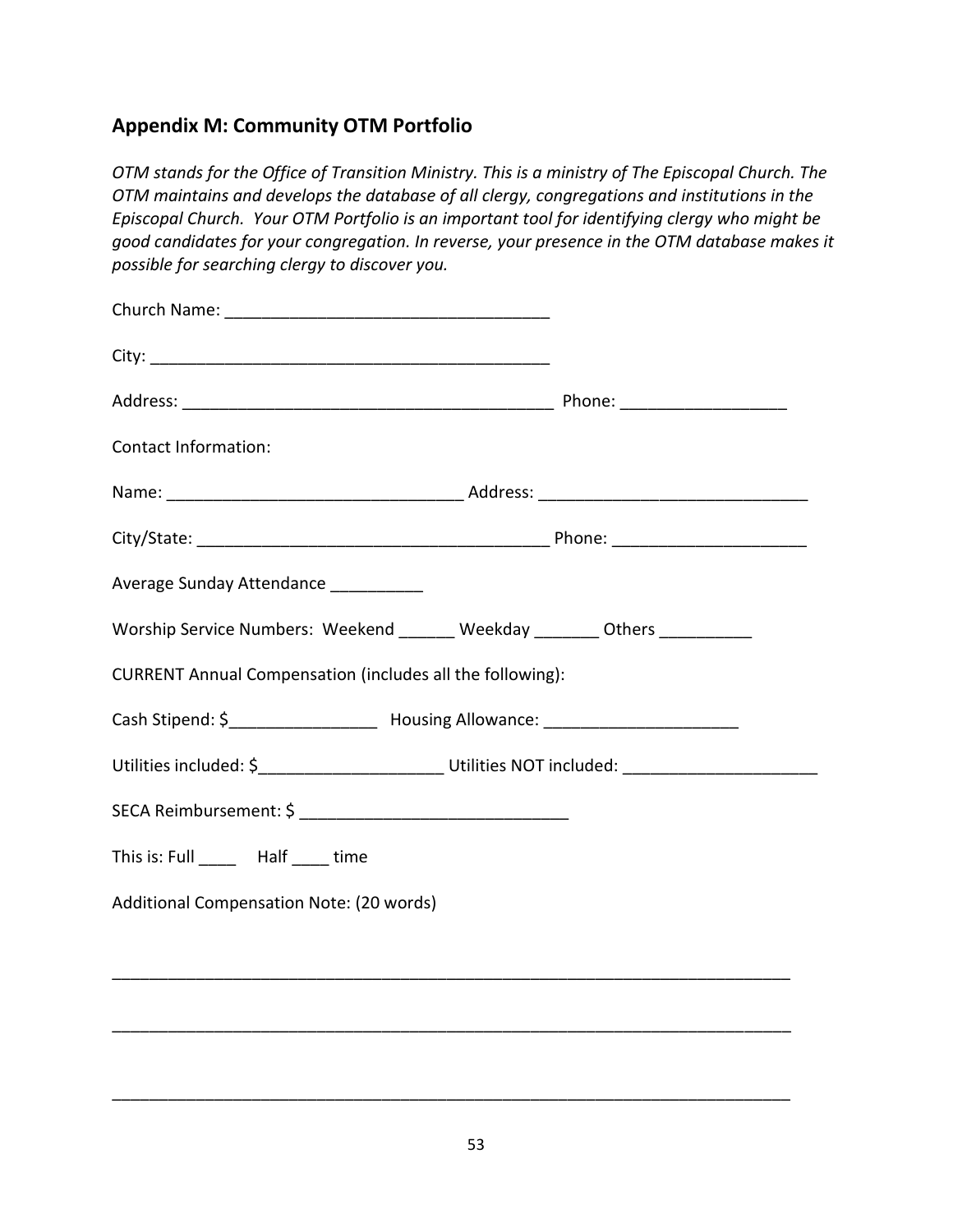| (Includes Stipend, Housing, SECA); Negotiable: Yes ________ No ____________                                                 |
|-----------------------------------------------------------------------------------------------------------------------------|
| Housing available for _______________________________ persons (if Rectory provided or offered)                              |
|                                                                                                                             |
| Healthcare Options: Full family ______ Clergy +1 ______ Clergy Only _____ Other ______                                      |
| Negotiable _________                                                                                                        |
| Dental (yes/no) ____________                                                                                                |
| Budgeted Housing Equity Allowance: □ Yes □ No If yes, amount: \$                                                            |
| Vacation Weeks (check one): $\Box$ 4 weeks $\Box$ One Month (including 5 Sundays)                                           |
| □ Other (Please indicate # of weeks and days): _______________                                                              |
| Continuing Education: # Weeks ________ Funding _________                                                                    |
|                                                                                                                             |
| Sabbatical Provision (check one): $\Box$ Yes $\Box$ No $\Box$ Negotiable                                                    |
| Link to Diocesan Sabbatical (Renewal Leave) Policy:<br>https://www.diocesewma.org/grant-opportunities/clergy-renewal-leave/ |
|                                                                                                                             |
| Professional/Business Account (check one): □ Yes Amount: \$ __________ □ No                                                 |
|                                                                                                                             |
|                                                                                                                             |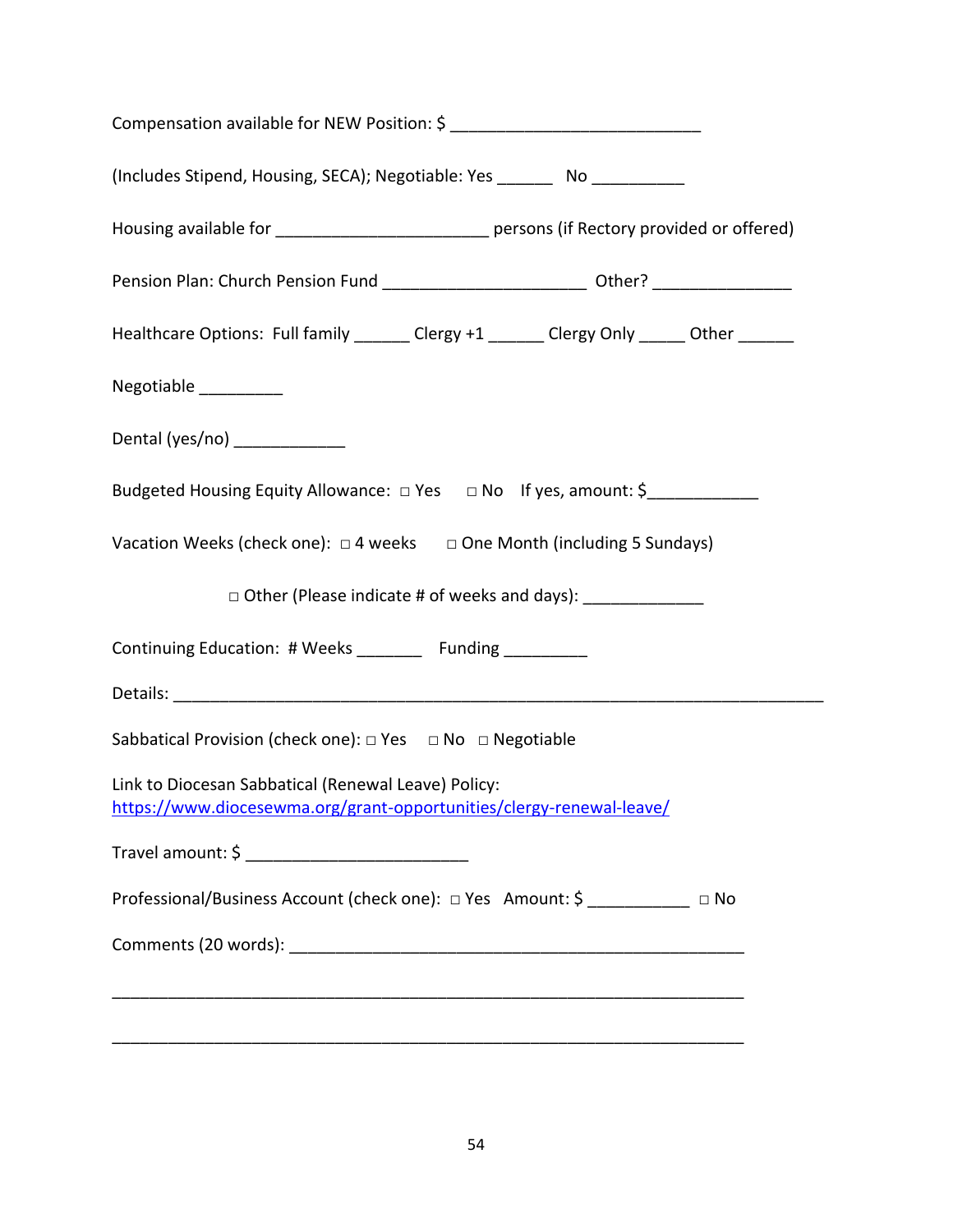### **Previous incumbents in this position:**

| Name: _________________________________Date Began: ___________________Date Ended: _________________ |                                 |  |  |  |  |
|-----------------------------------------------------------------------------------------------------|---------------------------------|--|--|--|--|
| Name: _________________________________Date Began: ___________________Date Ended: _________________ |                                 |  |  |  |  |
| Name: __________________________________Date Began: ___________________Date Ended: ________________ |                                 |  |  |  |  |
| NOTES (100 words):                                                                                  |                                 |  |  |  |  |
|                                                                                                     |                                 |  |  |  |  |
|                                                                                                     |                                 |  |  |  |  |
| <b>Schools:</b>                                                                                     |                                 |  |  |  |  |
| Children: The Children                                                                              | Students Leaders                |  |  |  |  |
| Teens/Young Adults: Students _______ Leaders ______                                                 |                                 |  |  |  |  |
| Adults:                                                                                             | Students _______ Leaders ______ |  |  |  |  |
| Day School (Check those that apply): □PreK □K   □K-6   □K-12   □Other                               |                                 |  |  |  |  |
| # Students: _______ # Teachers: _______ Total Staff: ______                                         |                                 |  |  |  |  |

#### **NARRATIVE:**

In our baptism we promise to proclaim by word and example the Good News of God in Christ, seeking and serving Christ in all persons. You are invited here to reflect on your ministry by responding to the following questions. Each answer has a 1200 character limit. Attach a sheet with the answers to these questions: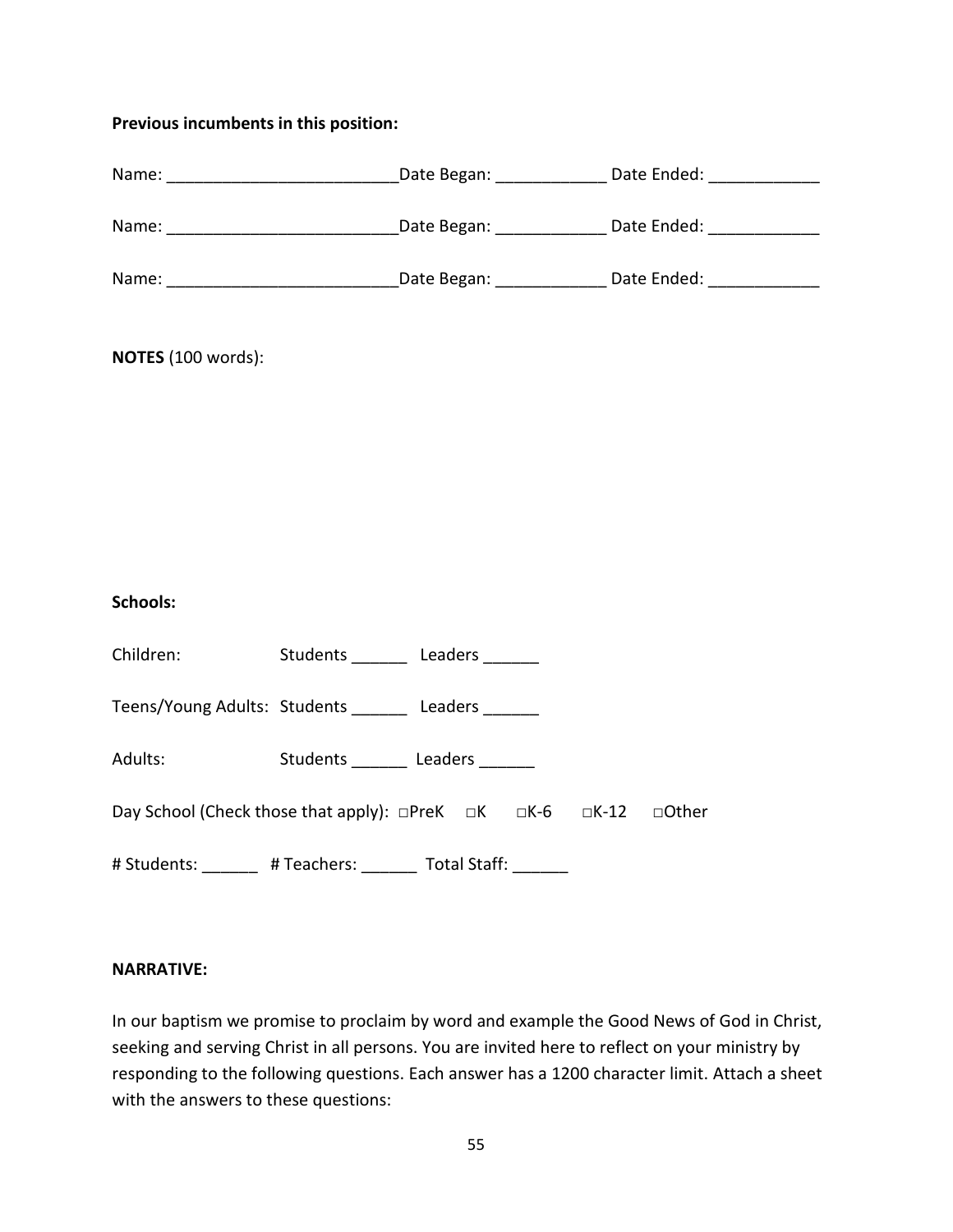- 1. Describe a moment in your worshipping community's recent ministry that you recognize as one of success and fulfillment.
- 2. How are you preparing yourself for the Church of the future?
- 3. Describe your liturgical style and practice for all types of worship in your community.
- 4. How do you practice incorporating others in ministry?
- 5. As a worshipping community, how do you care for your spiritual, emotional and physical well-being?
- 6. How do you engage in pastoral care for those beyond your worshipping community?
- 7. Describe your worshipping community's involvement in either the Wider Church or geographical community.
- 8. Tell about a ministry that your worshipping community has initiated in the past 5 years. Who can be contacted about this project?
- 9. What is your practice of stewardship and how does it shape the life of your worshipping community?
- 10. What is your worshipping community's experience of conflict? And how have you addressed it?
- 11. What is your experience leading/addressing change in the church? When has it gone well? When has it gone poorly? And what did you learn?

If you were to identify the gifts/skills you need in leadership as you move into the future, which words would you use to best describe these? (100 words max):

#### **CONNECTIONS**:

Your worshipping community's website: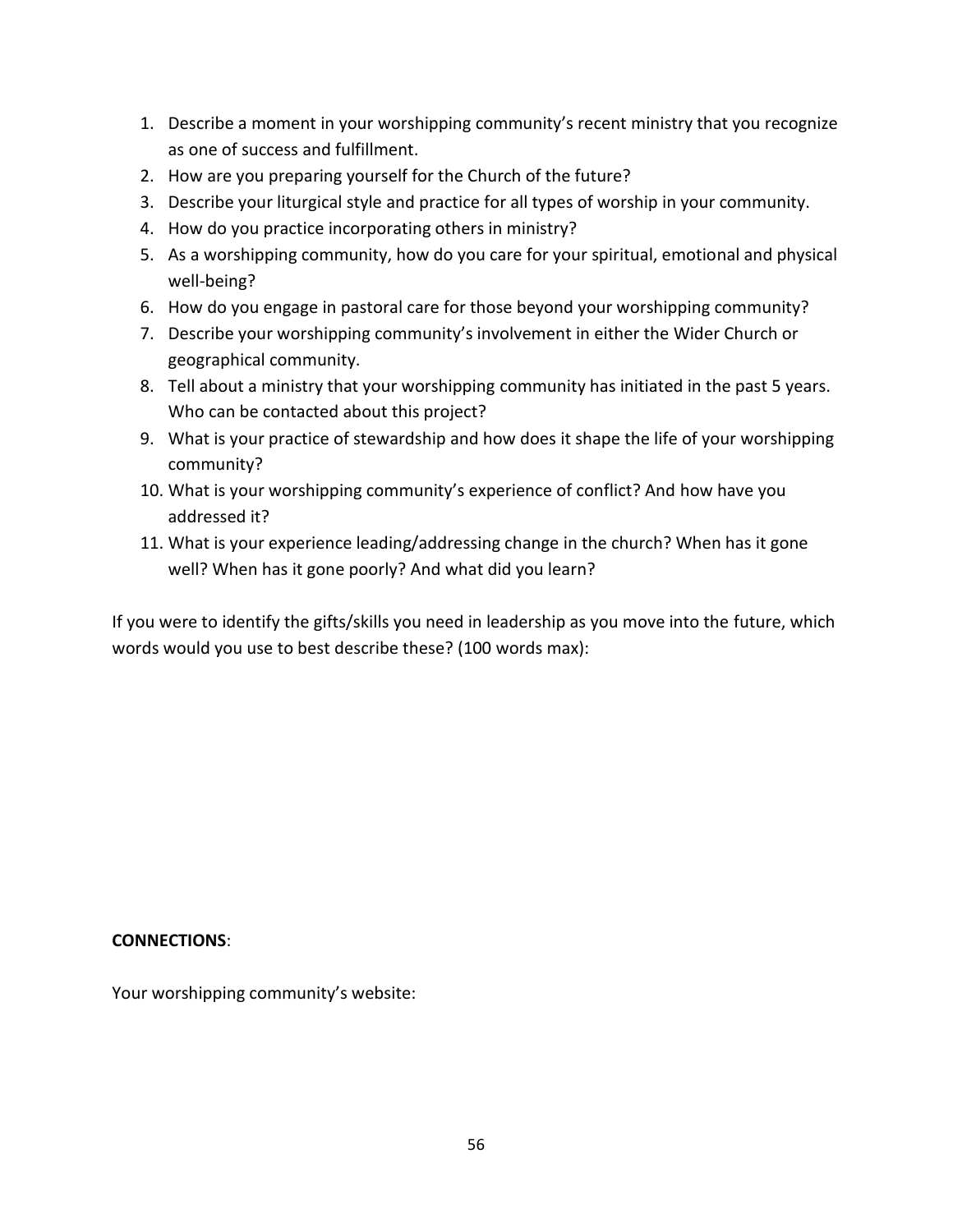## **REFERENCES**

| Please provide contact information for the following references: |  |  |  |
|------------------------------------------------------------------|--|--|--|
|                                                                  |  |  |  |
|                                                                  |  |  |  |
|                                                                  |  |  |  |
|                                                                  |  |  |  |
|                                                                  |  |  |  |
|                                                                  |  |  |  |
|                                                                  |  |  |  |
|                                                                  |  |  |  |
| <b>SEARCH CHAIR NAME:</b>                                        |  |  |  |
|                                                                  |  |  |  |
|                                                                  |  |  |  |
|                                                                  |  |  |  |
|                                                                  |  |  |  |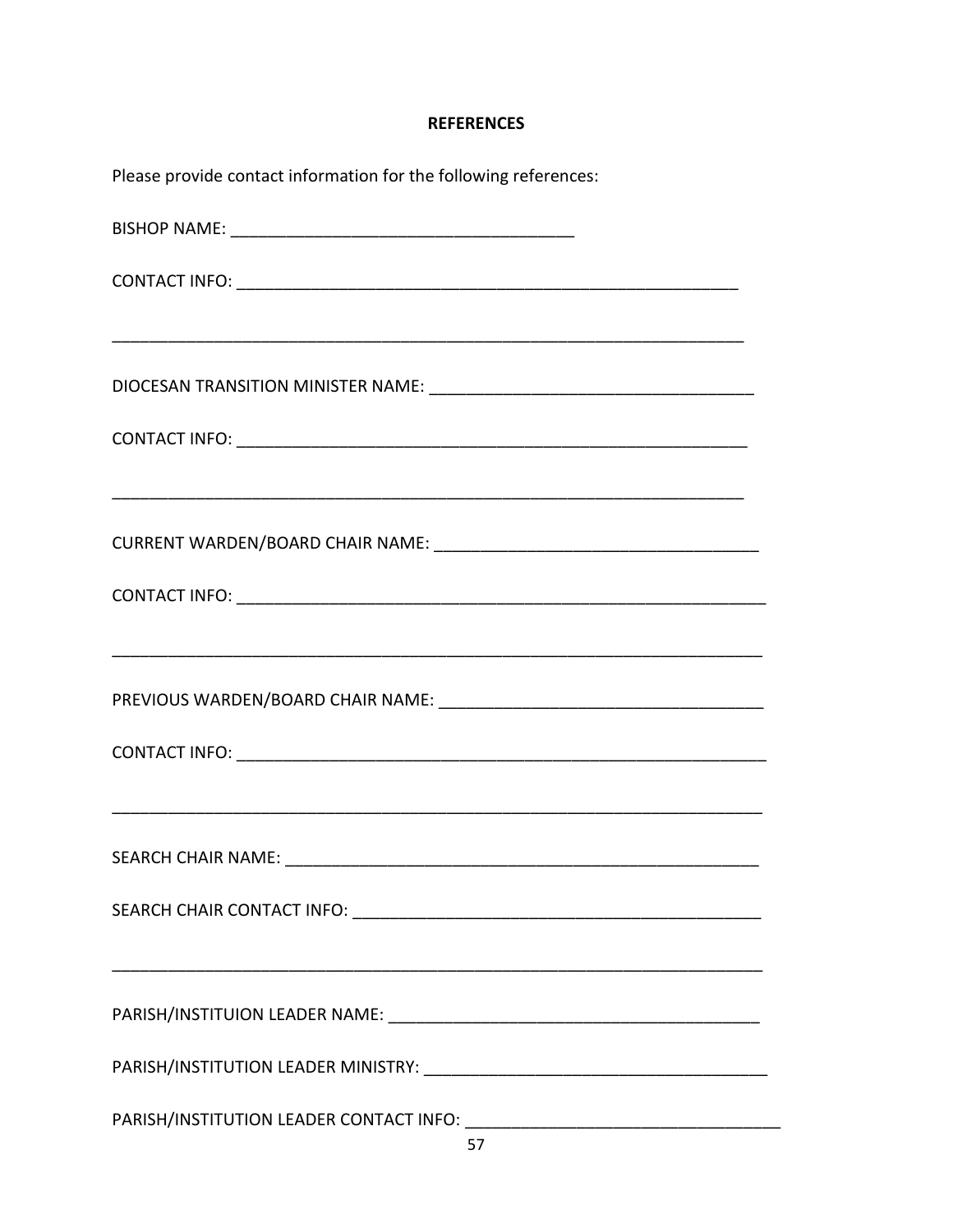LOCAL COMMUNITY LEADER NAME: \_\_\_\_\_\_\_\_\_\_\_\_\_\_\_\_\_\_\_\_\_\_\_\_\_\_\_\_\_\_\_\_\_\_\_\_\_\_\_\_\_\_\_\_\_

\_\_\_\_\_\_\_\_\_\_\_\_\_\_\_\_\_\_\_\_\_\_\_\_\_\_\_\_\_\_\_\_\_\_\_\_\_\_\_\_\_\_\_\_\_\_\_\_\_\_\_\_\_\_\_\_\_\_\_\_\_\_\_\_\_\_\_\_\_\_\_\_\_\_\_

LOCAL COMMUNITY LEADER RELATIONSHIP TO PARISH/INSTITUTION \_\_\_\_\_\_\_\_\_\_\_\_\_\_\_\_\_\_\_\_\_\_

LOCAL COMMUNITY LEADER CONTACT INFO: \_\_\_\_\_\_\_\_\_\_\_\_\_\_\_\_\_\_\_\_\_\_\_\_\_\_\_\_\_\_\_\_\_\_\_\_\_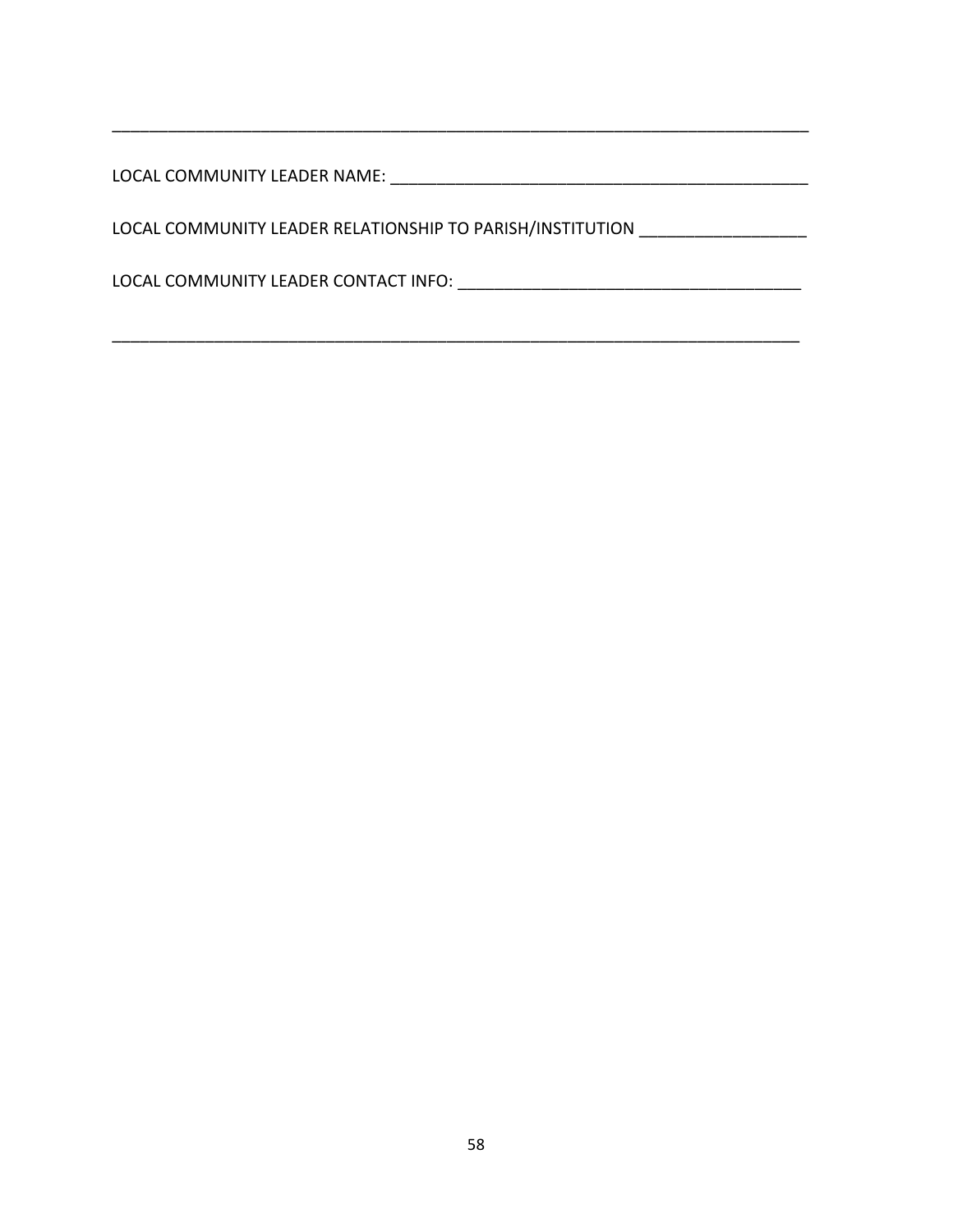# **Appendix N: Interviews, Interviewing & Various Sample Questions**

The most important aspect of the interview process is to be clear about what one hopes to learn in asking a question. In the first stage, the written questions used to cull the initial list down to something more manageable, the aim is to get an accurate and comprehensive snapshot of the person. During a Zoom interview, the aim is greater depth into who the person is and the suitability of that person as a match for the parish.

When interviewing the finalists face to face, the questions need to be evidence-based. In other words, what has the person done in the various areas that are important to the congregation? The best indicator of what a person will do is what that person has done. In any interview, avoid asking questions that can be answered by a single word, generally "yes" or "no." Rather, ask open-ended questions that ask for specific examples of past job behavior. Try not to give the person the answer you are asking for in the context of the question. In other words, if you are a parish with a strong youth component, don't say "We have a lot of young people in our parish and are seeking someone to build our youth programs. Tell us, how do you feel about young people?" Rather, ask the priest what experience she/he has working with young people.

After asking a question, take the time to listen. The longer one listens, the more evidence one is able to gather. Let the candidates talk first. Taking time to share concerns and issues in the parish comes only after the candidate has had his/her opportunity to talk about himself or herself, and their own ministry, hopes and dreams.

These questions are all just sample ideas. The search committee will no doubt come up with the questions they feel are appropriate to the particular parish, but these are offered to provide a place to start in the thinking process. Less is more, however. Asking a lot of questions leads to shorter answers or not getting all the way through the interview.

#### **Sample Questions for Zoom and Face-to-Face Interviews by Search Committee:**

- What leads you to consider a new position at this time?
- In the past 5 years of your ministry, what is the accomplishment of which you are most proud?
- Please comment on our profile. Do you see something missing that is important in your ministry? Is there something present that would be a challenge to you?
- What do you do for fun? (or) What book is by the side of your bed right now?
- What has brought you the greatest joy in your ministry? What do you enjoy the least?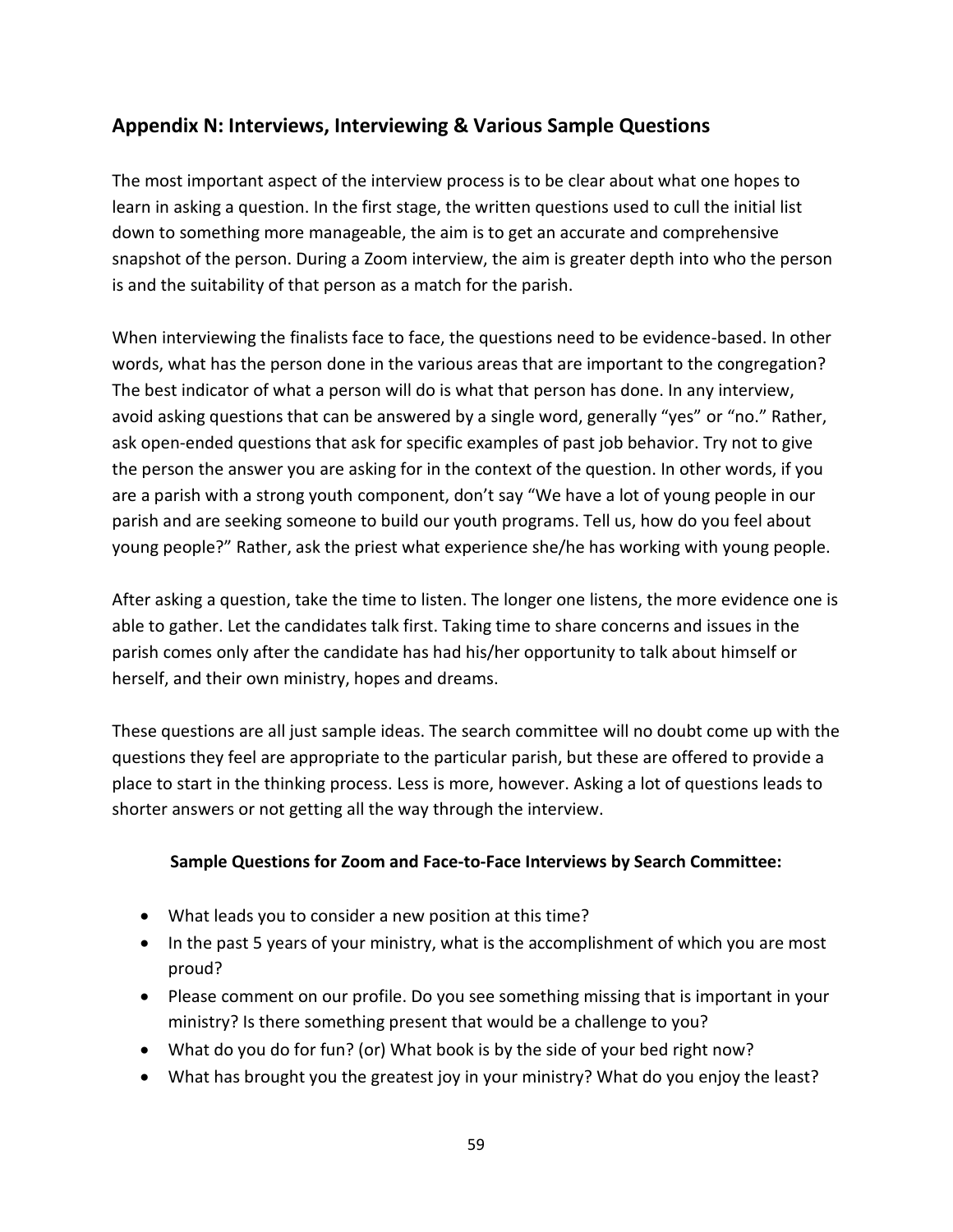- Describe a situation in which theological difference led to conflict in your parish. What did you do to handle the situation?
- When you first came to your present parish, if you knew then what you know now, what would you have done differently?
- Have you seen the Mission, Vision and Covenant documents for the Diocese of Western Massachusetts? Please comment.
- How do you handle the balance between vocation and home life?
- Describe your prayer life/spiritual discipline.
- Describe your sermons. How do you prepare them; what kinds of topics do you address; what is the place of the Bible, current events, or your own experiences?
- How would you describe your leadership style, with staff, Vestry, parishioners and the community?
- Tell us about your involvement in community and Diocesan activities.

### **Sample Questions for Finalists**

- Tell me about a time in your ministry when you felt most alive, most energized, most excited. What was this time, who was involved, and why does this particular incident stand out? (**This is the most important question of all and should be asked of all final candidates!**)
- Tell us about a time when things weren't going well
- In the past 3 years has your parish reached its stewardship goals, and, if not, why not? What is your theology of stewardship and how do you see your role?
- What would you like to tell us about yourself that will help us to know you better? What can we tell you about us?
- One of the particular areas for growth at \_\_\_\_\_\_\_\_\_\_\_\_ is \_\_\_\_\_\_\_\_\_\_\_\_\_\_\_\_\_\_\_\_. Tell us how you have addressed this in other parishes in which you have served.
- Having come this far on your journey with us, what excites you about coming here? What do you think you could bring us?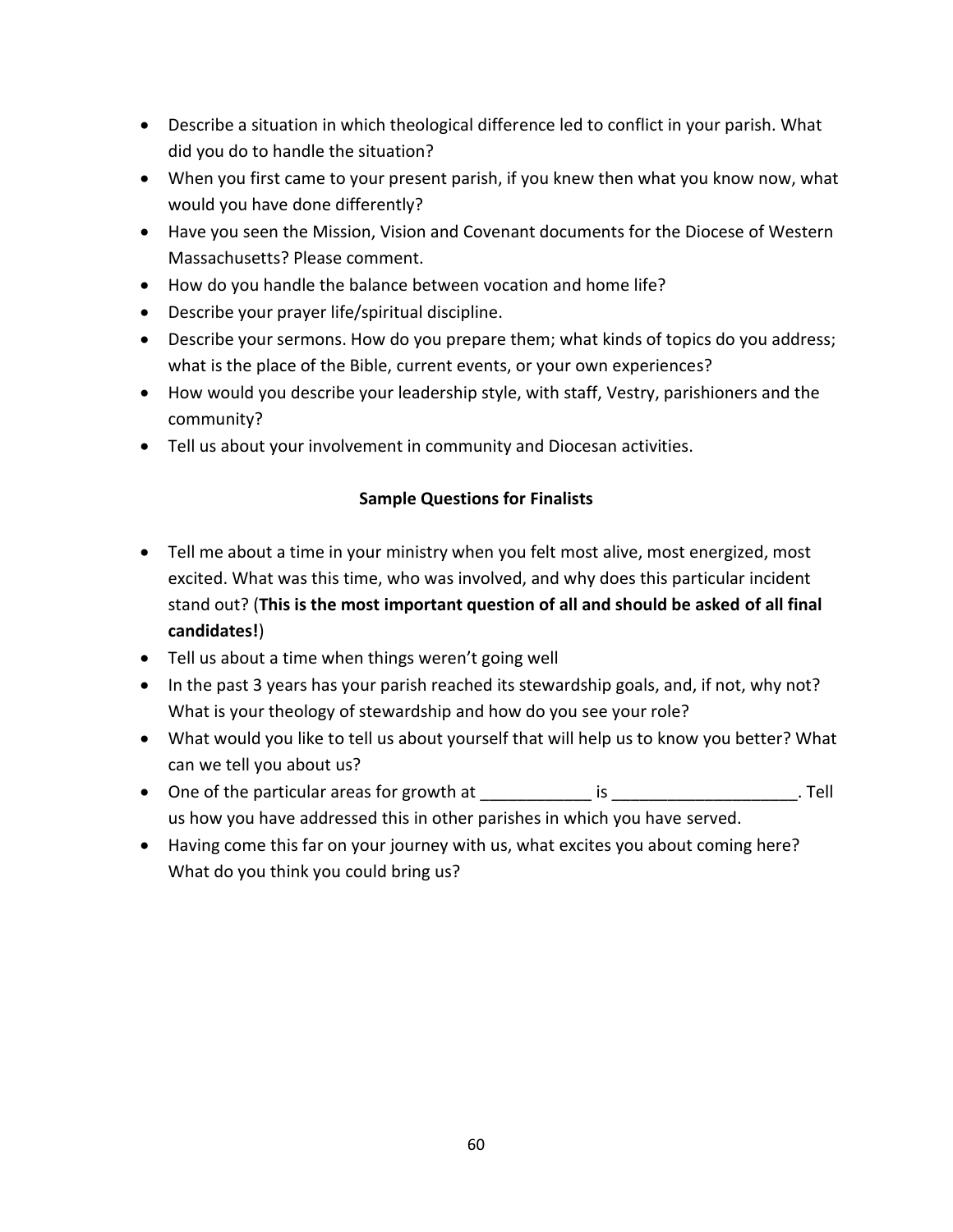# **Appendix O: Transition/Interim Communications**

Timely and informative communications throughout the interim period builds trust and ownership for all involved. The goal is open, thorough, and regular communication. Experience suggests the healthiest standard is "full disclosure, no surprises." Another way to think about it is that there are "no secrets" in the process. However, maintaining confidentiality regarding the identity of candidates allows clergy to safely explore new calls so it is the one exception to the full transparency goal.

Confidentiality: In order to protect the confidentiality of clergy interested in exploring whether they are a match, and in order to minimize anxiety in other congregations (since only one priest will be called), everyone involved in the search process should maintain strict confidentiality regarding specific individuals throughout and following the process. A break in the confidentiality of privileged information can be seriously damaging not only to a candidate and the candidate's ministry, but also to the congregation, Search Committee, and Vestry.

Communication with the Vestry: Any group(s) working on self-study or search, do so on behalf of the Vestry. A report from such a group should be part of every Vestry meeting. In addition, any such group should include some Vestry ownership as the Vestry will ultimately call a new rector.

Communication with the Congregation: Redundancy is the key—special mailings to the parish; weekly announcements at worship by the Search Chair or Warden; regular articles in worship leaflets; information on your website; and the parish newsletter are all critical to a faithful and successful process.

Communication with the Bishop: The Bishop is responsible for approving a final call so should be kept informed of progress in the transition process. The responsibility for this lies with the Wardens and Search Chair, and is exercised through the Bishop's office. The Consultant is also a regular part of this communication chain. It is especially important to keep the Bishop's office posted regarding the status of the Diocesan clergy who may be in your process.

Communications with Candidates: It is critical to maintain regular communication with each priest involved in your search—assuring that you keep them well informed of the status of the search process and clear about their own status.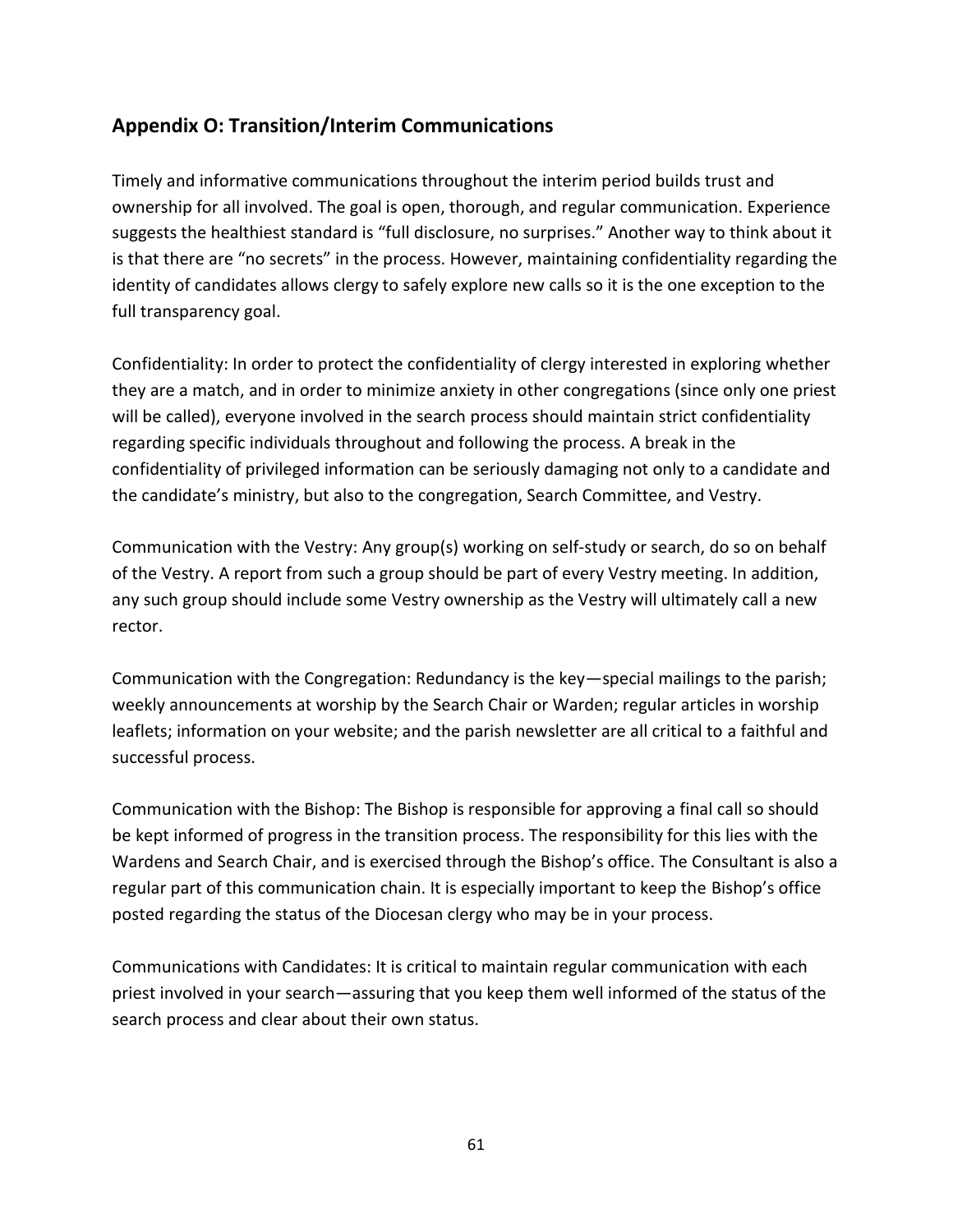It is impossible on paper to overstress the importance of maintaining regular communication with the candidates. It is not uncommon for search processes to fail because of poor communication between committee and candidates.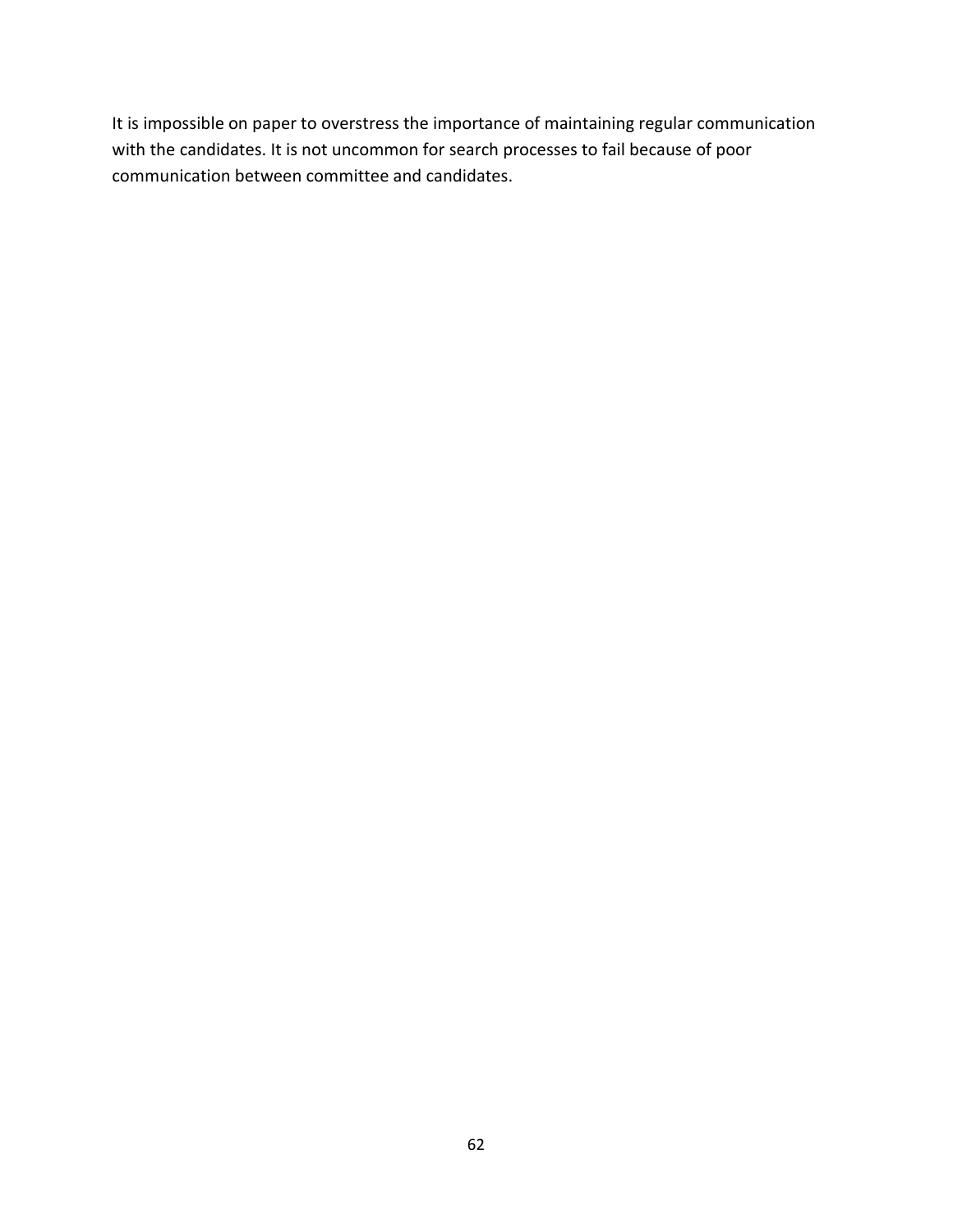# **Appendix P: Communicating with Clergy Applicants**

Throughout this process you will need to have careful, confidential and pastoral communications with all clergy applicants. How you communicate with clergy matters. Timely, professional and pastoral communications will both help move your process along and also communicate to the clergy your own care for them in this process. Your solid and pastoral communications will help to strengthen your process. Poor communications will likely erode your process.

Typical Communications in the Initial Search Process:

- 1. **Initial email stating that OTM and letter of interest have been received**. "We wanted to take a moment to let you know that we have received your OTM materials. We are still in the process of receiving names. However, you should expect to hear from us with more information within a month's time. In the meantime, please pray for us as we enter into a process that will result in the call of a new rector for St. Swithans. You can be assured of our prayers for you as you discern your next steps in ministry."
- 2. **Letter stating that you would like to get to know them better**. "We have enjoyed reading your OTM Portfolio and believe you might have the gifts and skills for ministry needed for the life and ministry of St. Swithans at this time. We would like to get to know you better and would like you to get to know us better.
- 3. **Letter stating that you no longer wish to continue on with them**. "…Thank you for taking the time to enter into the search process here at St. Swithans. After thoughtful review of your materials in relationship to our parish brochure and parish OTM portfolio we have decided not to have you continue on with us further. We wish you every blessing and pray God's strength and encouragement be with you as you discern your next steps in ministry.
- 4. **Contact a semi**-finalist to set up a phone interview.
- 5. **Contact a semi**-finalist to tell them that their name will be forwarded to the Vestry for their consideration. It is best practice to handle this by phone.
- 6. **Contact a semi**-finalist to tell them that post-phone interview they are no longer being considered for the position. If you are not going to handle this by phone you can use a form similar to #3 above.
- 7. **Vestry Contact with FINALISTS to set up meetings with Vestry and Bishop**. These are handled by phone.
- 8. **Vestry Contact with FINALISTS who are not being considered**. These must by handled by phone and should be made in a timely manner. Remember, these folks have become very invested in this process all along. You now have a relationship with them.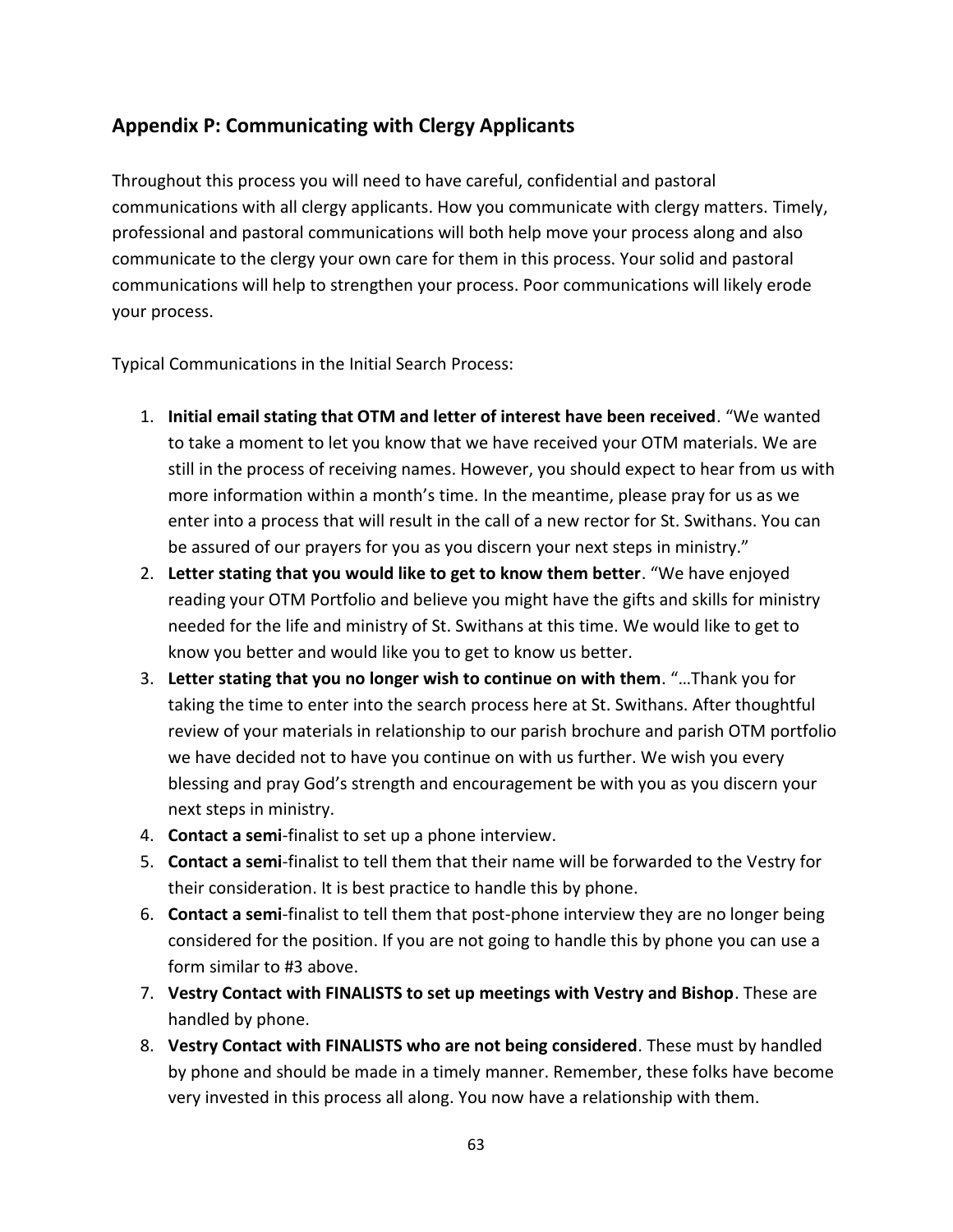### **Appendix Q: Sample Handoff Memo from Search Committee to Vestry**

To: The Vestry From: The Search Committee

Since our first meeting on (date) we have been dedicated to finding priests whose gifts and experience would be the best match for (congregation name). We are pleased to present the names of these (number) priests that we believe are the best match for our parish.

**The candidates are presented to you unranked and in alphabetical order**. We have attempted to present their varied experience and gifts without bias. We have also attempted to present you with facts about the candidates, but not our analysis of those facts or our thoughts about their potential implications for (congregation name). Each of us could comfortably imagine any of these persons as our next rector and we will enthusiastically support him or her.

We appreciate what a challenging task lies before you and trust your leadership to discern which of these persons will be the best match for our parish at this time. We have committed ourselves to praying for you and trust that the Spirit will lead you as it has led us.

Thank you for the privilege of serving you, and God in this way. We have all grown from this experience.

- 1. Some operating principles that worked for us and we strongly recommend to you:
	- a. Context is everything: look for the priest who will be the best match for your current challenges and opportunities, not some idealized "best priest." What is the work that lies ahead?
	- b. Emphasize that you are seeking God's will
	- c. Treat each other with mutual respect and trust and fellow discerners
	- d. Share responsibility for prayer and scripture
	- e. Be open and honest with each other and with the candidates
	- f. Be sensitive to the candidates and to each other
	- g. Ask for prayers (and remember you have ours)
	- h. Be careful about communications with candidates
	- **i. Maintain confidentiality**
- 2. SUMMARY Information on Candidates (Attached):
	- a. What drew us to the candidate
	- b. What we believe we know about: match issues, personal life, personality/style, extra-parochial ministry, how the candidate sees our gifts and challenges, why a move makes sense for this priest now and why to us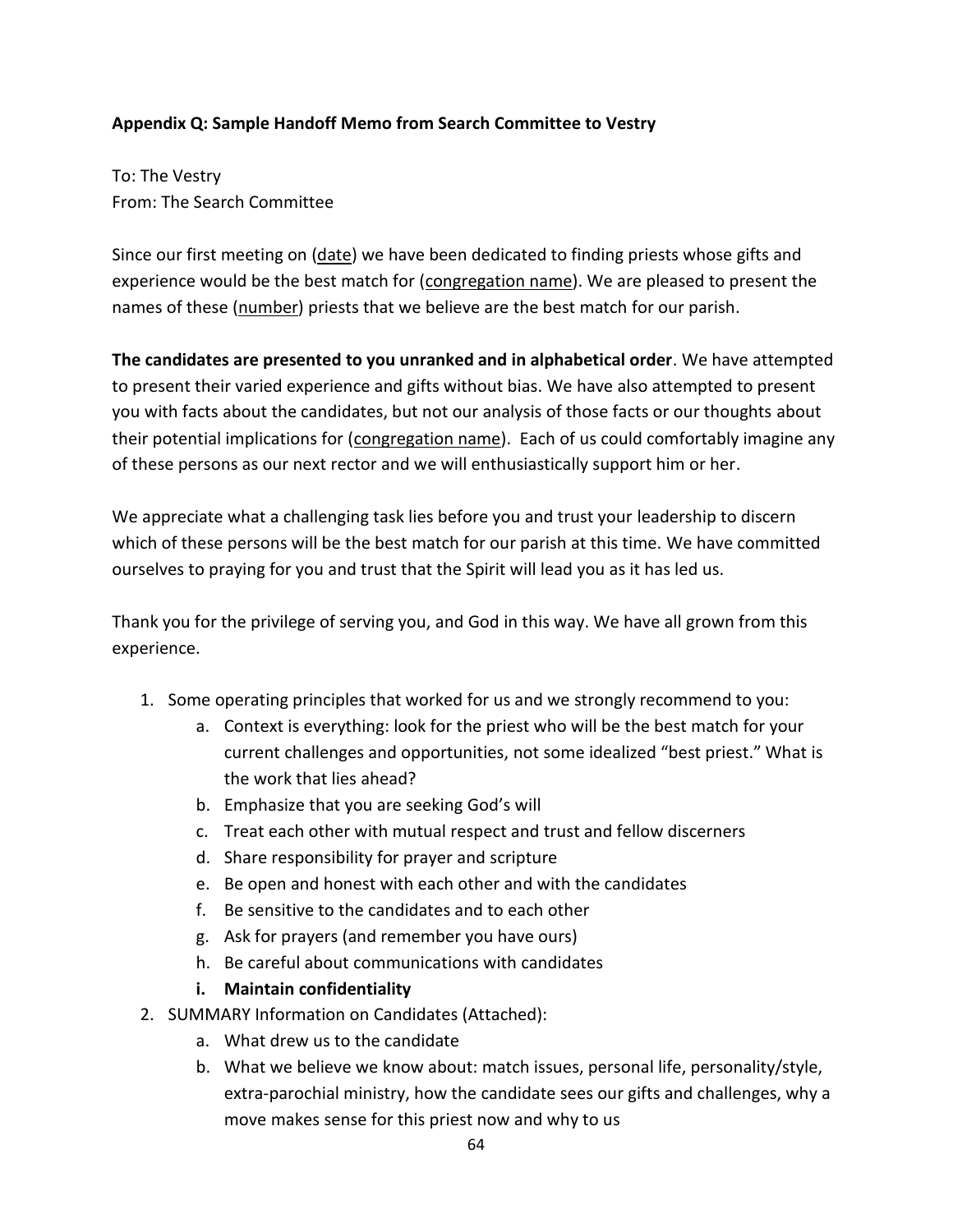- c. Our thoughts about implications for the parish if this person is called
- 3. You might want to use the onsite visits to let them know more about:
	- a. Specifics regarding our building
	- b. Specifics regarding our finances
	- c. Our outreach
	- d. The Diocese of Western Massachusetts
	- e. Yourselves
- 4. Among other things we think you will want to further discuss:
	- a. Their relationship with their Vestry
	- b. Their management style and experience
	- c. Their experience with mutual ministry review/evaluation
	- d. Housing and salary
	- e. Other issues that have arisen along the way unique to this call. Don't assume it will all work out through avoidance; have the hard conversations before extending a call, not after

#### **PRAYER FOR THE CALLING OF A NEW RECTOR:**

Almighty God, Giver of every good gift: look graciously on your Church, and guide the hearts and minds of those who shall choose a rector for this parish, that we may receive a faithful pastor, who will care for your people and equip us for our ministries; through Jesus Christ, our Lord. Amen (BCP p. 818)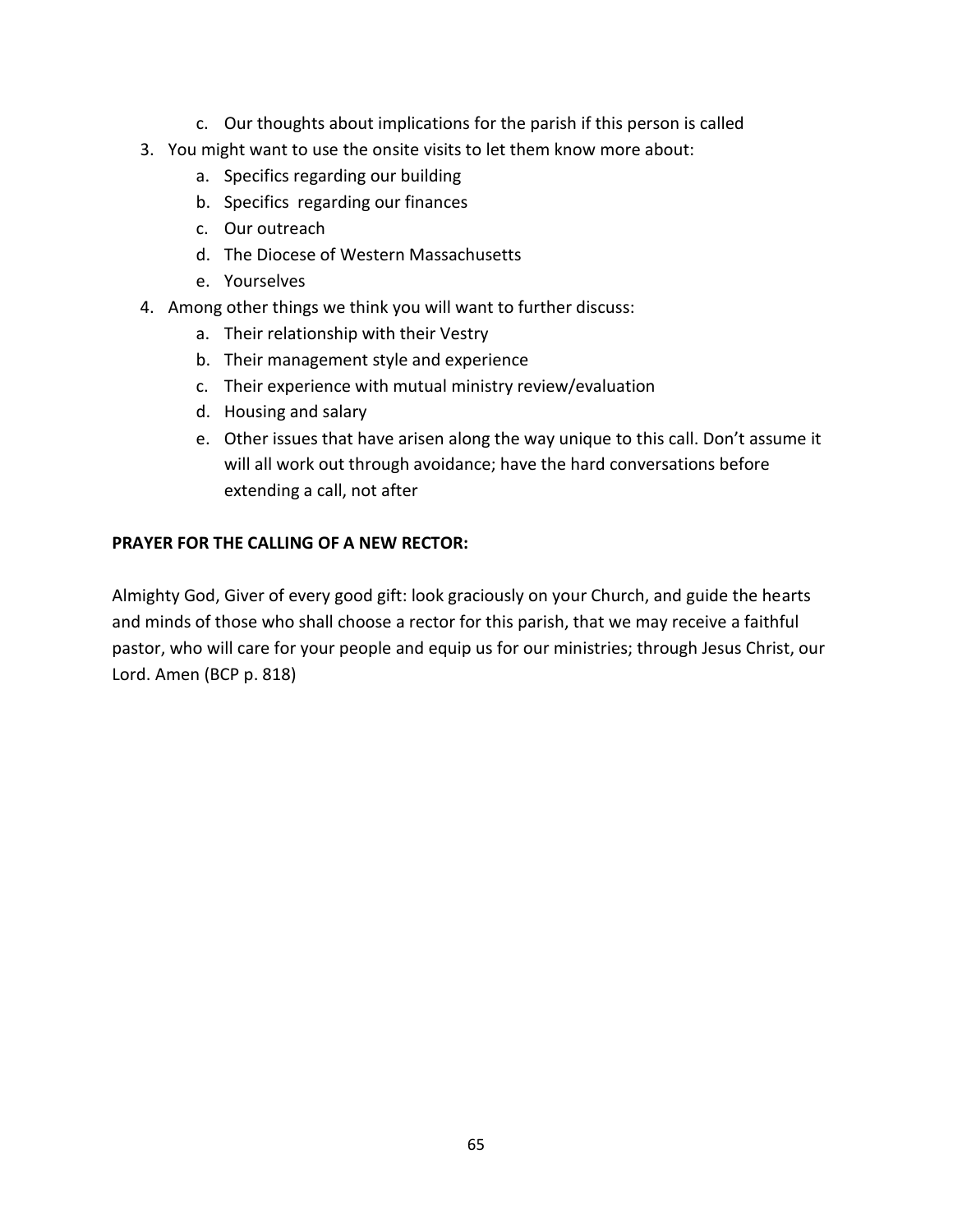# **Appendix R: Ground Rules for Finalists' Visits to Parish**

- ◆ Do remember that this time is a two-way interview. The candidate (and his or her family) is as interested in finding out about you as you are him/her.
- $♦$  Do contact the Bishop's Office as early as possible to set up face to face meetings with the Bishop. Scheduling these meetings can require up to a month in lead time. Please remember to call before you make travel arrangements for out of town finalists.
- $\dots$  Do plan to show the candidate the surrounding area and some of the local high spots
- ❖ Do allow for some "down time" for the candidate to reflect on his/her experience in your parish
- ❖ Decide in advance with whom the candidate should meet and be consistent among the candidates. Keep in mind that the Search Committee's work has to date, all been virtual. They will be eager to welcome candidates and may be included in worship or social gatherings. The Vestry, however, needs time alone with candidates since they will be making the final decision. Candidates and church staff, including the Interim, may be invited to meet each other as well.
- ❖ Do take care of all logistics prior to the candidate's arrival. Arrange for his/her transportation, including flights if necessary, pick-up at the airport, etc. Book (and prepay) a hotel room, make arrangements for the family to visit the local school (if appropriate), etc.

**Note: Under no circumstance shall the spouse of a candidate participate in an actual candidate/vestry interview meeting**.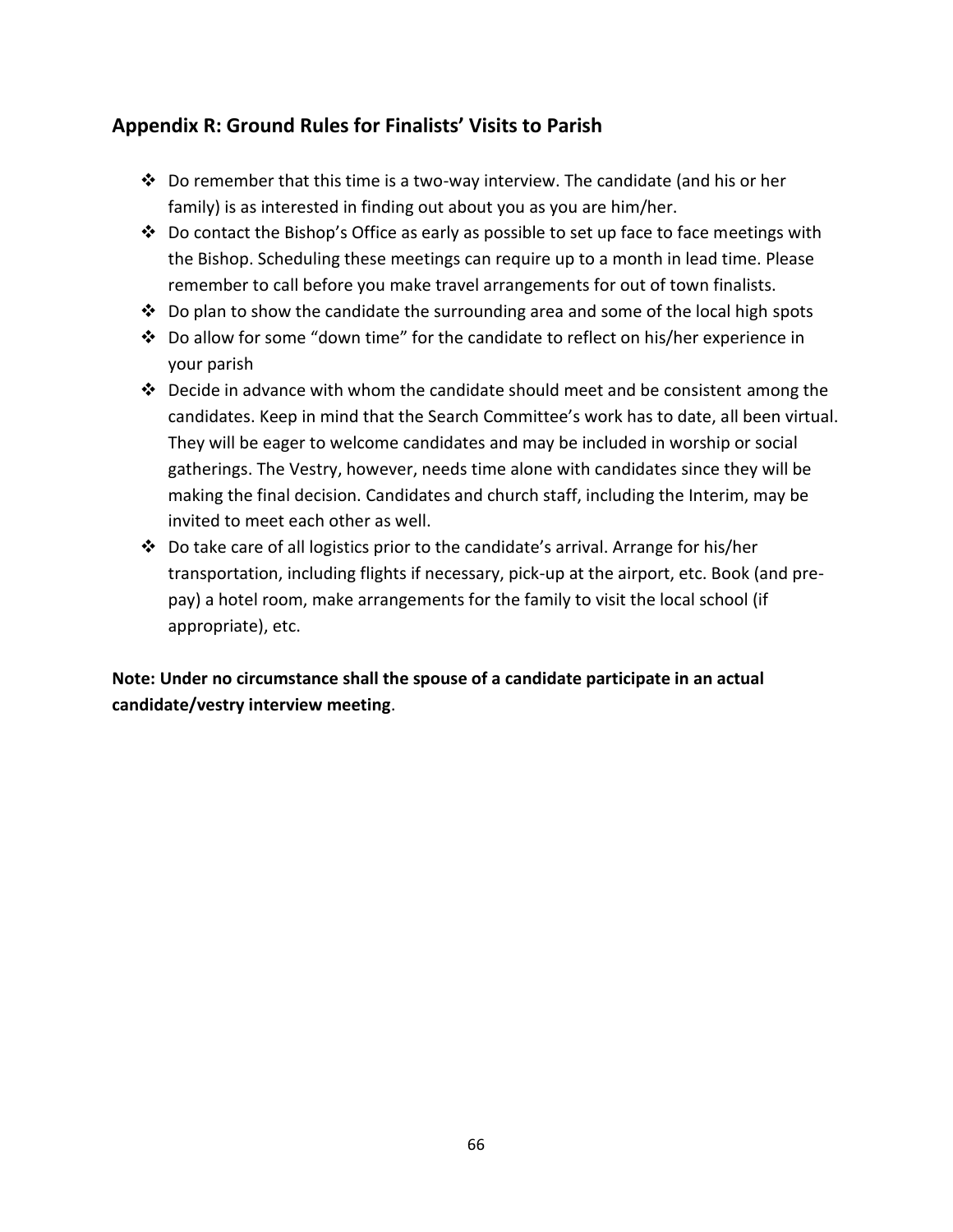# **Appendix S – LETTER OF AGREEMENT WORKSHEET**

| Hours of work per week (if part time) ________________ Days off per week _____________                                                |               |
|---------------------------------------------------------------------------------------------------------------------------------------|---------------|
| (Full-time clergy are expected to work 40-44 hours per week)                                                                          |               |
| If part time, how many Sundays per month? __________________                                                                          |               |
|                                                                                                                                       |               |
| (Commensurate with hours of work, i.e. full-time rector receives minimum 4 weeks' vacation;<br>half time receives minimum of 2 weeks) |               |
| Continuing Education time (Minimum of 1 week/year for full-time ________________                                                      |               |
| Compensation:                                                                                                                         |               |
| See diocesan website for https://www.diocesewma.org/wp-content/uploads/2017/11/2018-                                                  |               |
| Compensation-Guidelines-for-Clergy-and-Lay-Employees.pdf                                                                              |               |
| If a Rectory is provided, Cash Salary<br>$\bullet$                                                                                    | $\frac{1}{2}$ |
| If a Rectory is provided, Housing Equity Allowance<br>$\bullet$                                                                       |               |
| If housing is <b>NOT</b> provided, Cash & Housing Allowance<br>$\bullet$                                                              | $\frac{1}{2}$ |
| One-half of Social Security<br>$\bullet$                                                                                              | $\frac{1}{2}$ |

- Continuing Education Budget (Min. \$750 for full-time  $\begin{array}{cc} \text{5} & \text{5} \\ \text{1} & \text{6} \\ \text{1} & \text{7} \\ \text{2} & \text{8} \\ \text{3} & \text{1} \\ \text{4} & \text{1} \\ \text{5} & \text{1} \\ \text{6} & \text{1} \\ \text{7} & \text{1} \\ \text{8} & \text{1} \\ \text{9} & \text{10} \\ \text{10} & \text{11} \\ \text{11} & \text{1$
- Reimbursement for travel and business

### **Health and Pension:**

(The congregation will pay required assessments to the Church Pension Fund and the premiums for medical and dental insurance in accordance with Diocesan Policy)

- Pension fund contribution (18% of cash and housing value) \$ \_\_\_\_\_\_\_\_\_\_\_\_\_\_\_\_\_\_
- Health Insurance:
	- o For clergy person only □
	- o For clergy and spouse □

67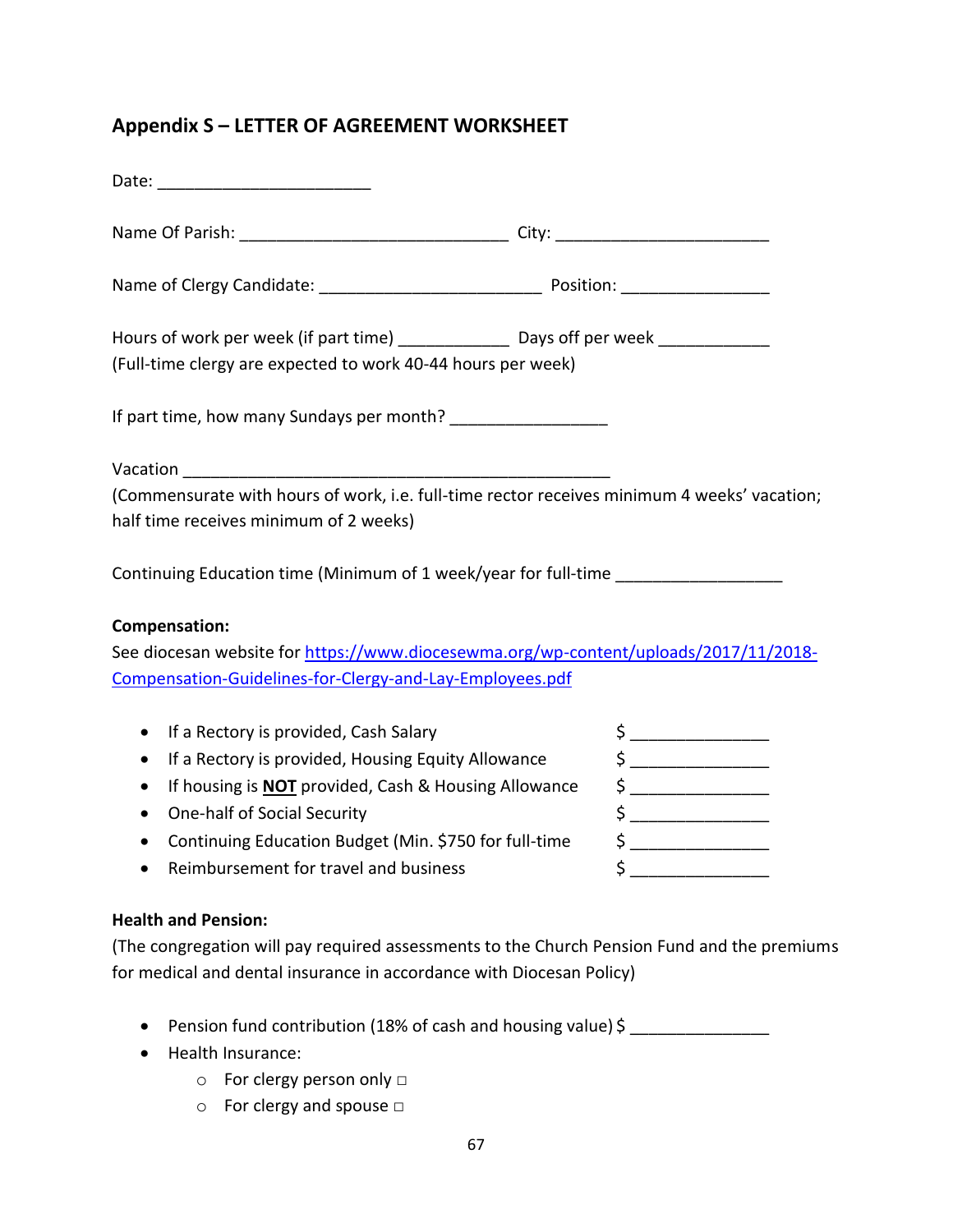- o For clergy and family □
	- Health Insurance Total:
- 
- Yearly budget set aside for sabbatical funds:  $\zeta$ (Note: these funds are for the use of the priest to pay educational expenses for sabbatical; it is expected that the parish will plan ahead for sabbatical clergy coverage as well)

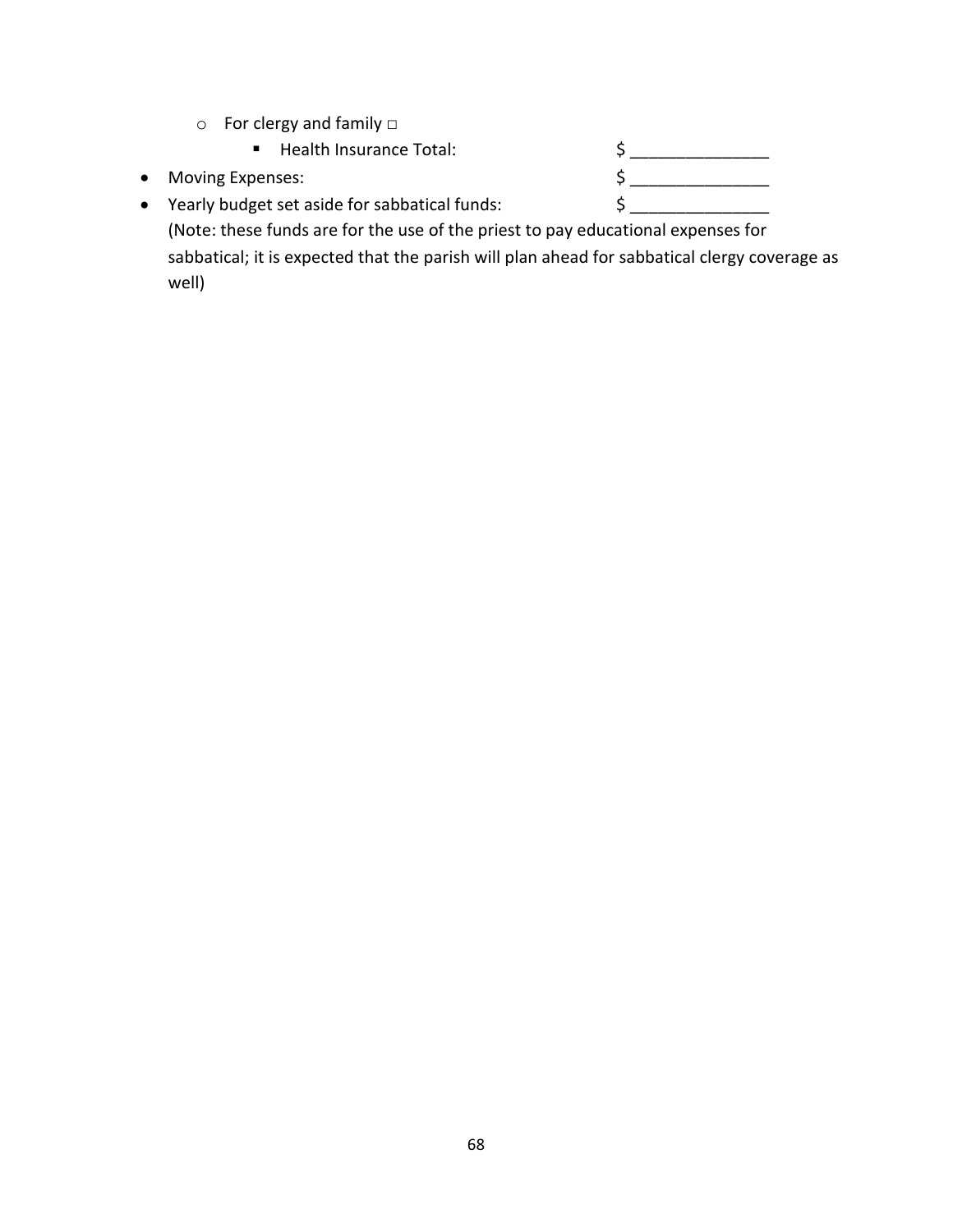# **Appendix T: Canonical Process for Calling a Rector**

The calling of a rector is a canonical process with a few important steps. Please take a moment to review Canon III.9 and the procedural checklist below. Questions? Please do not hesitate to contact the Bishop's Office.

### **Constitution and Canons of the Episcopal Church**

Canon III.9 *The Appointment of Priests*

(2*) No parish may elect a Rector until the names of the proposed nominees have been forwarded to the Ecclesiastical Authority and a time, not exceeding sixty days, given to the Ecclesiastical Authority to communicate with the Vestry, nor until any such communication has been considered by the Vestry at a meeting duly called and held for that purpose.*

*(3) Written notice of the election of a Rector, signed by the Wardens, shall be forwarded to the Ecclesiastical Authority. If the Ecclesiastical Authority is satisfied that the person so elected is a duly qualified Priest and that such Priest has accepted the office to which elected, the notice shall be sent to the Secretary of the Convention, who shall record it. Race, color, ethnic origin, sex, national origin, marital status, sexual orientation, disabilities or age, except as otherwise specified by these Canons, shall not be a factor in the determination of the Ecclesiastical Authority as to whether such person is a duly qualified Priest. The recorded notice shall be sufficient evidence of the relationship between the Priest and the Parish.*

#### **Procedural Checklist for Parishes calling Rector having been through the Search process:**

- A. The warden forwards (in writing) the lists of nominees to the Bishop. (Generally these are the names presented by the search committee to the vestry.)
- B. The Bishop's Office in concert with the warden schedules meetings with the Bishop for each nominee. After the Bishop has met with all the nominees, he provides his counsel to the wardens and vestry. (Note: The Bishop still has the authority at this point to remove a nominee from the search process.)
- C. Having received the counsel of the Bishop, the vestry is permitted to convene for the purpose of electing their rector.
- D. Wardens provide (in writing) to the Bishop notice of successful election of rector, including the date of the election and the vote that has been made part of the vestry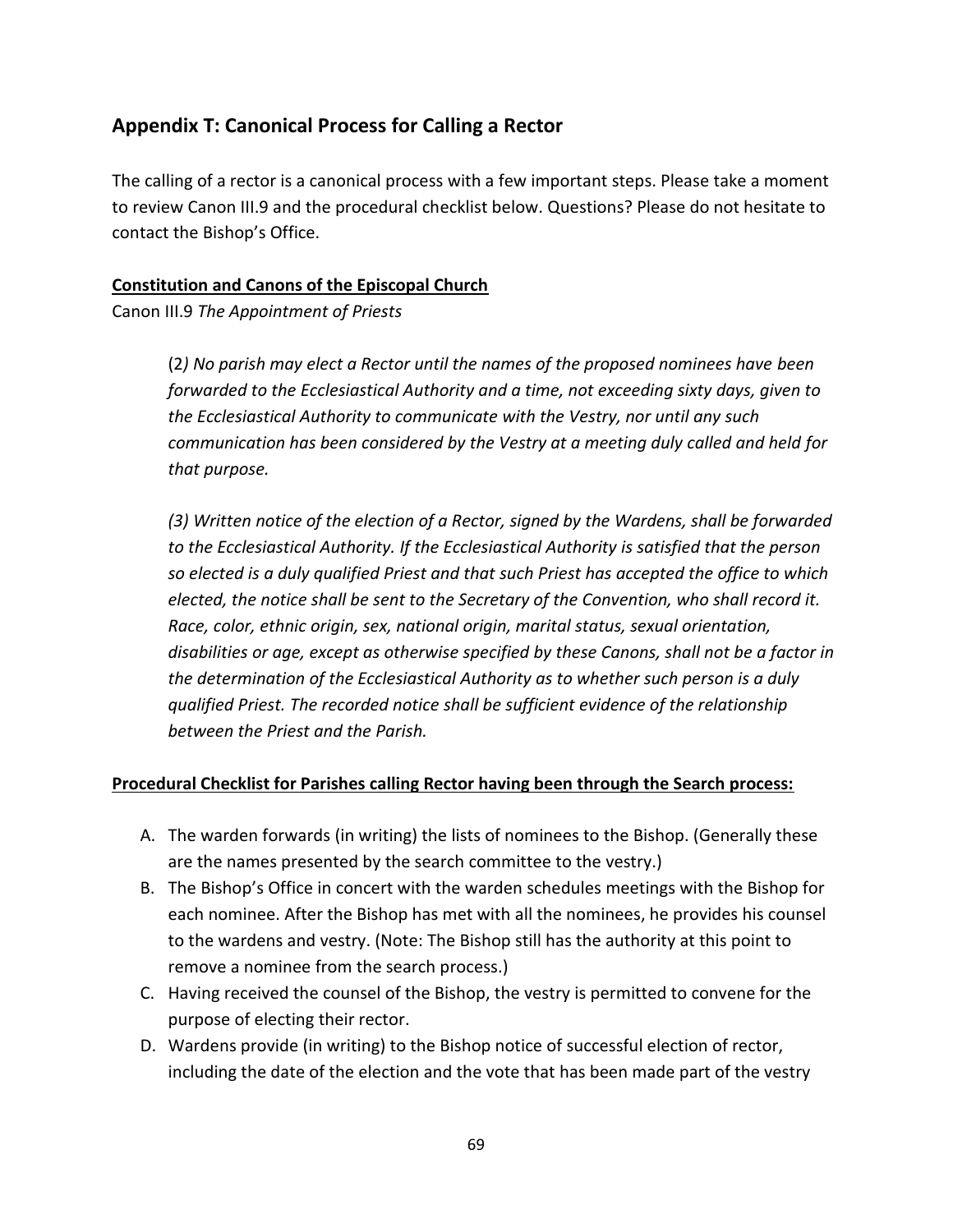minutes, using the language contained in the Canons of the Episcopal Diocese of Western Massachusetts.

### **Procedural Checklist for Parishes going from Priest-in-Charge to Rector**

- A. Wardens, on behalf of the vestry, request permission (in writing) of the Bishop to elect their Priest-in-Charge as their called Rector. This often prompts a three-way discussion between the Bishop (or designee), the Priest-in-Charge and the vestry.
- B. With the Bishop's consent vestry may hold an election
- C. Wardens provide (in writing) to the Bishop notice of successful election of rector, including the date of the election and the vote that has been made part of the vestry minutes.

### **Important Note:**

*The Announcement of the call of a new rector may not happen until the rector, wardens and Bishop have signed the Letter of Agreement.*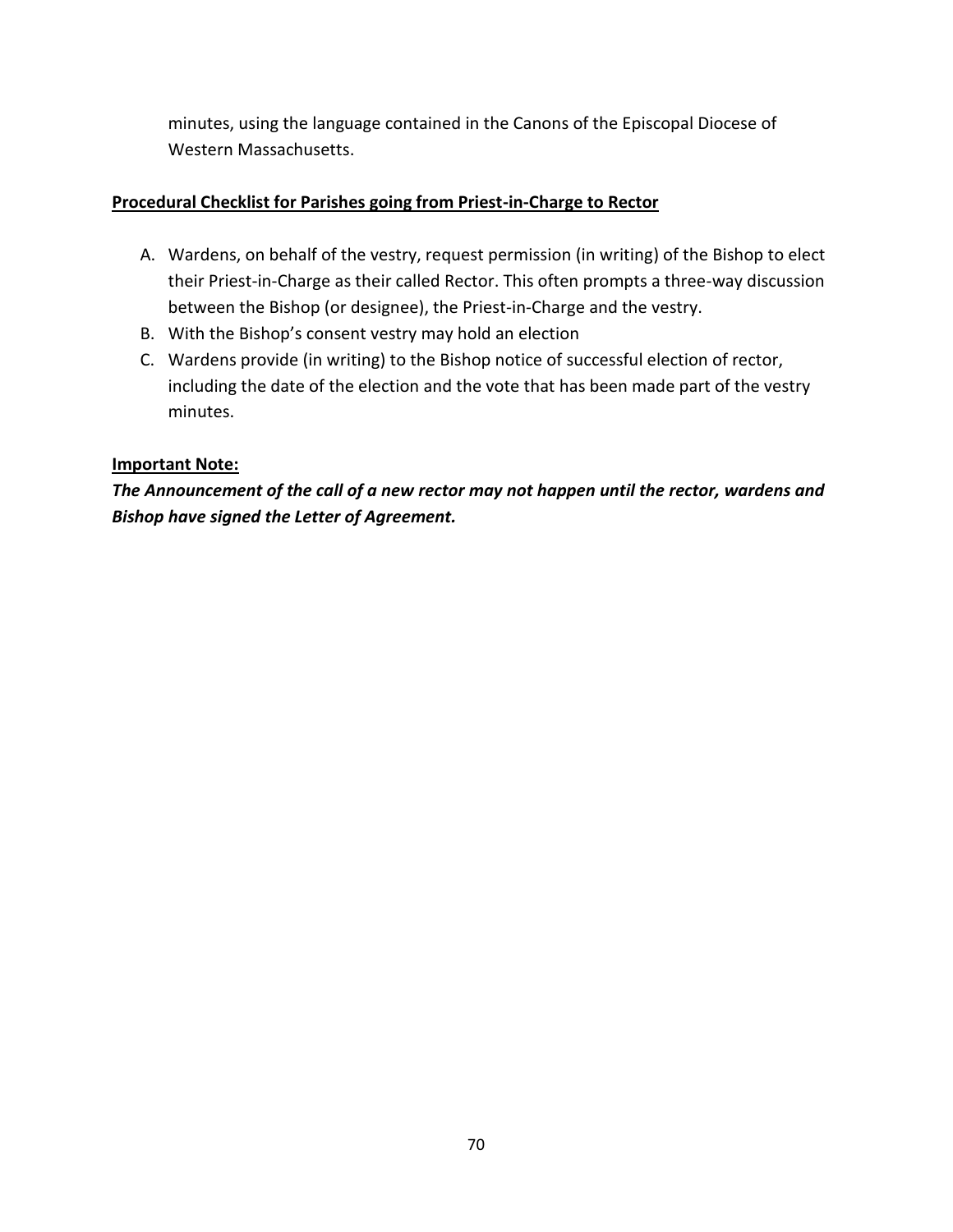# **Appendix U: Some Thoughts as the Search Committee Winds Down**

- You have done an incredible job in your discernment of the next clergy partner for your congregation, and are to be commended for your hard work and dedication. Your hard work should not go unnoticed or unappreciated. A private or public celebration of what you have accomplished should be planned by the Vestry.
- Because of the unique experience of transition discernment in the life of your congregation, a member(s) of the Search Committee may wish to write an evaluation of its work, noting the surprises and challenges throughout the process. The evaluation/summary should be made a part of your parish's archives and a courtesy copy sent to the Bishop's Office. If you made use of a search consultant during the process, you may wish to ask for an evaluation from the consultant as well.
- As a general rule, materials and documents left over from the search should be disposed of in an orderly fashion since much of it is confidential in nature and inappropriate for parish archives. Here are some examples:
	- o Evaluations, lists, notes, reports, and profiles of all candidates
	- o Resumes, OTM profiles, sermons, questionnaire responses of candidates
	- o Correspondence of any nature with candidates or with the Office of the Bishop
	- $\circ$  Reports and recommendations to the Vestry concerning the candidates
	- o Minutes of search committee meetings
	- o Visitation and hospitality arrangements for candidates
	- o Documents concerning candidate compensation and benefits
	- o Oxford document information and investigative reports
- However, materials related to the Parish Brochure, including the results of parish surveys (unless confidential), parish-wide conversations, visioning forums and the like should be retained for future use in setting goals and expectations with the new rector.
- Specific work done with the Interim Priest if not of a confidential nature might be kept, particularly if it provides insight into issues of which the new rector ought to be made aware. Again, most records and documents specifically related to the selection/appointment of the Interim should be destroyed.
- Directives from the Vestry to the search committee involving process, search/brochure budget or expectations may be retained as useful information for future clergy or staff searches.
- Liturgical celebrations and planning documents linked to the search (e.g., leave-taking service (rector and interim), installation of search committee, discernment retreats, and welcoming/installation of rector) should be forwarded to the parish archives.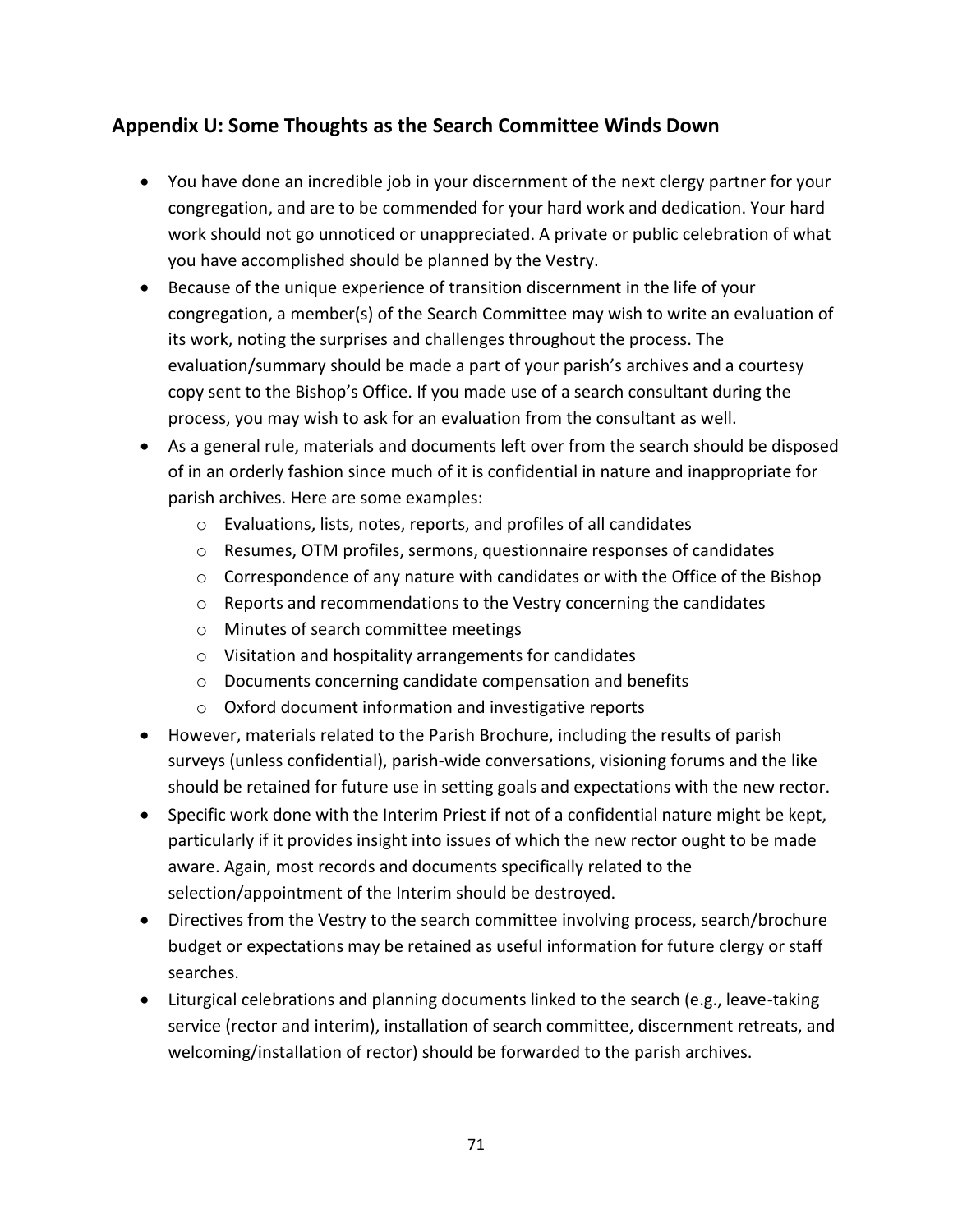### **Appendix V: Farewell Liturgy for Interim Minister**

Following the post-communion prayer, the Interim Priest kneels at the communion rail. All come forward to lay hands on him/her, or on the shoulder of the person in front of you. When all are in place, **the Senior Warden says:**

*N., you have been among us as priest through the period of our search for a new Rector. You have been a faithful steward to us in bringing God's word and sacraments, in tending to our spiritual needs through prayer and teaching, and in your pastoral leadership of this parish.*

#### **The Junior Warden continues:**

*We give thanks to God for your presence among us and pray for God's abundant blessings upon you as you go forth from here in your continued ministry to Christ and the Church.*

#### **The Senior Warden asks the congregation:**

*My sisters and brothers, do you recognize and accept the conclusion of this pastoral relationship?*

#### **People:**

*We do*.

#### **Priest:**

*Let us pray. O God, you have bound us together for a time as clergy and people to work for the advancement of your kingdom in this place. We give you humble and hearty thanks for the ministry that we have shared in the time now past. We thank you for your never-failing presence with us through these years, and for the deeper knowledge of you and of each other, which we have attained. We thank you for those who have been joined to this part of Christ's family through baptism. We thank you for opening our hearts and minds again and again to your Word, and for feeding us abundantly with the Sacrament of the Body and Blood of your Son.*

#### **People:**

*Gracious God, be with N. as he/she leaves; grant that all of us, by drawing ever nearer to you, may always be close to each other in the communion of your saints. All this we ask for the sake of Jesus Christ, your Son, our Lord. Amen.*

The Departing Interim gives the final blessing